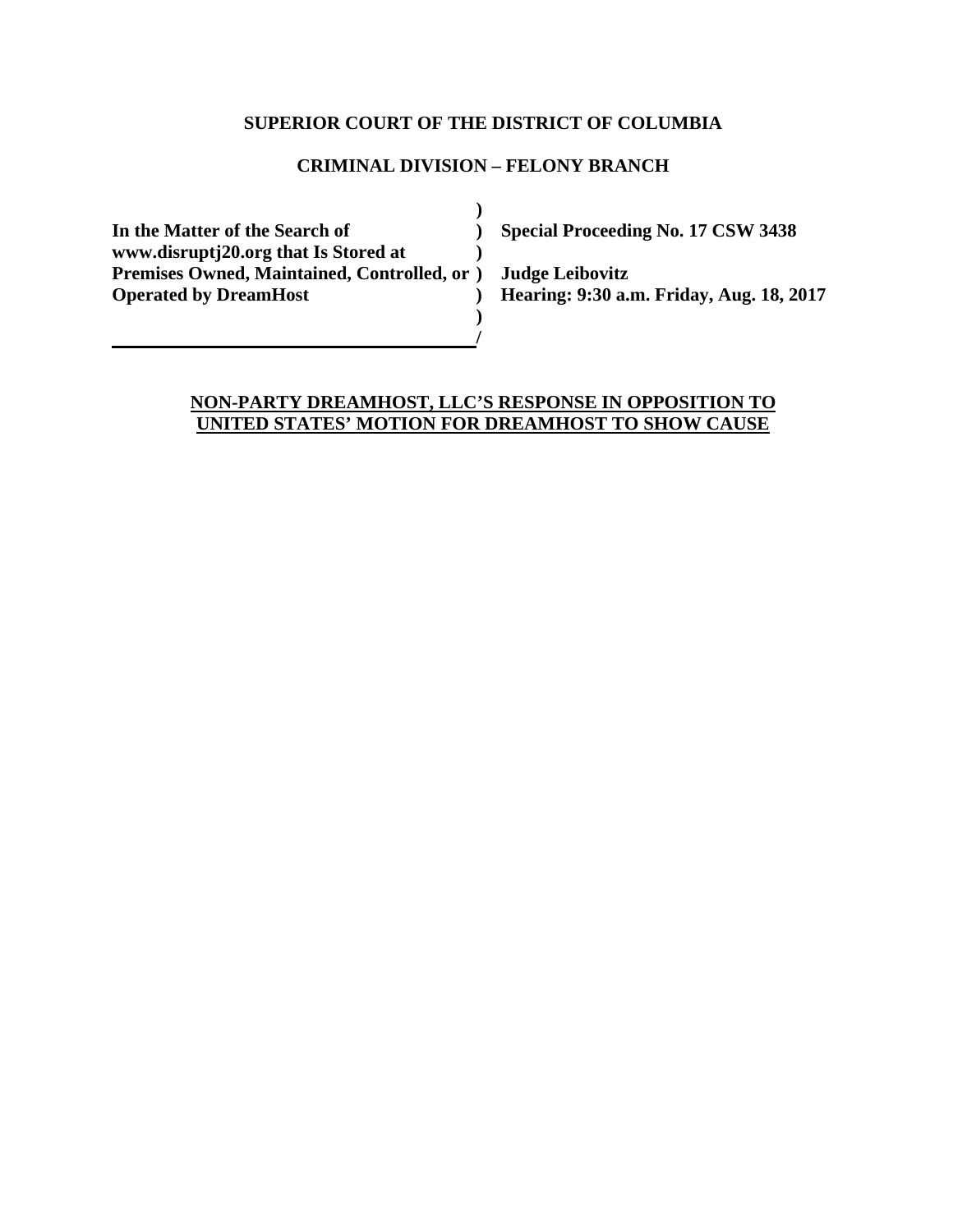# **TABLE OF CONTENTS**

| I.   |                 |                                                                                                                                                                                                                                                                                                     |  |  |
|------|-----------------|-----------------------------------------------------------------------------------------------------------------------------------------------------------------------------------------------------------------------------------------------------------------------------------------------------|--|--|
| Π.   |                 |                                                                                                                                                                                                                                                                                                     |  |  |
|      | A.              |                                                                                                                                                                                                                                                                                                     |  |  |
|      | <b>B.</b>       |                                                                                                                                                                                                                                                                                                     |  |  |
|      | $\mathcal{C}$ . | DreamHost Attempts to Address Concerns with the Search Warrant4                                                                                                                                                                                                                                     |  |  |
|      | D.              |                                                                                                                                                                                                                                                                                                     |  |  |
| III. |                 |                                                                                                                                                                                                                                                                                                     |  |  |
|      | A.              |                                                                                                                                                                                                                                                                                                     |  |  |
|      |                 | 1.<br>Given the endangerment of First Amendment rights of third parties, the<br>Search Warrant must be scrutinized with "particular exactitude."7                                                                                                                                                   |  |  |
|      |                 | Scrutinizing the Search Warrant with "particular exactitude" demonstrates<br>2.<br>that it violates the Fourth Amendment, both because it fails to describe the<br>items to be seized with sufficient particularity and because the all-<br>encompassing disclosures it requires are unreasonable10 |  |  |
|      | <b>B.</b>       |                                                                                                                                                                                                                                                                                                     |  |  |
|      | C.              | D.C. Law Does Not Authorize Extraterritorial Search Warrants 17                                                                                                                                                                                                                                     |  |  |
| IV.  |                 |                                                                                                                                                                                                                                                                                                     |  |  |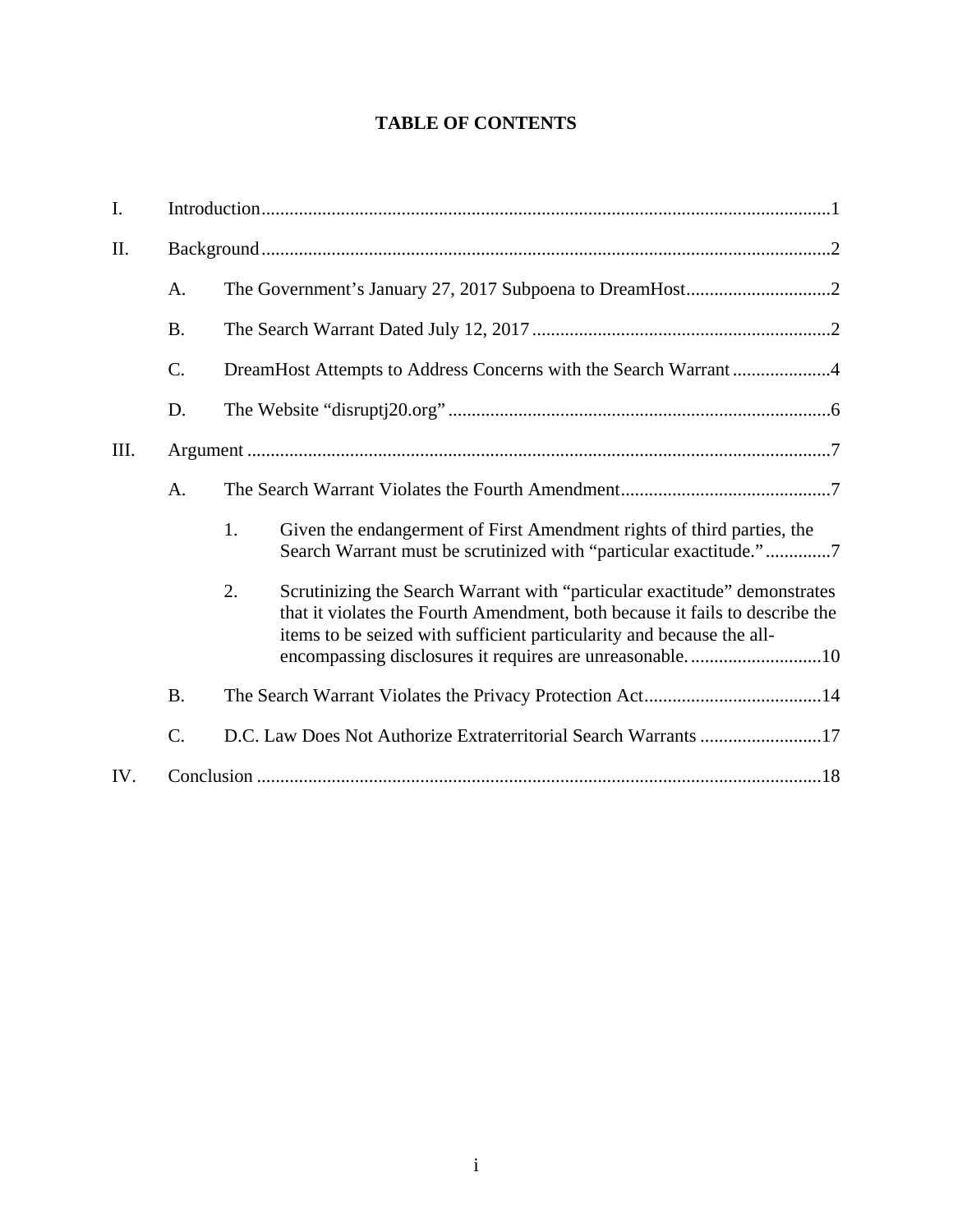# **TABLE OF AUTHORITIES**

| Page(s)                                                                                                                                                                                                 |
|---------------------------------------------------------------------------------------------------------------------------------------------------------------------------------------------------------|
| <b>Cases</b>                                                                                                                                                                                            |
| In re: $[Redacted]$ @gmail.com,                                                                                                                                                                         |
| Am. Civil Liberties Union v. Clapper,                                                                                                                                                                   |
| Binion v. City of St. Paul,                                                                                                                                                                             |
| Coolidge v. New Hampshire,                                                                                                                                                                              |
| Dalia v. United States,                                                                                                                                                                                 |
| In re Grand Jury Subpoena to Amazon.com Dated Aug. 7, 2006,                                                                                                                                             |
| In re Grand Jury Subpoena to Kramerbooks & Afterwords, Inc.,                                                                                                                                            |
| Hubbard v. MySpace, Inc.,                                                                                                                                                                               |
|                                                                                                                                                                                                         |
| Int'l Soc'y for Krishna Consciousness, Inc. v. Lee,                                                                                                                                                     |
| Maryland v. Garrison,                                                                                                                                                                                   |
| NAACP v. Alabama ex rel. Patterson,                                                                                                                                                                     |
| In re Search of Info. Associated with [redacted]@mac.com that is Stored at<br>Premises Controlled by Apple, Inc.,<br>25 F. Supp. 3d 1 (D. D.C. 2014), vacated, 13 F. Supp. 3d 157 (D. D.C. 2014) 11, 13 |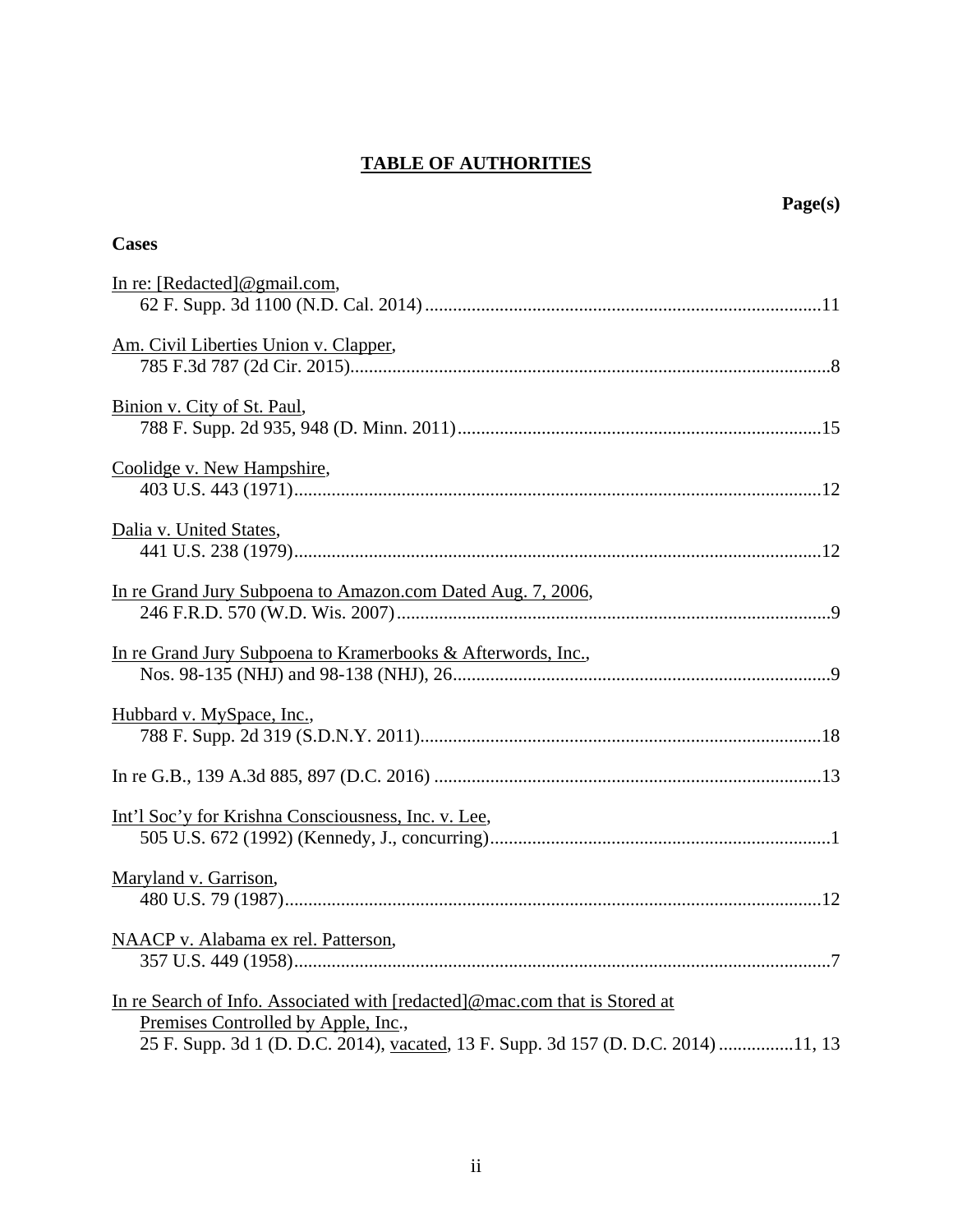| In re Search of Info. Associated with 15 Email Addresses Stored at Premises      |  |  |  |  |
|----------------------------------------------------------------------------------|--|--|--|--|
| Owned, Maintained, Controlled or Operated by 1&1 Media, Inc., Google,            |  |  |  |  |
| Microsoft, and Yahoo!,                                                           |  |  |  |  |
|                                                                                  |  |  |  |  |
| In re Search of Info. Associated with Email Addresses Stored at Premises         |  |  |  |  |
| Controlled by Microsoft Corp.,                                                   |  |  |  |  |
|                                                                                  |  |  |  |  |
| In re Search of Info. Associated with the Facebook Account Identified by the     |  |  |  |  |
| Username Aaron. Alexis that is Stored at Premises Controlled by Facebook,        |  |  |  |  |
| <u>Inc.</u> ,                                                                    |  |  |  |  |
|                                                                                  |  |  |  |  |
|                                                                                  |  |  |  |  |
| In re Search Warrant for Records from AT&T,                                      |  |  |  |  |
|                                                                                  |  |  |  |  |
| See In re Grand Jury Investigation of Possible Violation of 18 U.S.C. § 1461 et  |  |  |  |  |
|                                                                                  |  |  |  |  |
|                                                                                  |  |  |  |  |
| State v. Rose,                                                                   |  |  |  |  |
|                                                                                  |  |  |  |  |
| Steve Jackson Games, Inc. v. United States Secret Service,                       |  |  |  |  |
| 816 F. Supp. 432 (W.D. Tex. 1993), aff'd 36 F.3d 457 (5th Cir. 1994)15           |  |  |  |  |
|                                                                                  |  |  |  |  |
| State ex rel. Two Unnamed Petitioners v. Peterson,                               |  |  |  |  |
|                                                                                  |  |  |  |  |
| Vernonia Sch. Dist. 47J v. Acton,                                                |  |  |  |  |
|                                                                                  |  |  |  |  |
|                                                                                  |  |  |  |  |
| Zurcher v. Stanford Daily,<br>436 U.S. 547, 98 S.Ct. 1970, 56 L.Ed.2d 525 (1978) |  |  |  |  |
|                                                                                  |  |  |  |  |
| <b>Statutes</b>                                                                  |  |  |  |  |
|                                                                                  |  |  |  |  |
|                                                                                  |  |  |  |  |
|                                                                                  |  |  |  |  |
|                                                                                  |  |  |  |  |
|                                                                                  |  |  |  |  |
|                                                                                  |  |  |  |  |
|                                                                                  |  |  |  |  |
|                                                                                  |  |  |  |  |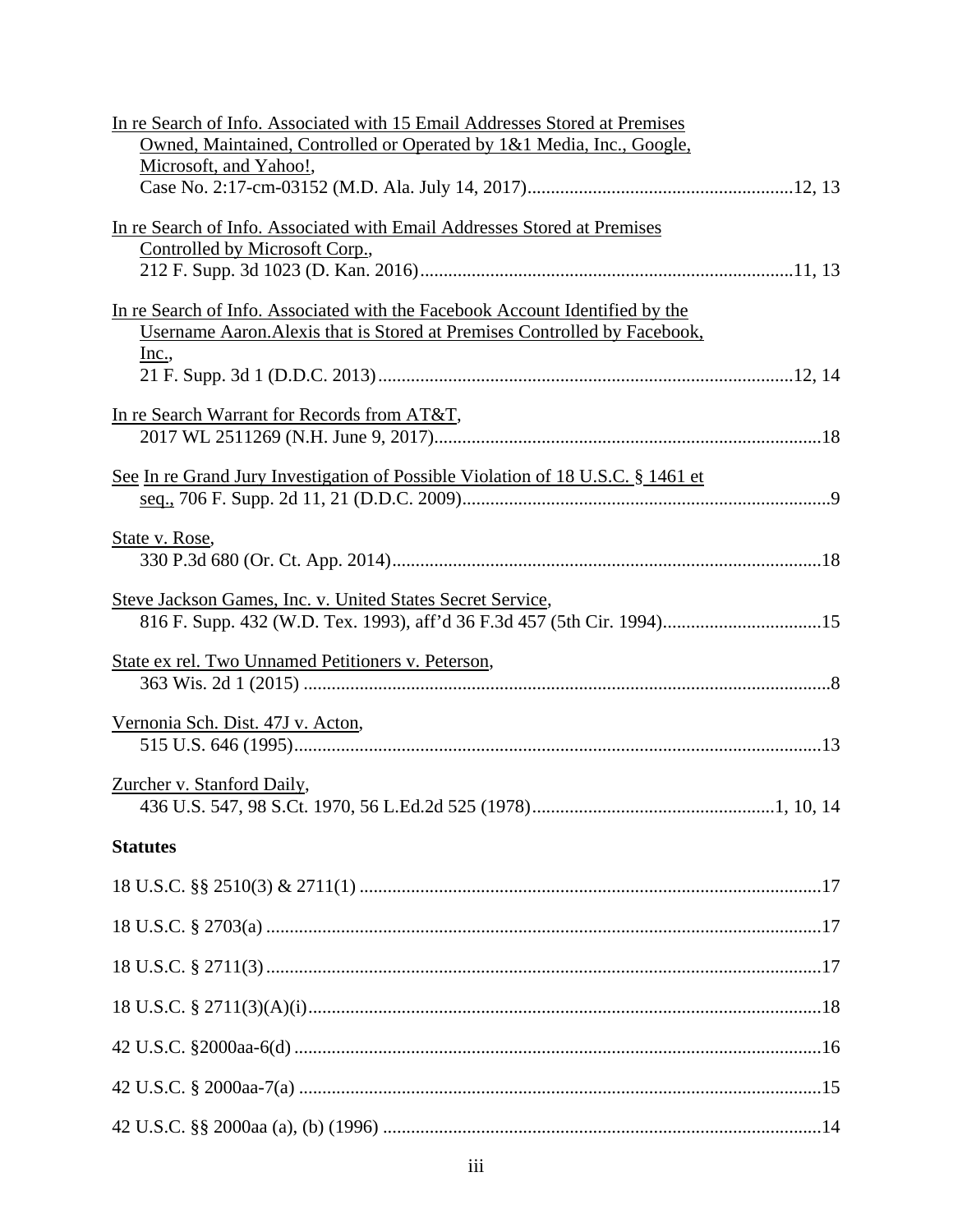| <b>Other Authorities</b> |  |  |  |  |
|--------------------------|--|--|--|--|
|                          |  |  |  |  |
|                          |  |  |  |  |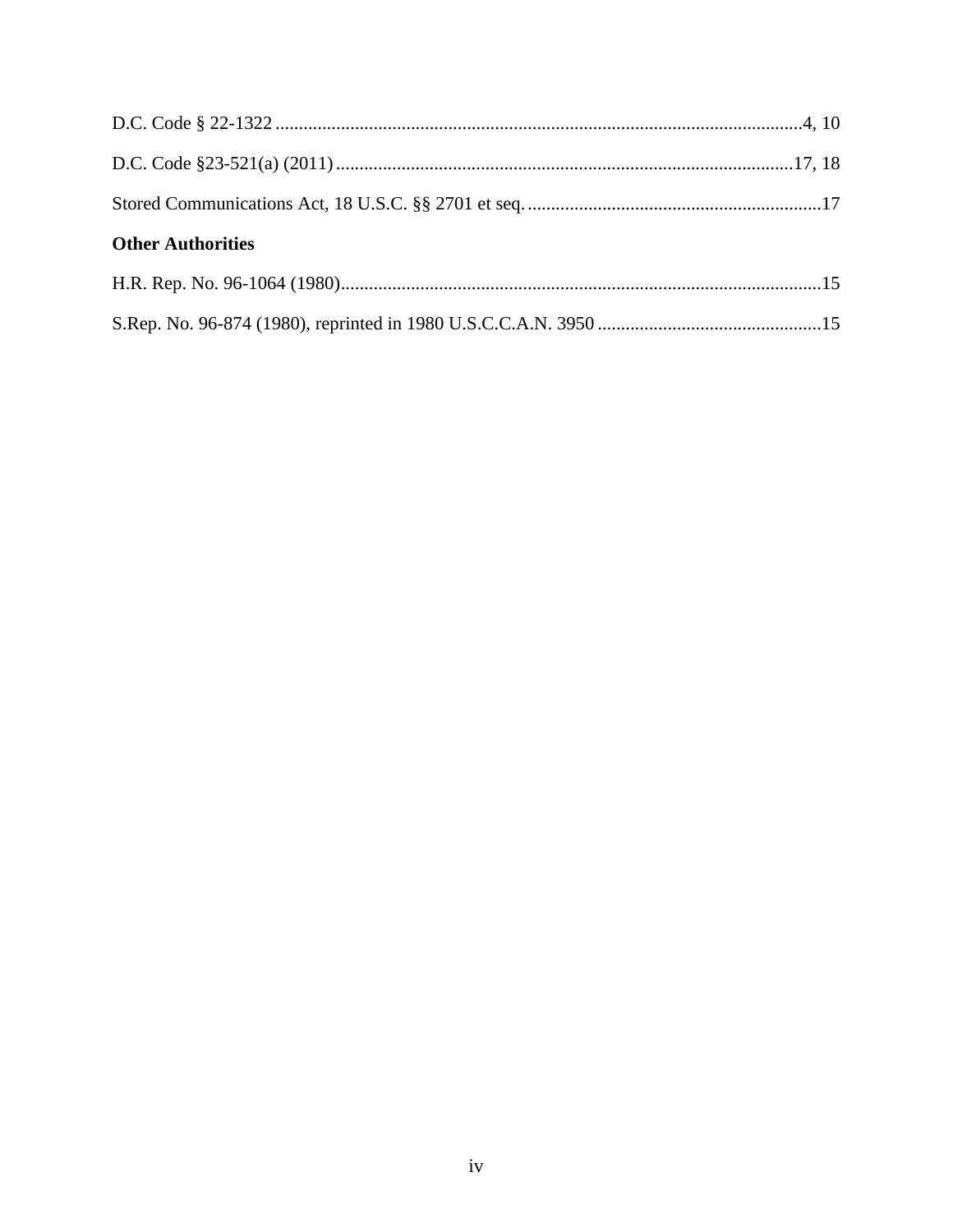### **I. Introduction**

Where a search warrant endangers First Amendment interests, the warrant must be scrutinized with "particular exactitude" under the Fourth Amendment. See Zurcher v. Stanford Daily, 436 U.S. 547, 565 (1978). "The First Amendment is often inconvenient. But that is beside the point. Inconvenience does not absolve the government of its obligation to tolerate speech." Int'l Soc'y for Krishna Consciousness, Inc. v. Lee, 505 U.S. 672, 701 (1992)

(Kennedy, J., concurring). The government's search warrant ("Search Warrant") here requires non-party DreamHost, LLC ("DreamHost") to turn over every piece of information it has about every visitor to a website expressing political views concerning the current administration. This information includes the IP address for the visitor, the website pages viewed by the visitor, even a detailed description of software running in the visitor's computer. In essence, the Search Warrant not only aims to identify the political dissidents of the current administration, but attempts to identify and understand what content each of these dissidents viewed on the website. The Search Warrant also includes a demand that DreamHost disclose the content of all e-mail inquiries and comments submitted from numerous private e-mail accounts and prompted by the website, all through a single sweeping warrant.

The Search Warrant cannot survive scrutiny under the heightened particular exactitude standard required by the presence of the First Amendment issues. It fails to identify with the required particularity what will be seized by the government. It also fails to provide DreamHost with any assurance that the government will return or destroy the large portion of the information irrelevant to the government's criminal case or cases. These features render the Search Warrant unreasonable under the Fourth Amendment. In addition, the Search Warrant violates the privacy protections of the Privacy Protection Act, a statute enacted specifically to address such instances, and is without a jurisdictional basis.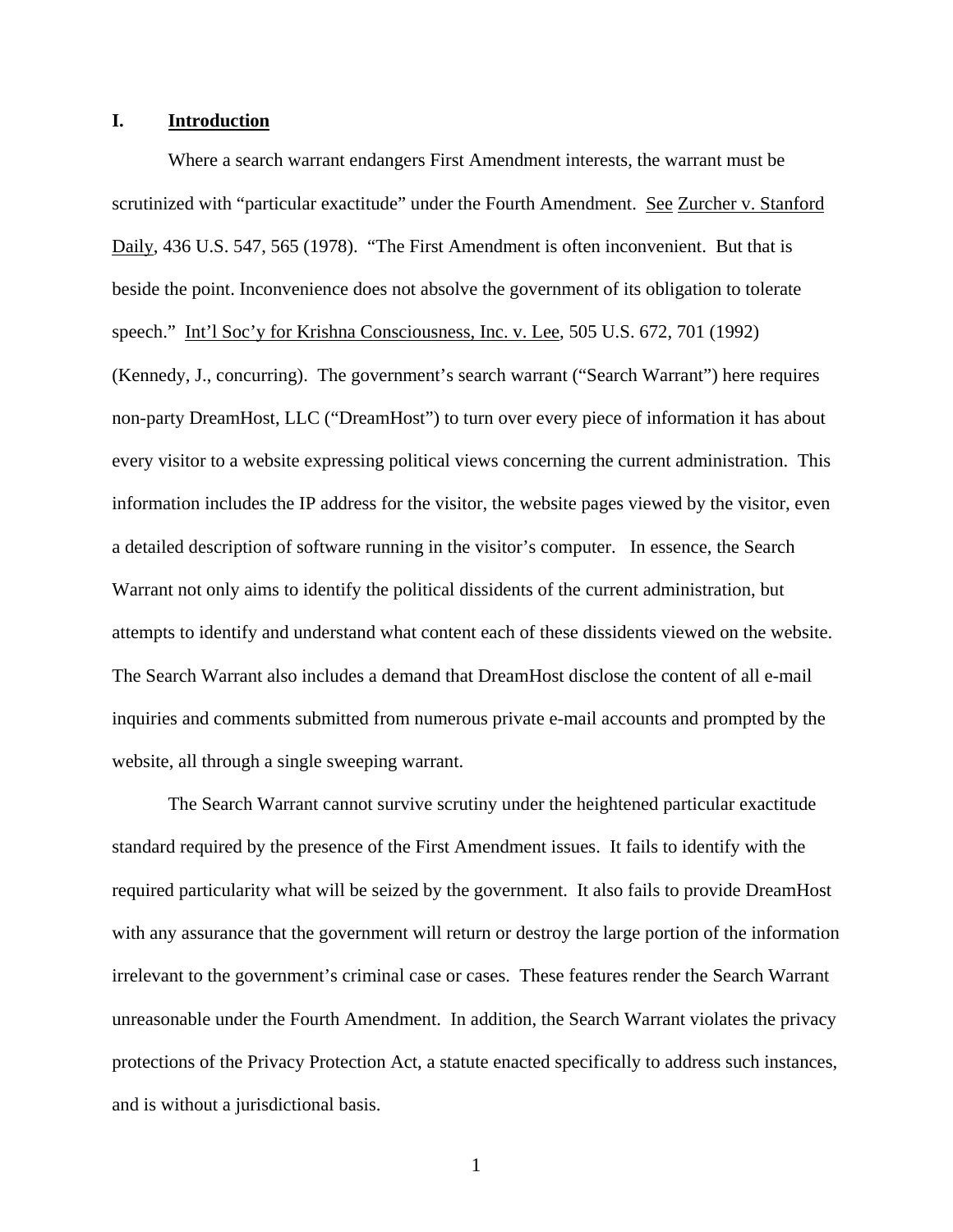## **II. Background**

A review of the government's demands for information from DreamHost provides important context for DreamHost's objections to the Search Warrant.

#### **A. The Government's January 27, 2017 Subpoena to DreamHost**

 Approximately one week after the 2017 U.S. Presidential Inauguration, the government provided DreamHost, a web hosting company, with a Grand Jury subpoena for records along with a request to preserve records. The subpoena called for seven categories of information concerning the DreamHost account using the internet domain name "disruptj20.org." Id. The categories in the subpoena included information identifying the individual registrant of the website, the registrant's physical addresses and e-mail addresses, information about the services the registrant obtained from DreamHost, the payment for those services, and information about the registrant's computer interactions with DreamHost's servers. Id.

 Within three weeks of service of the subpoena, DreamHost produced its records responsive to these categories. In its correspondence accompanying the production, DreamHost's General Counsel made clear that he understood the subpoena was directed to records regarding the registrant, and not records regarding third party visitors to the website.

 Several indictments issued during the months following the protests. In a superseding indictment dated on or about April 28, 2017, over 200 individuals were charged related to property damage and assault by individuals during the inauguration protests. The superseding indictment collectively defines the individuals charged as "Rioting Defendants," and describes the individuals who committed property damage and assault as a "Black Bloc."

#### **B. The Search Warrant Dated July 12, 2017**

DreamHost was served with the Search Warrant on July 17, 2017. See E-Mail dated July 18, 2017 from Karl Fry to Assistant United States Attorney John W. Borchert ("AUSA Borchert"), see Declaration of Karl Fry in Support of DreamHost Response ("Fry Decl.") Ex. A at 3. The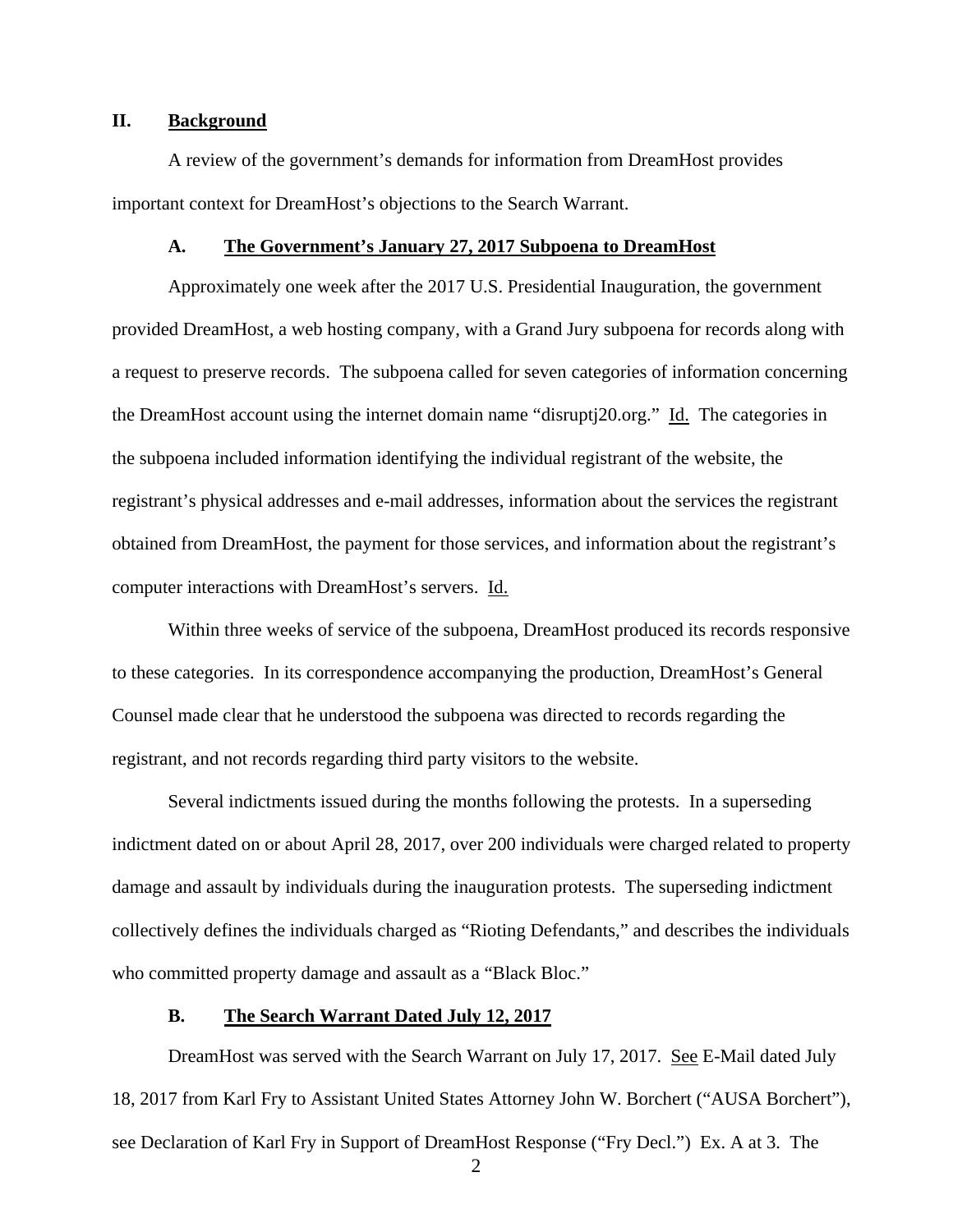Search Warrant includes instructions for providing the warrant to DreamHost for "execution of a search." See D.C. Superior Court Search Warrant dated July 12, 2017, attached as Exhibit A to the United States' Motion for DreamHost to Show Cause ("Government Motion").<sup>1</sup> The Search Warrant states that probable cause exists for believing property "in violation of" the D.C. rioting statute will be found in "premises controlled by DreamHost, Inc. [sic]."<sup>2</sup> Id. The property is described as "stored electronic communications . . . as set forth more fully in Attachments A and B." Id.

 Attachment A to the Search Warrant consists of a one-sentence description entitled "Property to Be Searched." See id., Attach. A. It describes the property as "information associated with www.disruptj20.org that is stored at" DreamHost. Id.

Attachment B to the Search Warrant is entitled "Particular Things to be Seized." Id., Attach. B at 1. The attachment identifies two categories of information: "Information to be disclosed by DreamHost" and "Information to be seized by the government." See id. (Emphasis added.) The first, "disclosure" category includes instructions that "DreamHost is required to disclose the [information listed] to the government for each account or identifier listed in Attachment A:." See id. The second, "seizure" category does not include any instructions. See id.

 The "disclosure" category in Attachment B requires production of "all records or other information pertaining to [www.disruptj20.com], including all files, databases, and database records stored by DreamHost in relation to that account or identifier." Id. (Emphasis added.) Following this broad demand, the "disclosure" category includes three other descriptions of

<sup>&</sup>lt;sup>1</sup> Unlike a traditional search warrant executed by government agents, the Search Warrant is more akin to a subpoena, as it requires DreamHost itself to execute the warrant and provide the responsive records to the government.

<sup>&</sup>lt;sup>2</sup> Neither the remainder of the Search Warrant nor the government's brief explains how the electronic information sought is itself "in violation of" the D.C. statute, i.e., contraband, as opposed to evidence of a violation. DreamHost believes the use of this language in the Search Warrant is an error.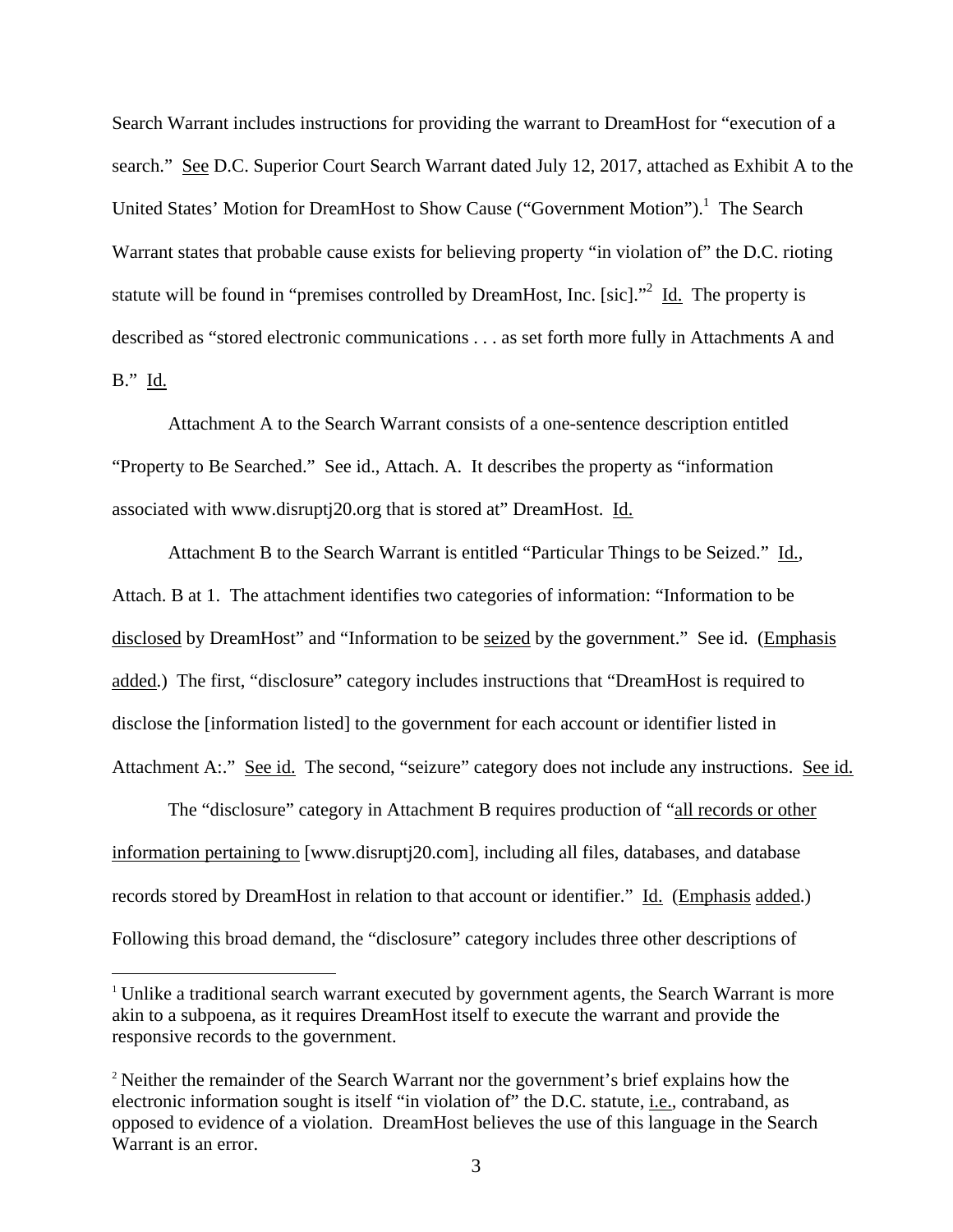information sought: information identifying the subscribers and their payments; records pertaining to the types of service utilized by the user; and records pertaining to communications between DreamHost and anyone else regarding the account.

 The "seizure" category in Attachment B consists of "all information described [in the 'disclosure' category] that constitutes fruits, evidence and instrumentalities of violations of D.C. Code § 22-1322 involving the individuals who participated, planed [sic], organized, or incited the January 20 riot, relating to the development, publishing, advertisement, access, use, administration or maintenance of [www.disruptj20.com] . . . ." Id.

Two different types of electronic data are listed as falling within the information subject to "seizure." See id. at 1-2. The first is "[f]iles, databases, and database records stored by DreamHost on behalf of the subscriber or user operating the website, including (a) programming code used to serve or process requests made via web browsers; (b) HTML, CSS, JavaScript, image files, or other files; (c) HTTP request and error logs; (d) SSH, FTP, or Telnet logs showing connections related to the website, and any other transactional information, including records of session times and durations, log files, dates and times of connecting, methods of connecting, and ports; (e) MySQL, PostgreSQL, or other databases related to the website; [and] (f) email accounts and the contents thereof, associated with the account." Id. The second is "[s]ubscriber information related to the accounts established to host [www.disruptj20.com]," including names and addresses, payment information, and domain registration details. Id. at 2.

### **C. DreamHost Attempts to Address Concerns with the Search Warrant**

DreamHost's Compliance Team contacted AUSA Borchert on the evening of July 18, 2017 and informed AUSA Borchert that they were in receipt of the Search Warrant. See Karl Decl., Exhibit A at 3 submitted herewith. AUSA Borchert replied the next day, asking if DreamHost could produce the records that day. See id. at 2-3. Within a few hours, DreamHost's General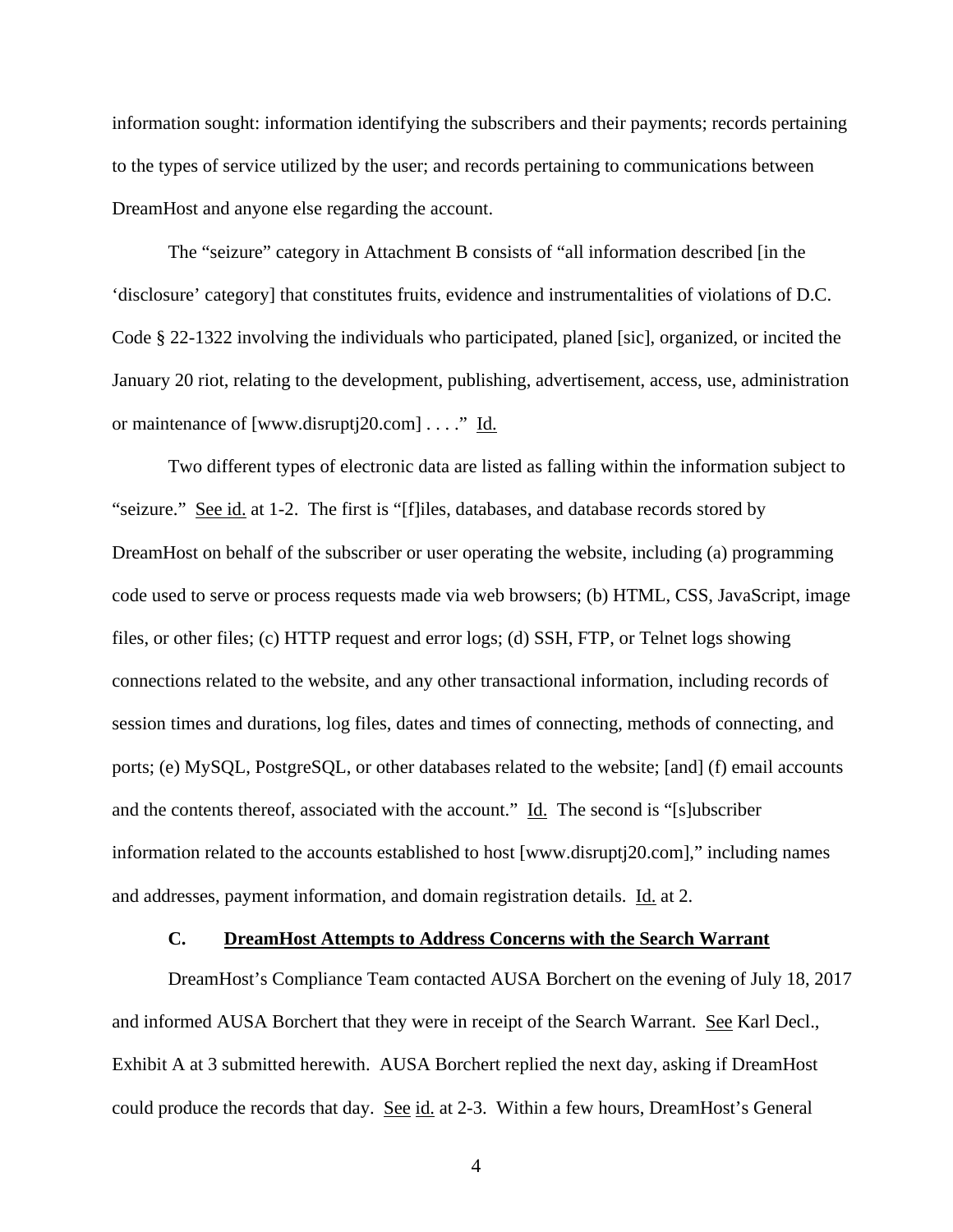Counsel replied to AUSA Borchert and advised that all company personnel were offsite at an annual event and asked for additional time to respond. See id. at 5. The following day, Thursday, July 20, 2017, outside counsel for DreamHost contacted AUSA Borchert and advised that DreamHost was represented by counsel. See Exhibit A at 3 to the Declaration of Raymond O. Aghaian in Support of DreamHost's Response in Opposition to United States' Motion to Show Cause ("Aghaian Decl."). In the e-mail, DreamHost's counsel explained that DreamHost had questions relating to the search warrant, and asked to discuss the matter with AUSA Borchert on the afternoon of Friday, July 21, 2017, or Monday, July 24. See id. AUSA Borchert replied by voicemail on the same day, stating that he would like to discuss the matter the morning of Friday, July 21, 2017. See Aghaian Decl. ¶3. AUSA Borchert then followed this voicemail with an email four minutes later asking Mr. Aghaian to instead contact him as soon as possible. See Aghaian Decl. Ex. A at 3.

 Counsel for DreamHost replied to AUSA Borchert by e-mail that evening and advised that DreamHost would like to comply and produce the records, but that there were a few concerns DreamHost wanted to discuss. See id. at 2. Counsel for DreamHost offered to call AUSA Borchert at 11:30 a.m. PDT on Friday, July 21, 2017. See id. The following morning, AUSA Borchert responded that he might be in court at the proposed time, and inquired about DreamHost's concerns. See id. AUSA Borchert then left a voicemail for DreamHost's counsel at 10:01 a.m. PDT stating that DreamHost could send the government an email listing of any concerns. See Aghaian Decl. ¶4. AUSA Borchert then sent an e-mail four minutes later, asking if DreamHost could begin a "rolling production." See Aghaian Decl. Ex. A at 2. Counsel for DreamHost responded to AUSA Borchert in less than 45 minutes, advising that DreamHost wanted to resolve its concerns as expeditiously as possible so as to provide the records. See id. at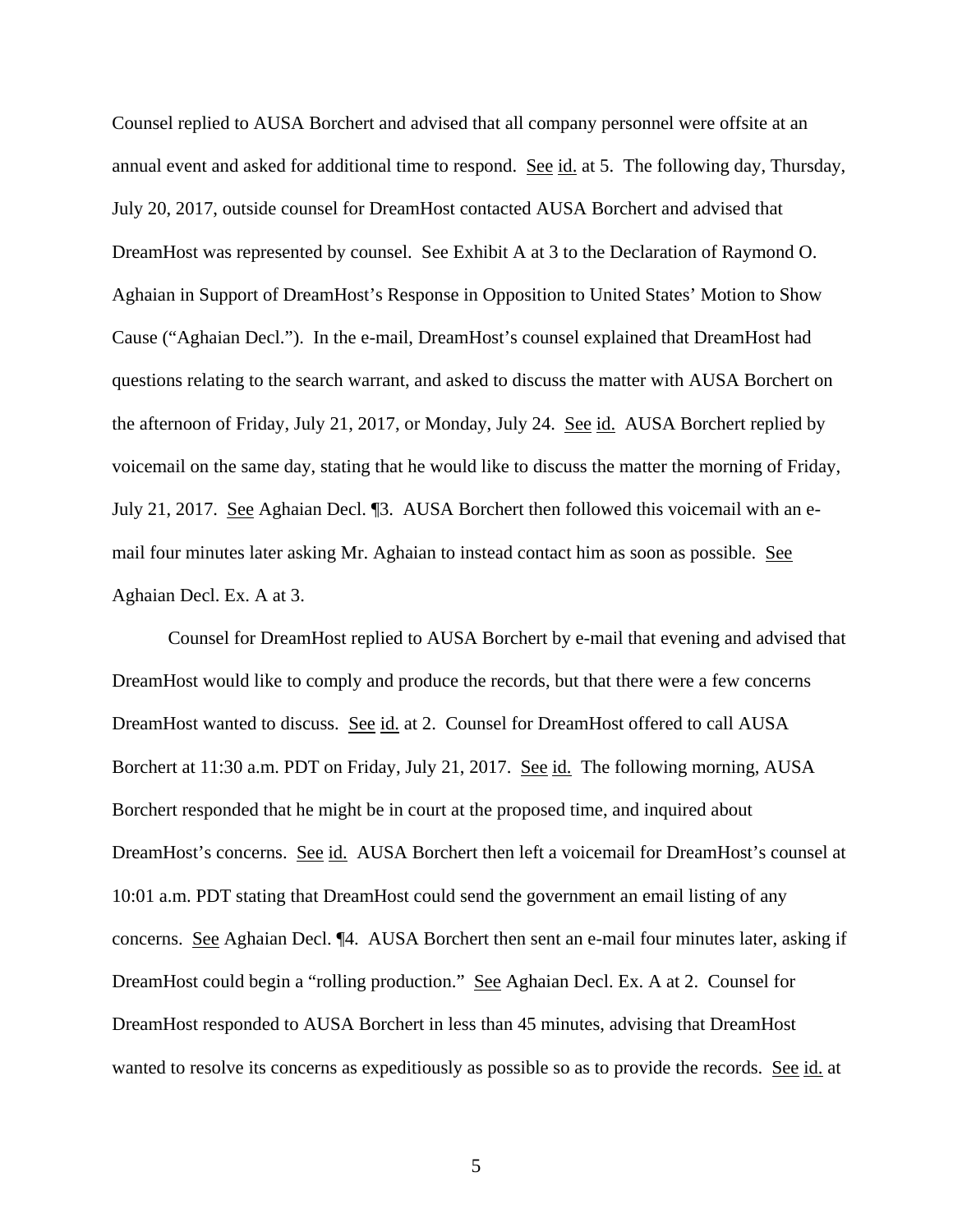1-2. DreamHost's counsel listed the various concerns regarding the warrant, as instructed by AUSA Borchert. See id. Counsel offered to address the concerns with the government. See id.

AUSA Borchert did not respond. See Aghaian Decl. ¶5. Counsel for DreamHost followed up with the government again on Thursday, July 27. See Aghaian Decl. Ex. A at 1. Yet again, the government did not respond. See Aghaian Decl. ¶5. The government filed its motion to compel the next day.

## **D. The Website "disruptj20.org"**

The website at issue is public and accessible to anyone over the internet. It appears to be a website for a political organization calling itself DisruptJ20 or #DisruptJ20, with the motto "#DisruptJ20 rejects all forms of domination and oppression, particularly those based on racism, poverty, gender & sexuality, organizes by consensus, and embraces a variety of tactics."<sup>3</sup> The website refers to "organizing," "resistance," "disruptions," and "civil disobedience," but does not describe acts of property damage or violence.

The website includes press releases from before the Inauguration ("Activists and organizers are planning massive protests and acts of resistance during the inauguration of Donald J. Trump on January 20") and after ("Our goals were: 1. Set a tone of resistance against the Trump administration; 2. Disrupt the normal flow of the inauguration; and 3. Empower local organizers in D.C. and give them skills and relationships to continue their work."). Press releases identified specific issues for protest at Inauguration checkpoints to include "racial justice, immigrant rights, LGBTQ+, antiwar, border justice, labor, climate, and other issues."

 A portion of the website is dedicated to information concerning arrests on January 20. The website purports to offer a "legal guide" for J20 protestors, announcements of support for those arrested, and ways to contact the organization for further legal information, including by e-mail.

 $\overline{a}$ 

<sup>3</sup> #DISRUPTJ20 website, http://www.disuptj20.org (last visited July 31, 2017).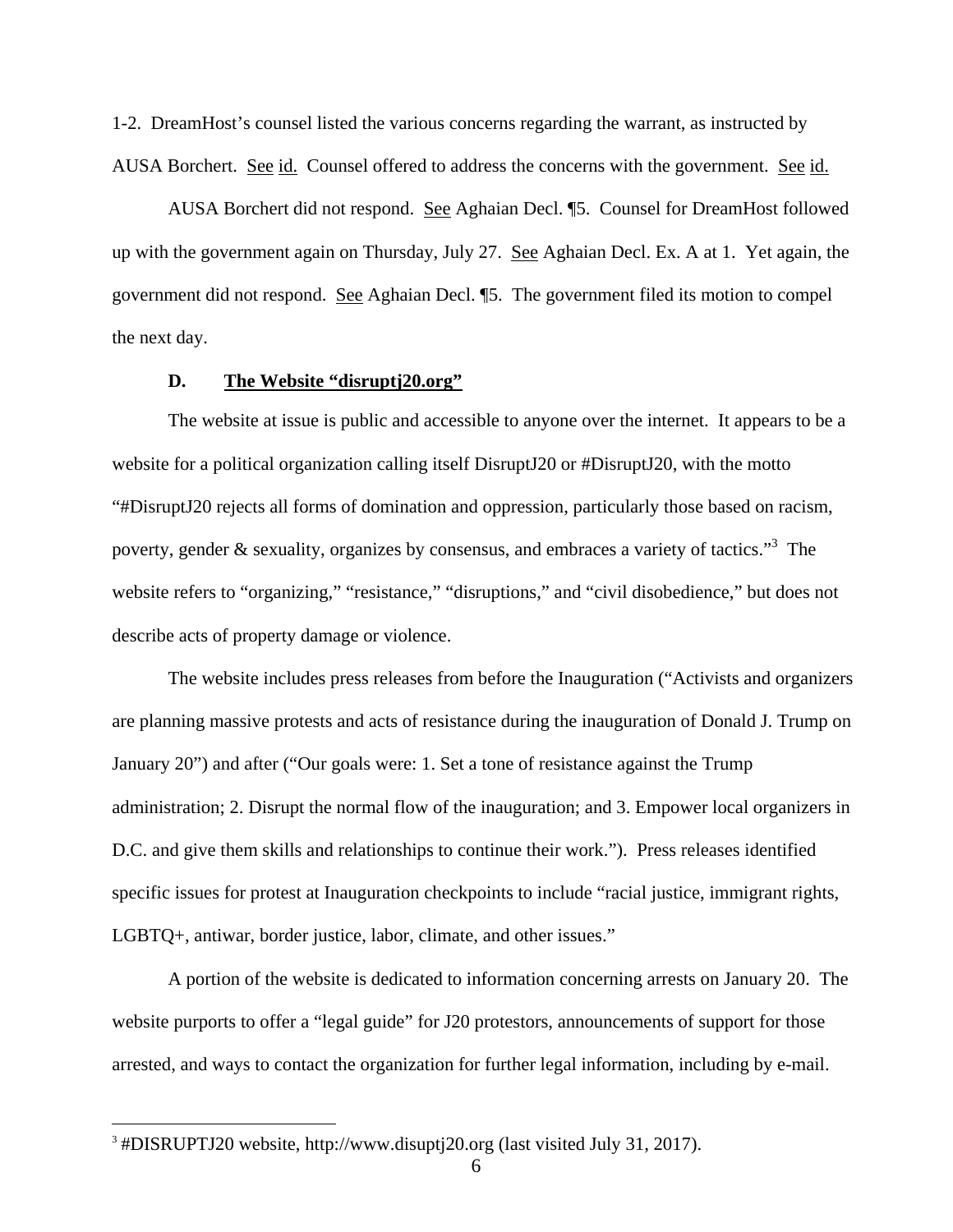The website promotes several e-mail addresses using the disruptj20.org domain name and invites correspondence. Each of the accounts for the email addresses are assigned to a different user and each account contains a separate login password. See Fry Decl. at ¶3. The website also displays printable signs, mainly disparaging President Trump, and posts photographs of protesters with banners and signs and blogs regarding similar content.

#### **III. Argument**

#### **A. The Search Warrant Violates the Fourth Amendment**

## **1. Given the endangerment of First Amendment rights of third parties, the Search Warrant must be scrutinized with "particular exactitude."**

In examining the features of the Search Warrant, the Court should begin with the way in which the warrant endangers the First Amendment interests of third parties, in this case the visitors to the website at issue. The Supreme Court has "recognized the vital relationship between freedom to associate and privacy in one's associations." NAACP v. Alabama ex rel. Patterson, 357 U.S. 449, 462 (1958). Where this constitutional protection "pertain[s] to political, economic, religious or cultural matters, and state action which may have the effect of curtailing the freedom to associate is subject to the closest scrutiny." Id. at 460-61.

The "[c]ompelled disclosure of membership in an organization engaged in advocacy of particular beliefs is of the same order. Inviolability of privacy in group association may in many circumstances be indispensable to preservation of freedom of association, particularly where a group espouses dissident beliefs." Id. at 462. Moreover, the Second Circuit Court of Appeals has noted: "[t]he Supreme Court has long recognized that an organization can assert associational privacy rights on behalf of its members, stating that '[i]t is hardly a novel perception that compelled disclosure of affiliation with groups engaged in advocacy may constitute ... a restraint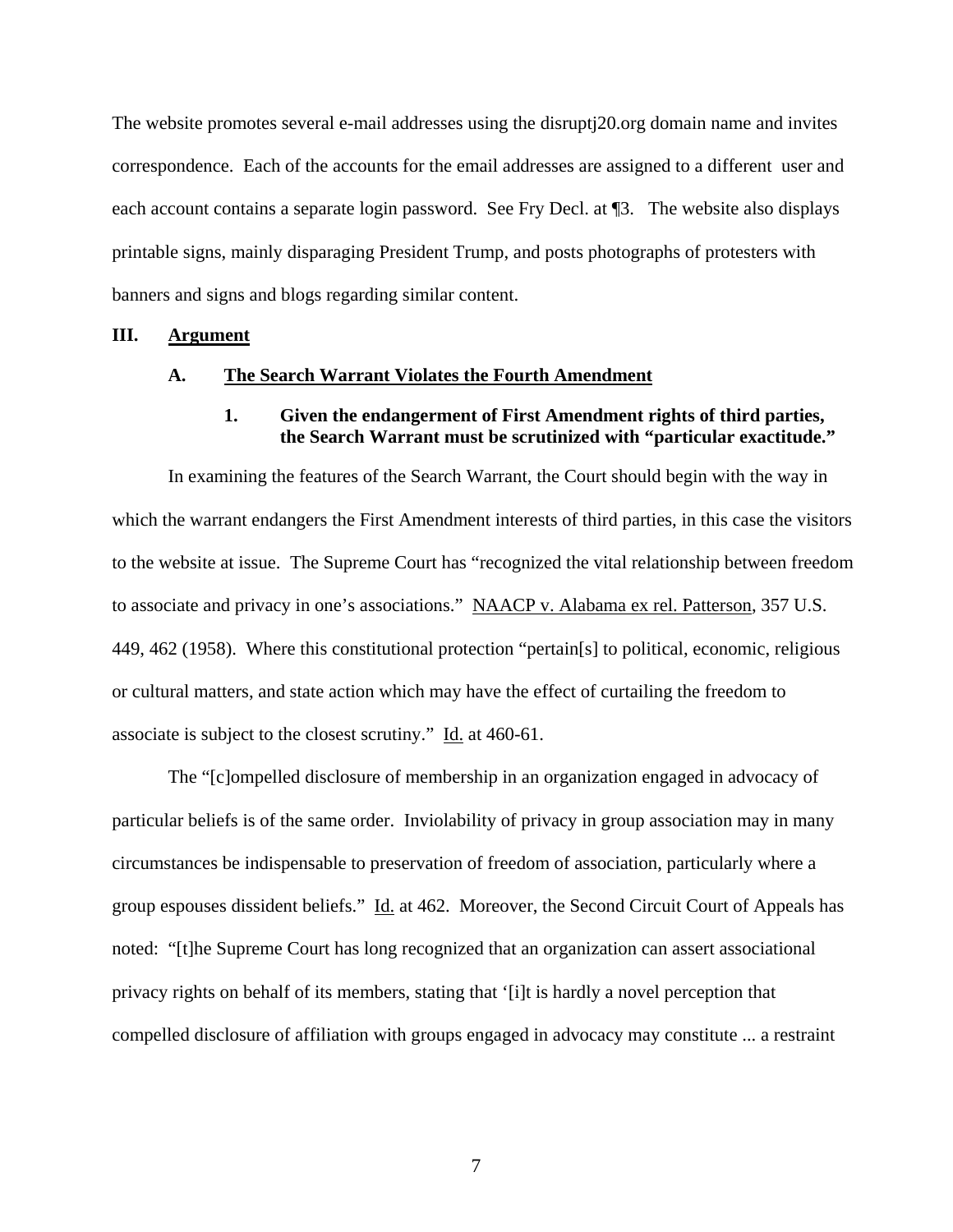on freedom of association.'" Am. Civil Liberties Union v. Clapper, 785 F.3d 787, 802 (2d Cir. 2015) (citation omitted). $4$ 

Because it demands the disclosure to the government of "all files" related to the website, the Search Warrant requires DreamHost to produce the HTTP logs for visitors. HTTP logs contain extensive information about visitors to the website, including the time and date of the visit, the IP address for the visitor, the website pages viewed by the visitor (through their IP address), and even a detailed description of the software running in the visitor's computer. See Fry Decl. ¶4. This information, together with information from the internet service provider for the IP address, would allow the government to identify the specific computers used to visit the website, and what specifically was viewed on the website. See id. Pursuant to the government's preservation request, DreamHost has maintained HTTP logs for over 1,300,000 IP addresses of visitors to the website for a time frame after the rioting incidents. See id. ¶5.

In addition, DreamHost will be required to disclose all e-mails it maintains that are associated with the website, which will include e-mails sent in by third parties. See id. ¶6. DreamHost maintains membership lists for several e-mail discussion lists, from a number of different email accounts sponsored by the website. These discussion lists consist of groups of individual e-mail addresses. See id. ¶7. The Website promotes several e-mail addresses using the disruptj20.org domain name and invites correspondence. Each of the accounts for the email addresses are assigned to a different user and each account contains a separate login password. Id. ¶3.

Courts have specifically held that the government oversteps its authority when it seeks to obtain customer identities and records of activity in connection with protected speech, such as that

l

<sup>&</sup>lt;sup>4</sup> One Court poignantly noted that "[c]oncerns about privacy are especially critical when people engage in aspects of speech and association during political campaigns, 'an area of the most fundamental First Amendment activities.'" State ex rel. Two Unnamed Petitioners v. Peterson, 363 Wis. 2d 1, 140 (2015) (citation omitted).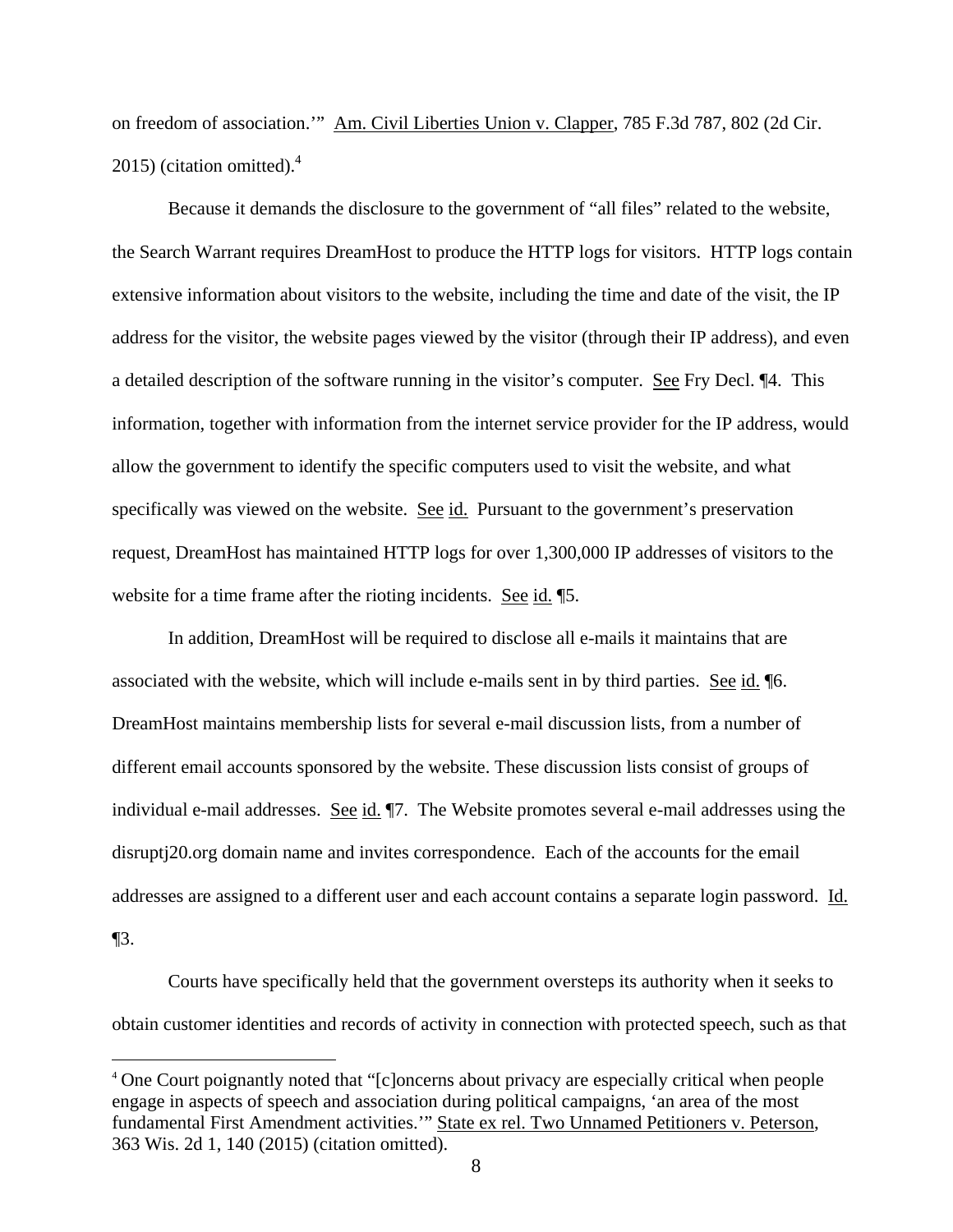involved here. For instance, a demand for records relating to customer purchases from a website, requesting information on non-obscene purchases, was held to be overbroad. See In re Grand Jury Investigation of Possible Violation of 18 U.S.C. § 1461 et seq., 706 F. Supp. 2d 11, 21 (D.D.C. 2009). As the Court noted, the customers "enjoy a presumptive First Amendment right to receive [the materials] anonymously." Id. Similarly, even where the government's need to investigate was found to be legitimate in a federal tax evasion and wire fraud case of a used-book seller, the Court limited the records the government could obtain from on-line book-seller Amazon. See In re Grand Jury Subpoena to Amazon.com Dated Aug. 7, 2006, 246 F.R.D. 570, 572 (W.D. Wis. 2007). Similar to the Search Warrant here, Amazon was asked to produce the identities of the book buyers. Amazon filed a motion to quash the subpoena, leading the court to express serious First Amendment concerns about letting the government go through an individual's reading list. The compromise reached was to allow Amazon (not the government) to reach out and seek volunteer witnesses from the 24,000 purchasers. These individuals could then choose to contact the government and arrange an interview if they wanted, but "[a]nyone who wishes not to participate in this exercise, by virtue of his or her silence, will be left alone, and the government will never learn that person's identity or the titles of materials he/she purchased from D'Angelo

through Amazon." Id. at 574.<sup>5</sup>

The disclosures of the information demanded by the Search Warrant will endanger the First Amendment interests of the innocent third parties who viewed or communicated with the website. It is not difficult to anticipate the impact this disclosure will have on the willingness of third parties

<sup>&</sup>lt;sup>5</sup> See also In re Grand Jury Subpoena to Kramerbooks & Afterwords, Inc., where the government issued grand jury subpoenas to an independent bookstore and Barnes & Noble, seeking "all documents and things referring or relating to any purchase by Monica Lewinsky." The district court held that "the First Amendment is indeed implicated by the subpoenas," such that "the materials sought by the subpoenas would disclose specific titles of books purchased by Ms. Lewinsky, whose First Amendment rights are at issue here." The Court further held that the bookstores themselves were "also engaged in constitutionally protected expressive activities," namely, the circulation of books. Accordingly, the Court declined to enforce the subpoenas as issued, and ordered the Government to demonstrate both a compelling need for the materials it sought, and also explain why there was a sufficient connection between that information and the grand jury subpoenas. In re Grand Jury Subpoena to Kramerbooks & Afterwords, Inc., Nos. 98-135 (NHJ) and 98-138 (NHJ), 26 Med. L. Rptr. 1599, 1600 (D.D.C. April 6, 1998).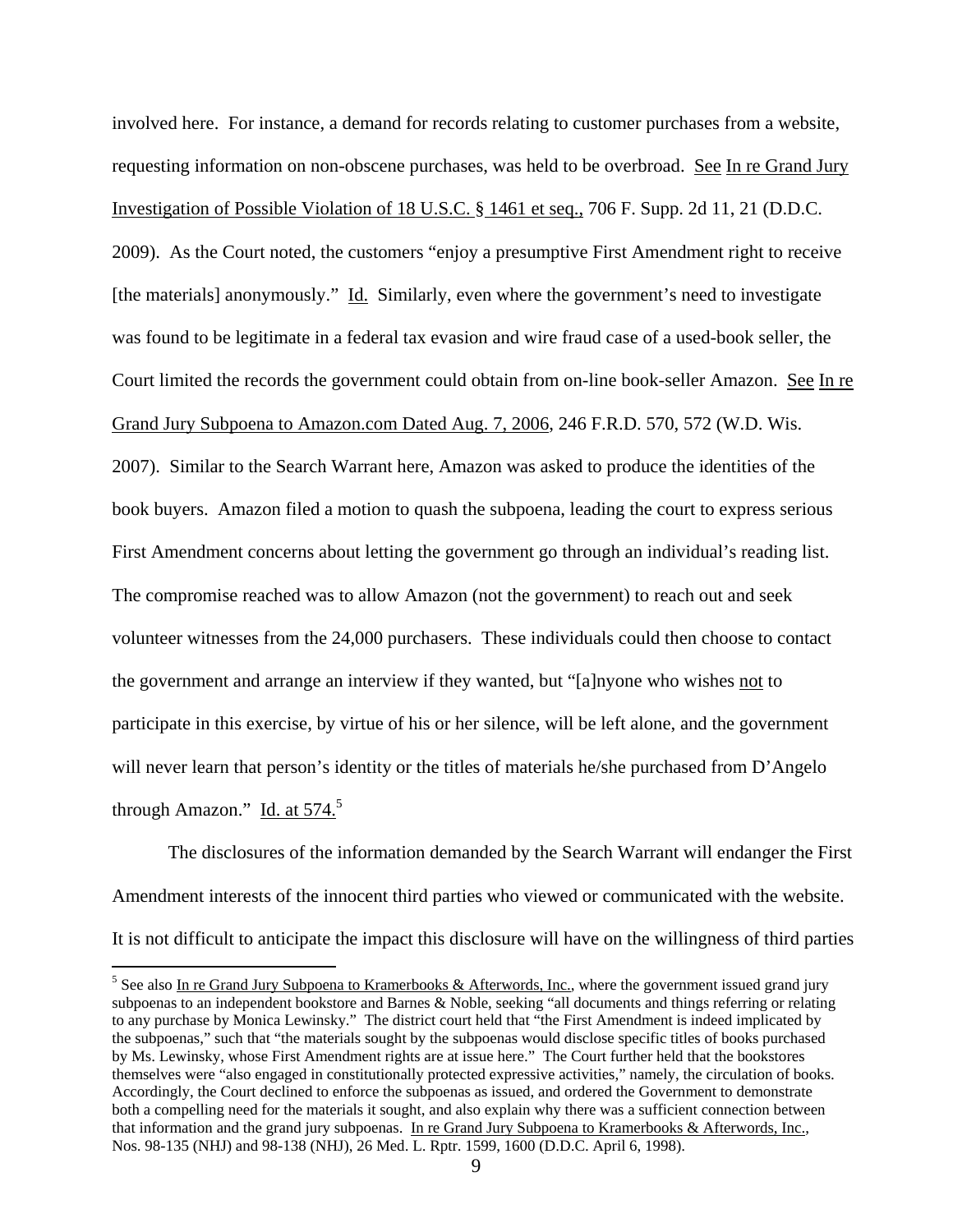to investigate and engage with web sites of political organizations. United States Supreme Court cases "insist that the courts apply the warrant requirements with particular exactitude when First Amendment interests would be endangered by the search." Zurcher, 436 U.S. at 565 (emphasis added). This Court should not permit the government to trample upon the privacy of the individuals interacting with the website and force DreamHost to produce the electronic information that would not only identify who they are, but specifically what each of these individuals viewed, read or the political content that they were interested in.

## **2. Scrutinizing the Search Warrant with "particular exactitude" demonstrates that it violates the Fourth Amendment, both because it fails to describe the items to be seized with sufficient particularity and because the all-encompassing disclosures it requires are unreasonable.**

 Attachment B to the Search Warrant requires DreamHost to disclose to the government "all records or other information pertaining to" the website. The Search Warrant does not include any date restriction on this information. There is also no reference to any specific individual subject or target about whom information should be disclosed. Accordingly, any information (including information about visitors of the website), about any individual (multiple users here), regarding any and all email accounts (numerous email accounts here), at any time frame (even after the incident), are required to be disclosed by DreamHost.

 From this practically unlimited set of electronic information concerning the website, the Search Warrant goes on to identify what is to be "seized." That is "all information" that "constitutes fruits, evidence and instrumentalities of violations of D.C. Code § 22-1322 involving the individuals who participated, planed [sic], organized, or incited the January 20 riot, relating to the development, publishing, advertisement, access, use, administration or maintenance of" the website. The Search Warrant mentions, as a category of information to be seized, "files, databases, and database records stored by DreamHost on behalf of the subscriber or user operating the website." Examples of these files are "HTTP request logs," which, as discussed above, contain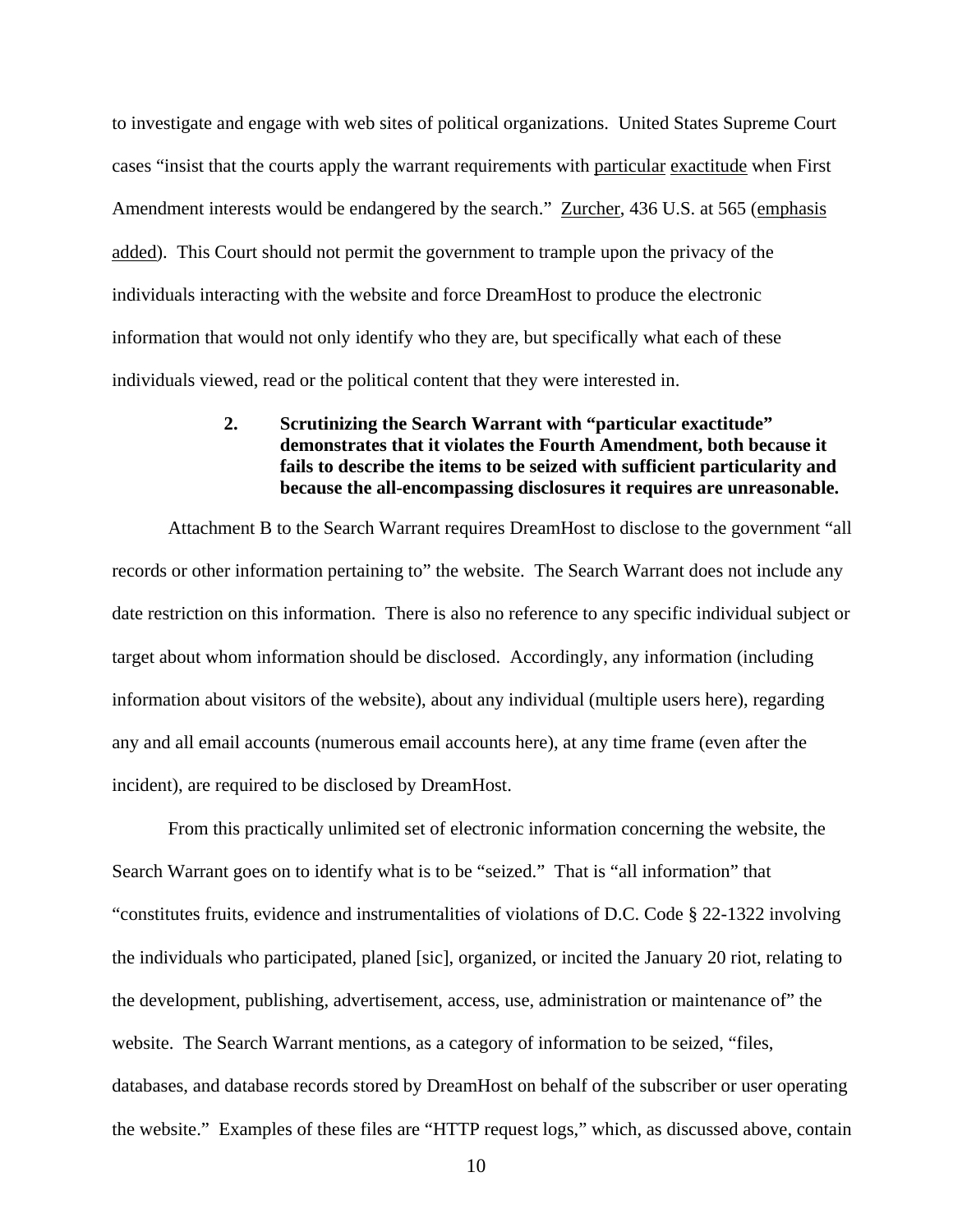extensive information about visitors to the website, and "email accounts and the contents thereof associated with the account." As with the information to be disclosed, there is no date restriction on the information to be seized.

 The Search Warrant will result in the disclosure of large quantities of information, including information about third parties. For example, during six days after the Inauguration, the website received over 1,300,000 HTTP requests, each which generated an IP log of the visit. See Fry Decl. ¶5. DreamHost also maintains over 2,000 images related to the website. See id. ¶8. Despite this volume of data, the Search Warrant does not describe any protocol for searching it. Nor does the Search Warrant explain what will happen to the information the government obtains that is not subject to "seizure" because it is not evidence of a crime.

 The Search Warrant's "two-step" approach to obtaining electronic information – where the government gets a vast set of data without probable cause to that set, and then "seizes" a sub-set of the data with probable cause – is not without controversy. A number of courts have found the approach flawed under the Fourth Amendment. See In re Search of Info. Associated with [redacted]@mac.com that is Stored at Premises Controlled by Apple, Inc., 25 F. Supp. 3d 1, 6-7 (D. D.C. 2014), vacated, 13 F. Supp. 3d 157 (D. D.C. 2014) ("Apple") (rejecting the "two-step" procedure for obtaining complete e-mail accounts); In re: [Redacted]@gmail.com, 62 F. Supp. 3d 1100, 1105 (N.D. Cal. 2014) (denying search warrant application after finding "two-step" procedure unreasonable under the Fourth Amendment); In re Search of Premises Known as Three Hotmail Email Accounts, 2016 WL 1239916, \*13 (D. Kan. 2016), overruled in part sub nom. In re Search of Info. Associated with Email Addresses Stored at Premises Controlled by Microsoft Corp., 212 F. Supp. 3d 1023 (D. Kan. 2016) ("Microsoft") (denying search warrant application for e-mail accounts, comparing the warrant to one "asking the post office to provide copies of all mail ever sent by or delivered to a certain address so that the government can open and read all the mail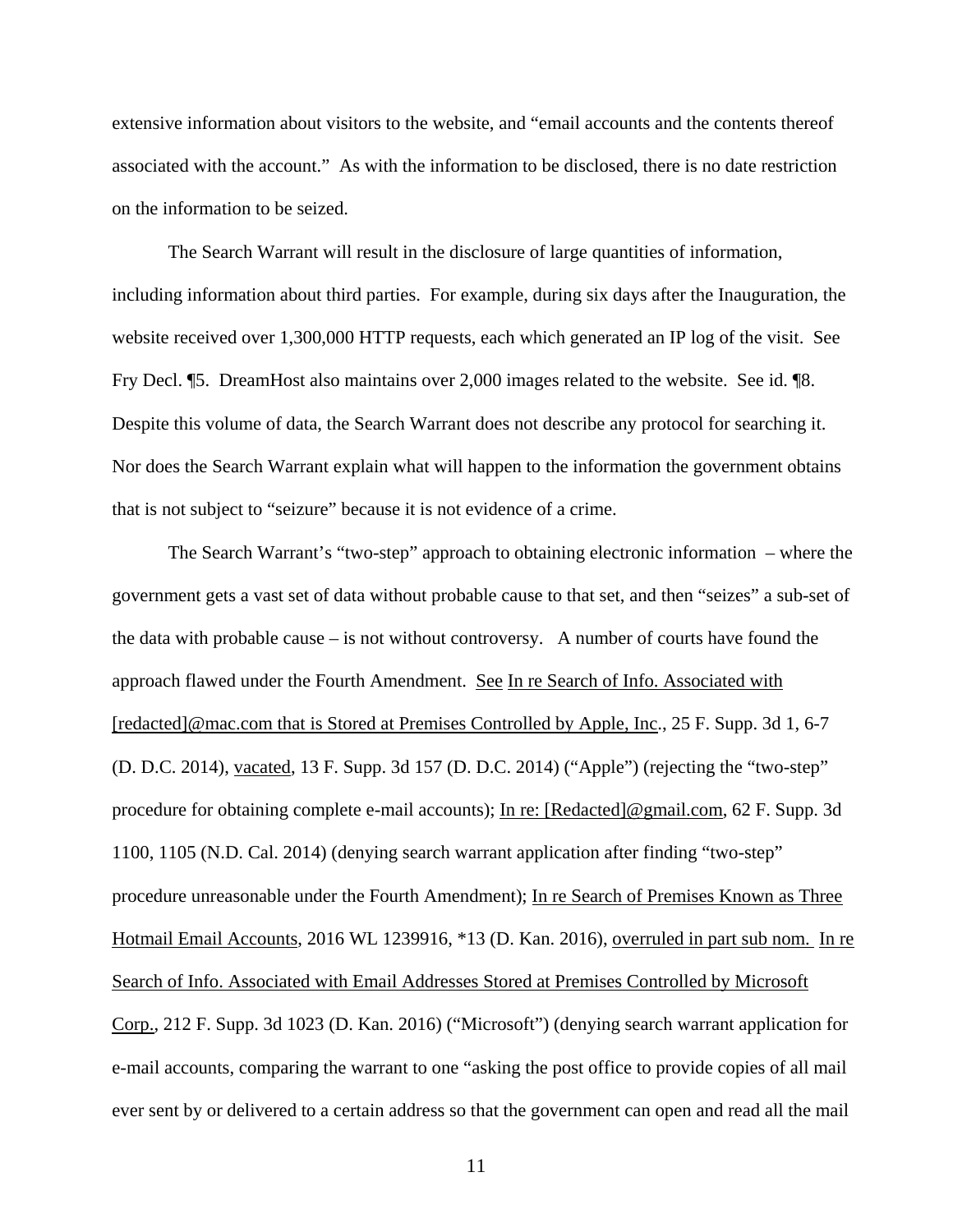to find out whether it constitutes fruits, evidence or instrumentality of a crime"); In re Search of Info. Associated with the Facebook Account Identified by the Username Aaron.Alexis that is Stored at Premises Controlled by Facebook, Inc., 21 F. Supp. 3d 1, 7 (D.D.C. 2013) ("Facebook") (imposing minimization procedures where search warrant requested by government for Facebook account "unduly invaded the privacy of third parties" by requesting records of communications between third parties and a Facebook account); In re Search of Info. Associated with 15 Email Addresses Stored at Premises Owned, Maintained, Controlled or Operated by 1&1 Media, Inc., Google, Microsoft, and Yahoo!, Case No. 2:17-cm-03152 (M.D. Ala. July 14, 2017) ("1&1 Media") (denying search warrant application for e-mail accounts as requesting permission for "a general, exploratory rummaging") (attached as Exhibit B to Aghaian Decl.). Similarly, the Search Warrant invites this controversy by seeking the disclosure of every "record or other information" pertaining to www.disruptj20.org, including associated e-mail, without probable cause for this practically unlimited scope of information concerning the website.

 Moreover, every search warrant must satisfy the particularity requirement of the Fourth Amendment, including that the "things to be seized" are described with specificity. See Dalia v. United States, 441 U.S. 238, 255 (1979). "The manifest purpose of th[e] particularity requirement was to prevent general searches." Maryland v. Garrison, 480 U.S. 79, 84 (1987). These were searches "abhorred by the colonists . . . a general, exploratory rummaging in a person's belongings." Coolidge v. New Hampshire, 403 U.S. 443, 467 (1971).

 The Search Warrant's description of the things to be seized does not pass the particularity test. It defines what is to be seized in three ways. First, it is information that "constitutes fruits, evidence, and instrumentalities of violations of" the rioting statute "involving the individuals who participated, planed [sic], organized, or incited the January 20 riot." Second, the information "relat[es] to the development, publishing, advertisement, access, use, administration or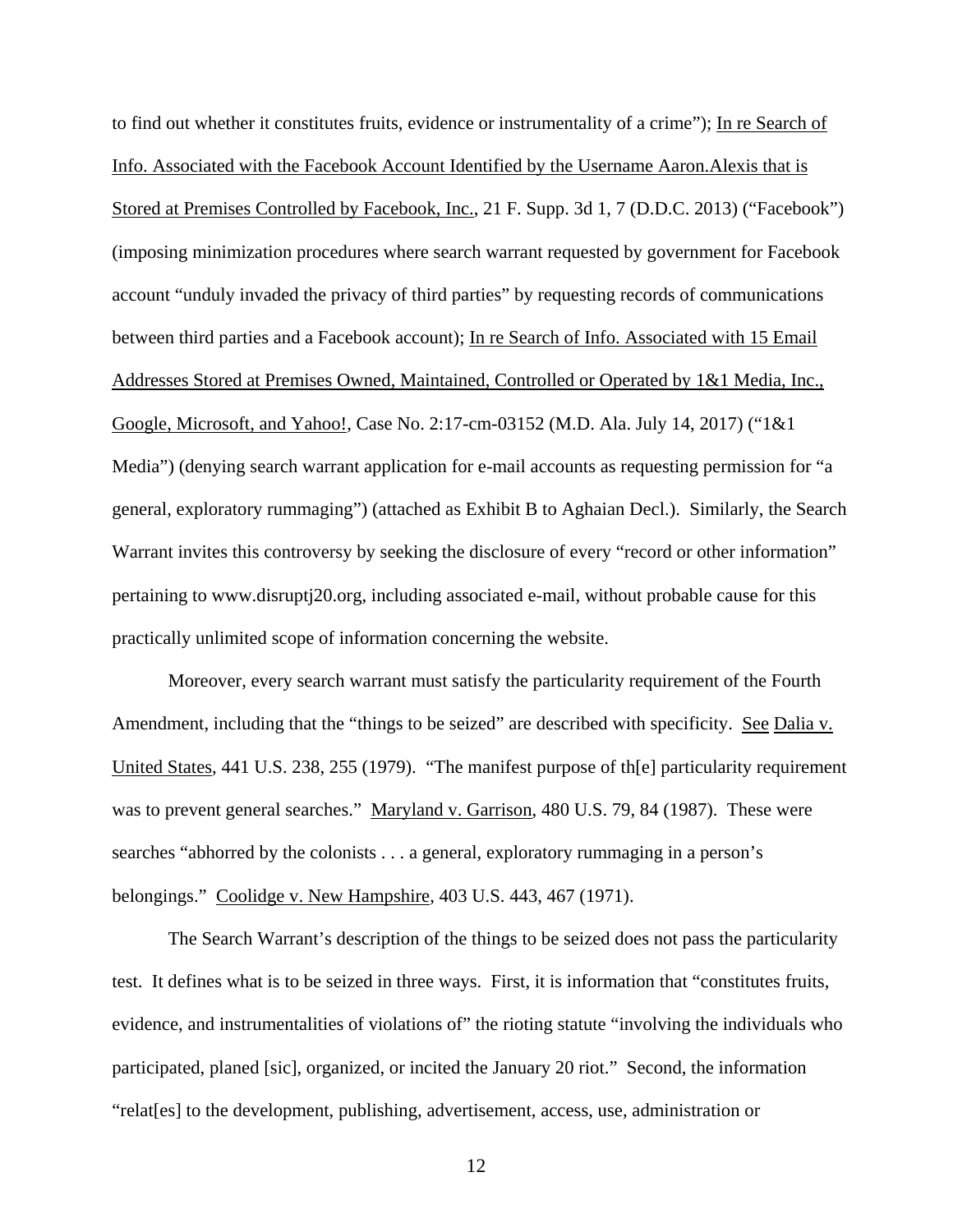maintenance of" the website. Third, the information to be seized includes "files, databases, and database records." Yet, describing the information to be seized as evidence of a crime "involving" unnamed participants in the crime does not provide any meaningful specificity. Compare Apple, 13 F. Supp. 3d at 161 (description of things to be seized identified the information as "involving any or all of the following: [individuals and entities . . .]"). Limiting the information seized to that "relating to" the "publishing" or "use" of the website also lacks the required specificity, since practically any conceivable information about a web site is related to its publishing or use. Similarly, even if the use of the term "including" after the preceding broad description imposed some limit on the information to be seized, which it does not, limiting the seizure to electronic "files, databases, and database records" is no limit at all. Finally, the lack of a date range alone fails the specificity test. See Microsoft, 212 F. Supp. 3d at 1036 ("In cases in which courts have either denied a search warrant for the entirety of an email account or suppressed evidence based on an overbroad search warrant, the warrants lacked particularity, for example, in identifying a specified date range  $\dots$ .").

 The combination of the broad disclosure required by the Search Warrant implicating First Amendment issues and the lack of specificity in its description of the information to be seized implicates the Fourth Amendment's reasonableness requirement. This is of particular significance where the Government is asking a private entity to determine what is responsive to a search warrant without such specificity. "As the text of the Fourth Amendment indicates, the ultimate measure of the constitutionality of a governmental search is reasonableness." Vernonia Sch. Dist. 47J v. Acton, 515 U.S. 646, 652 (1995) (internal quotation marks omitted); see also In re G.B., 139 A.3d 885, 897 (D.C. 2016). "[W]here the legality of the Government's conduct already depends upon an attenuated construction of what constitutes a seizure, the court should be particularly scrupulous in holding the Government to its burden to show that its conduct is reasonable."  $1 & 1 \& 1$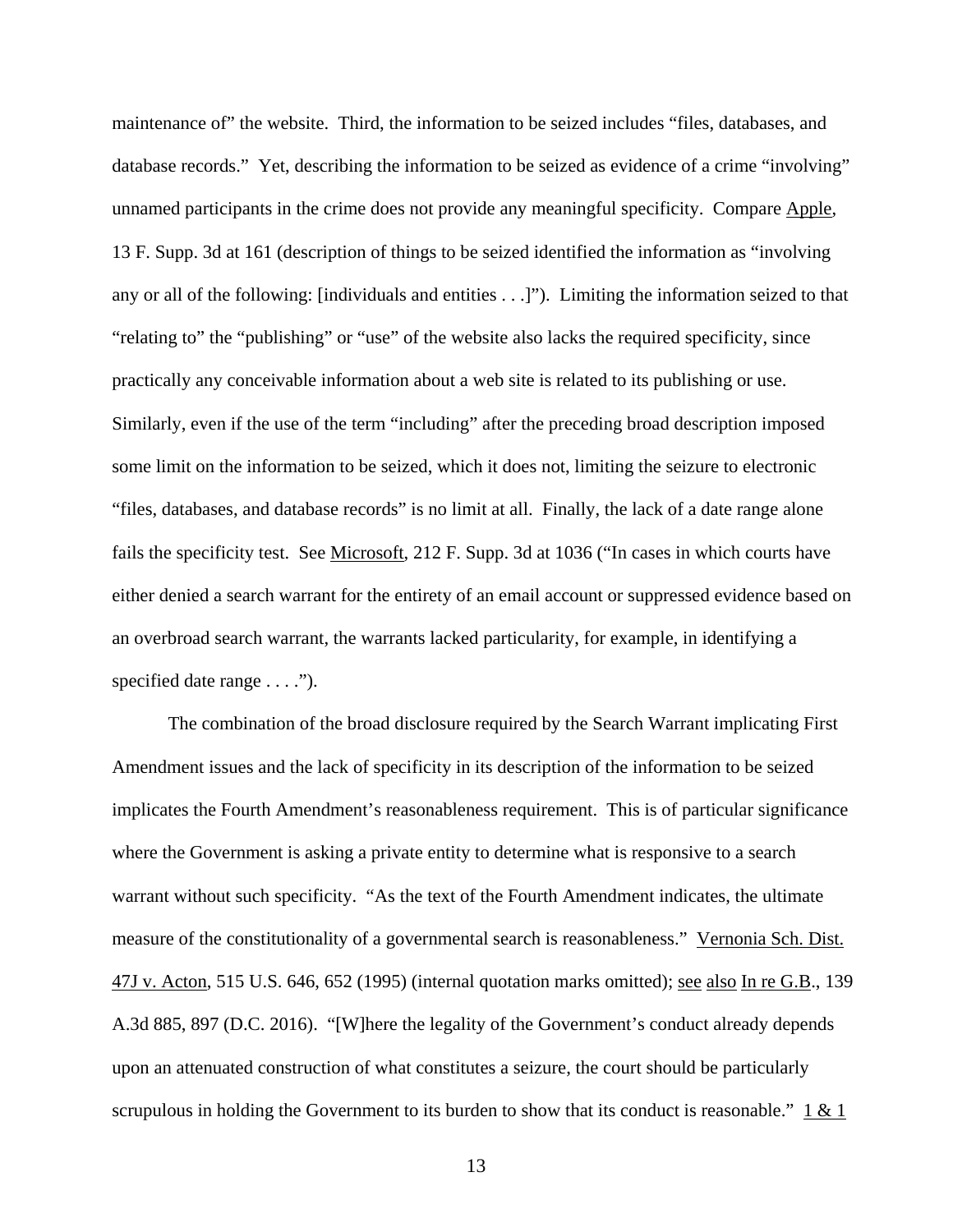Media, Aghaian Decl. Ex. B, at 7-8. Because the Search Warrant allows the government to obtain large amounts of information, including the content of e-mail communications, initiated by innocent third parties, fails to identify with sufficient specificity what will be seized, and does not explain to DreamHost what will happen to the large quantities of un-seized information, the Search Warrant is not reasonable under the Fourth Amendment. See Facebook, 21 F. Supp. 3d at 7 (imposing Fourth Amendment minimization procedures where government "will have to see third party communications that are innocuous and irrelevant and sent by persons who could not possibly have anticipated that the government would see what they have posted").

#### **B. The Search Warrant Violates the Privacy Protection Act**

The Privacy Protection Act ("PPA") makes it unlawful for a government officer, in connection with the investigation or prosecution of a criminal offense, to search for or seize "work product" or "documentary materials" that are possessed by a person "in connection with a purpose to disseminate to the public a newspaper, book, broadcast, or other similar form of public communication." 42 U.S.C. §§ 2000aa (a), (b) (1996).

The PPA provides "First Amendment Privacy Protection" and was passed in response to the Supreme Court's much shunned Zurcher decision. See generally, 436 U.S. 547 (1970); see text accompanying note 6. In Zurcher, the Supreme Court had ruled that the execution of a search warrant at the offices of a university newspaper did not violate the Fourth Amendment. Much like here, the search occurred following a demonstration at Stanford University Hospital in which policemen had been injured. After the demonstration, the paper had published "articles and photographs devoted to the hospital protest and the violent clash between demonstrators and police." Id. at 551.<sup>6</sup> PPA protections are not limited to the traditional press and also protect

 $\overline{a}$ 

<sup>&</sup>lt;sup>6</sup> "The very purpose of the Privacy Protection Act is to protect materials that document matters of public interest. After all, the Act was passed in response to Zurcher v. Stanford Daily, 436 U.S. 547, 98 S.Ct. 1970, 56 L.Ed.2d 525 (1978), in which the Supreme Court upheld the search of a newspaper office for materials depicting a violent clash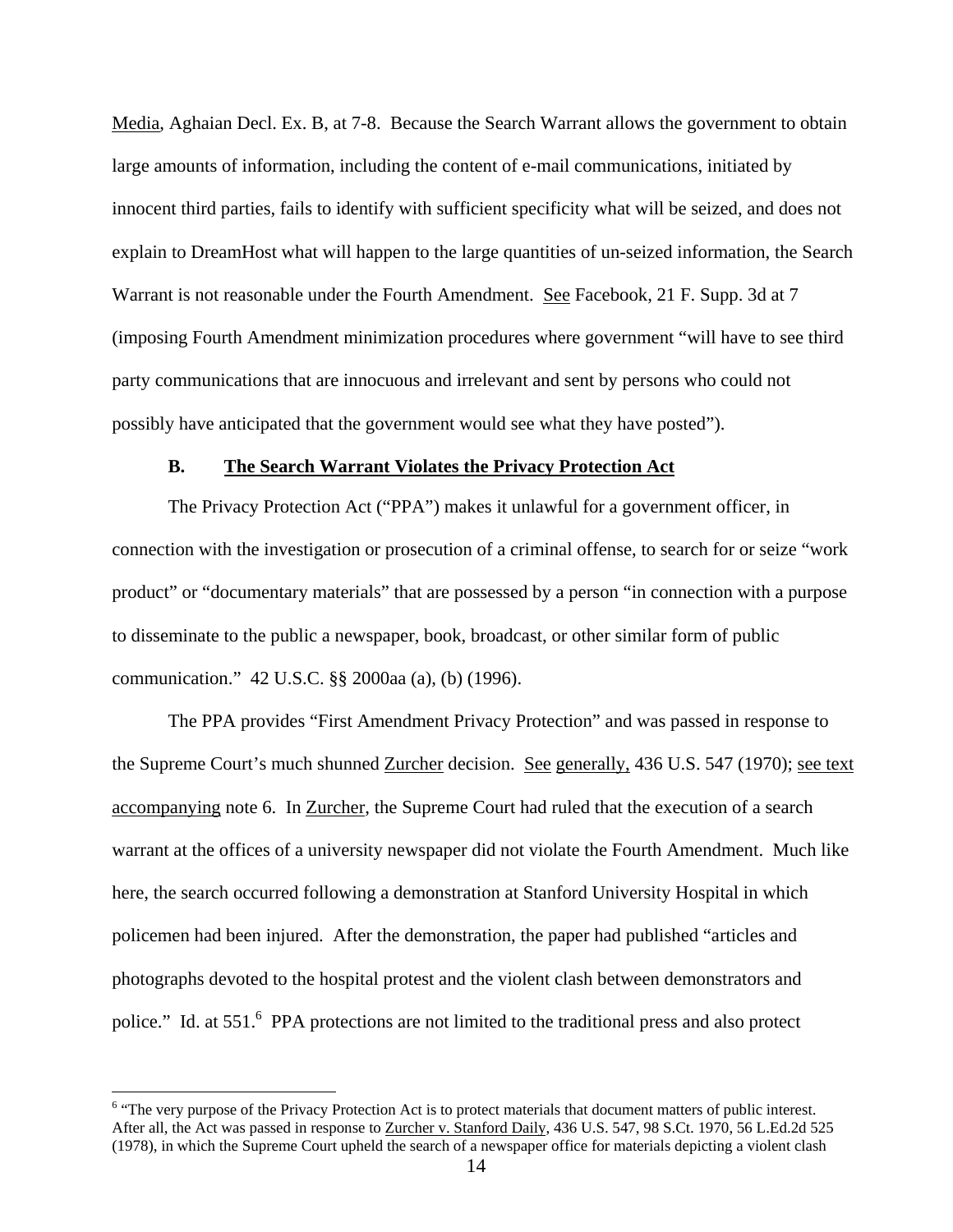"academicians, authors, filmmakers, and free lance [sic] writers and photographers." H.R. Rep. No. 96-1064, at 5 (1980).

Under the PPA, "documentary materials" are defined as "materials upon which information is recorded." 42 U.S.C. § 2000aa-7(a). Documentary materials include: "written or printed materials, photographs . . . and other mechanically, magnetically [sic] or electronically recorded cards, tapes or discs." Id. Moreover, "work product" includes materials created "in anticipation of communicating such materials to the public," and such material can include "mental impressions, conclusions, opinions, or theories." Id. §2000aa-7(b). Excluded from the definition for either "documentary materials" or "work product" are "property designed or intended for use, or which is or has been used, as the means of committing a criminal offense." Id. §§ 2000aa-7(a), (b).

 The legislative history to the PPA provides: ". . . the Committee recognized a problem for the law enforcement officer, who seeking to comply with the statute, might be uncertain whether the materials he sought were work product or nonwork product and that they were intended for publication. Therefore, in the interests of allowing for some objective measure for judgment by the office, the Committee has provided that the work product must be possessed by someone "reasonably believed" to have a purpose to communicate to the public." S.Rep. No. 96-874, at 10 (1980), reprinted in 1980 U.S.C.C.A.N. 3950, 3957."

 As the provider of a web hosting service, DreamHost hosts the www.disruptj20.org website and all of the corresponding data. The website disseminates the data it publishes through DreamHost, to include press releases, messages, photographs, and other images, to the public. See Fry Decl. ¶9. *See* Steve Jackson Games, Inc. v. United States Secret Service, 816 F. Supp. 432, 440 (W.D. Tex. 1993), aff'd 36 F.3d 457 (5th Cir. 1994) (noting information related to a public electronic bulletin board constituted "documentary materials" under the PPA). The

between demonstrators and police at a university hospital—that is, a highly public event." Binion v. City of St. Paul, 788 F. Supp. 2d 935, 948 (D. Minn. 2011)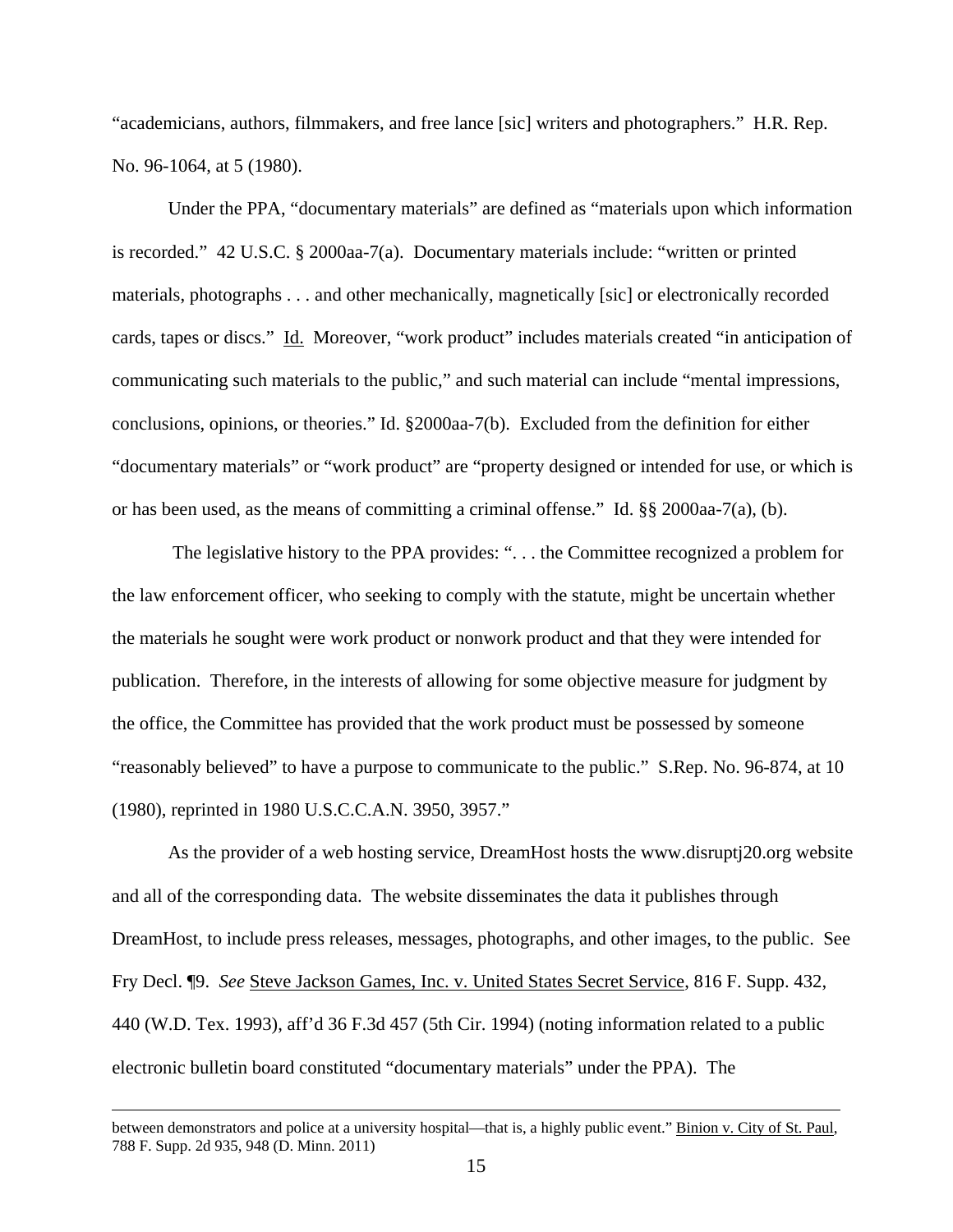"disruptj20.org" website, through DreamHost, was publishing and disseminating information and images to the public. Much of the information in possession of DreamHost was published to the public through "disruptj20.org." Fry Decl. ¶10. Yet, other material, to include numerous draft blog posts, hundreds of images, including metadata for the images via detailed "datafields" that include titles and explanations for the images, do not appear to have been previously published. See id. The unpublished materials appear to be similar to the material that were previously published. It is difficult to determine if the apparent unpublished materials are preserved for a future publication date, such as an Inauguration Day anniversary event, or if the creator of the material previously excluded such material from publication. See Fry Decl. ¶11. Moreover, just as the time frame relating to the information about visitors to the website is after the rioting incident date, some of the apparent unpublished material referenced above appears to be created after the day of the rioting incident as well. See id.

Based on DreamHost's review of the data, much of this material appears that it could qualify either as "work product," "documentary material," or both. Without any specification from the government, particularly given the over-expansive language of the Search Warrant, the Court should not compel DreamHost to provide all material to the government without a determination whether such material is intended for publication and if such material qualifies either as "work product" or "documentary material."

In its motion, the government argues that the PPA provides only one "exclusive" remedy for a violation – a civil cause of action for damages. Government Motion at 6. However, a review of the section cited by the government shows that this remedy is only exclusive of "any other civil action or proceeding . . . against the officer or employee whose violation gave rise to the claim, or against the estate of such officer or employee." 42 U.S.C. §2000aa-6(d). The statute does not bar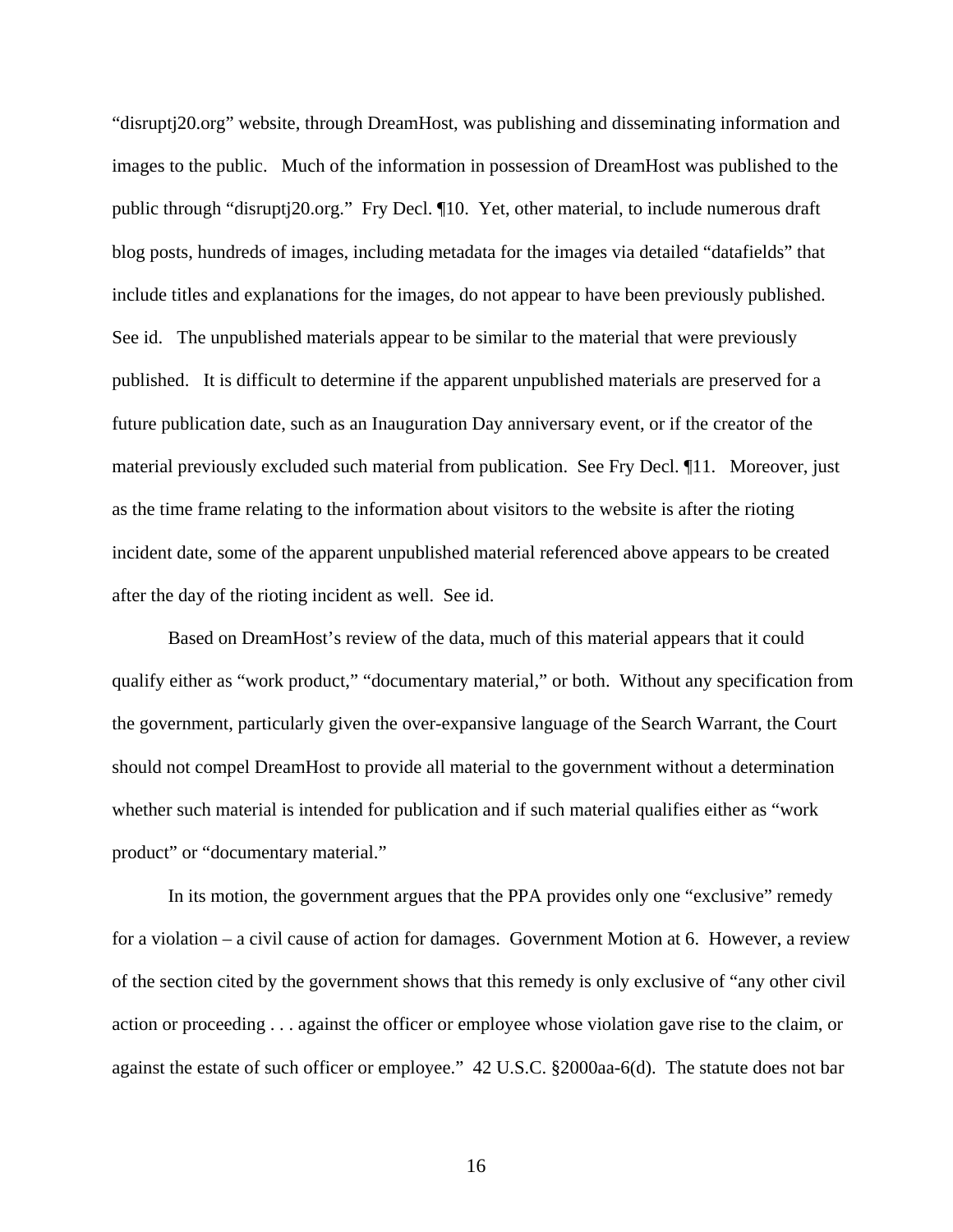DreamHost from raising the Act in a challenge to the Search Warrant itself, the very process at the center of the statute's protections.

## **C. D.C. Law Does Not Authorize Extraterritorial Search Warrants**

The Search Warrant is extraterritorial, i.e., issued from the District of Columbia but directed at electronic data stored in Oregon. However, D.C. law only provides for search warrants executed "in the District of Columbia." D.C. Code §23-521(a) (2011). To resolve this conflict, the government takes the position that the Search Warrant is authorized by the federal Stored Communications Act, 18 U.S.C. §§ 2701 et seq. See Government's Motion at p. 5.

 The Search Warrant generally falls within the SCA because it seeks the contents of communications in electronic storage from DreamHost, a provider of electronic communication service. See 18 U.S.C. § 2703(a). The SCA requires a warrant for this information if it has been in storage for 180 days or less, or longer if no notice is given to the customer. See id. The SCA requires that the warrant be "issued using the procedures described in the Federal Rules of Criminal Procedure (or, in the case of a State court, issued using State warrant procedures) by a court of competent jurisdiction." Id. The SCA defines the term "court of competent jurisdiction" to include (1) any federal court with (a) jurisdiction over the offense being investigated or (b) in a district in which the service provider is located or information is stored; and (2) "a court of general criminal jurisdiction of a State authorized by the law of that State to issue search warrants." 18 U.S.C. § 2711(3). The term "State" includes the District of Columbia. See 18 U.S.C. §§ 2510(3)  $& 2711(1).$ 

 The government argues that the above definition of what constitutes a "court of competent jurisdiction" empowered the D.C. Superior Court to issue the Search Warrant for execution outside of the District of Columbia. The government cites no authority for this interpretation, however. Indeed, the government's contention about the effect of this language is flatly contradicted by the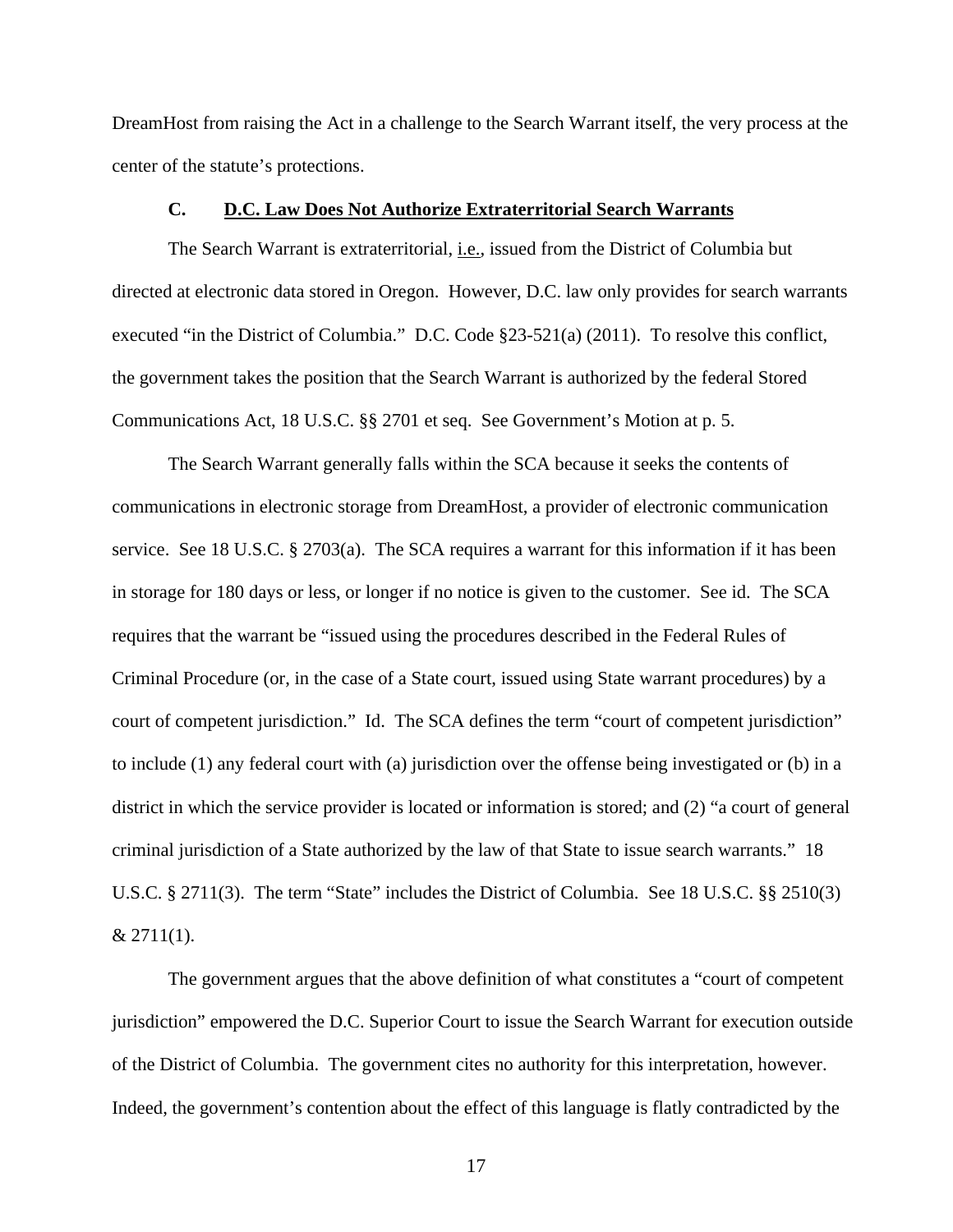courts that have considered the issue. See State v. Rose, 330 P.3d 680, 685 (Or. Ct. App. 2014) ("The SCA does not expressly address whether a state court can issue a search warrant for such content located in another state."); In re Search Warrant for Records from AT&T, 2017 WL 2511269, at \*3 (N.H. June 9, 2017) (same, quoting Rose).

 Instead, both the Oregon and New Hampshire courts looked to state law to answer the question of whether extraterritorial state search warrants were permitted. In Rose, the Oregon Court of Appeals relied on an Oregon statute that authorized Oregon courts to issue warrants "regardless of whether the recipient or the papers, documents, records or things are located within this state." Rose, 330 P.3d at 685. In the AT&T case, the New Hampshire Supreme Court explained that New Hampshire law "does not expressly limit the [trial court's] authority to issue search warrants based upon the location of the property or article sought." AT&T, 2017 WL 2511269, at \*3. Relying on their analyses of state law, both courts concluded that the extraterritorial search warrants were permitted.<sup>7</sup>

In contrast, the District of Columbia lacks a law that authorizes extraterritorial search warrants. Nor, unlike New Hampshire law, is D.C. law silent on the issue – D.C. Code §23-521(a) provides that a warrant may authorize a search "in the District of Columbia" only. Looking at D.C. law, as required, the extraterritorial Search Warrant is unauthorized and invalid.

## **IV. Conclusion**

<sup>&</sup>lt;sup>7</sup> In Hubbard v. MySpace, Inc., 788 F. Supp. 2d 319 (S.D.N.Y. 2011), a federal district court concluded that an extraterritorial search warrant issued by a Georgia state magistrate judge was valid because federal magistrates had the ability to issue such search warrants and a Georgia statute incorporated federal law on the subject. Here, by contrast, there is no equivalent D.C. law. Furthermore, Hubbard addressed a prior version of the SCA. The current version of the SCA treats federal and state jurisdiction differently, by specifically defining only the federal "court of competent jurisdiction" in jurisdictional terms -- as "any [federal] district court . . . that . . .has jurisdiction over the offense being investigated [.]" 18 U.S.C. § 2711(3)(A)(i); Rose, 330 P.3d at 685 n.5 ("[U]nder the SCA, a federal court in Oregon could issue a warrant compelling the disclosure of content in another state so long as the court has territorial jurisdiction over the offense related to the warrant.").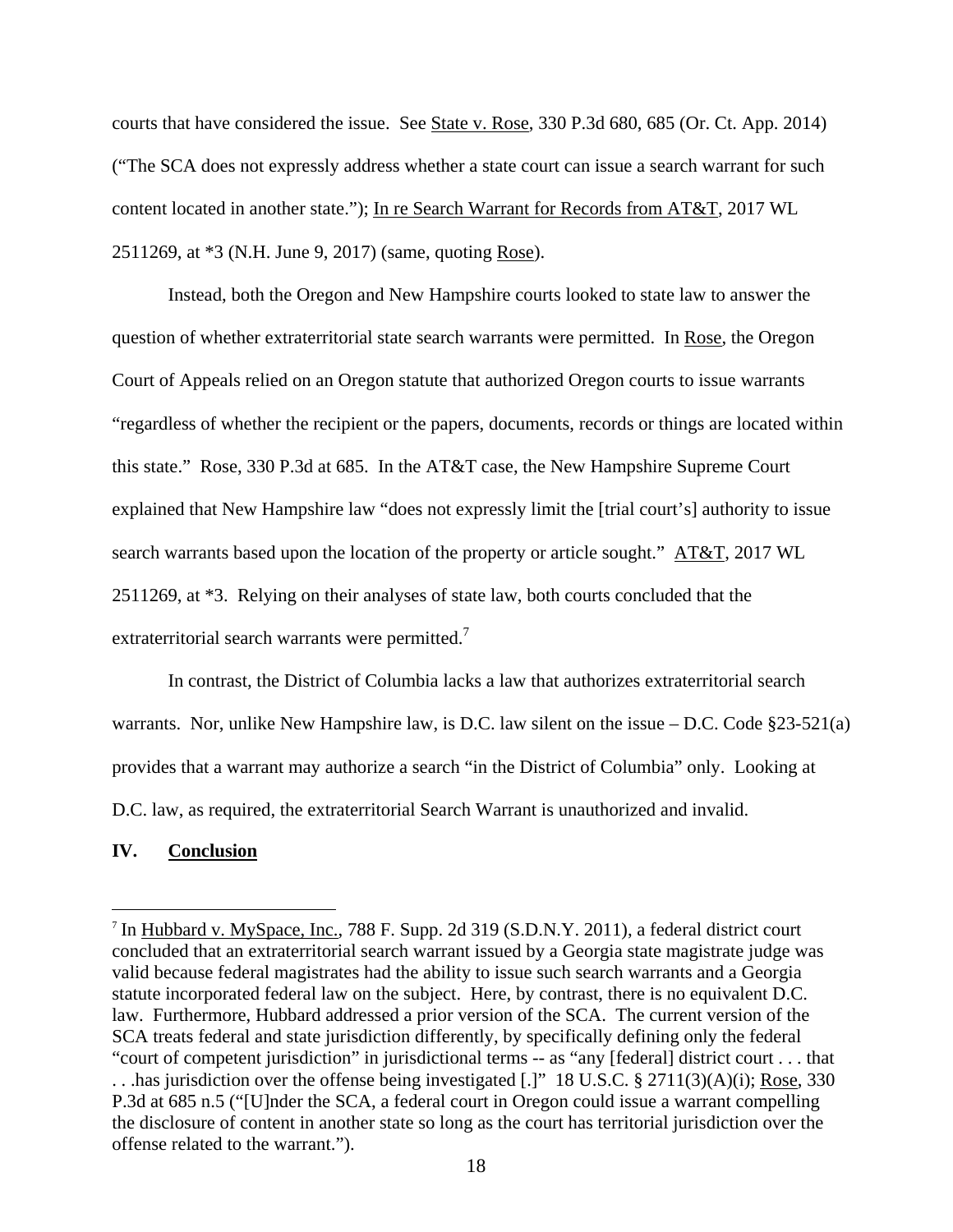Because it requires the disclosure of every piece of electronic information related to a website, including a large amount of information about the protected activities of third parties, the government's Search Warrant requires scrutiny of "particular exactitude." Scrutiny of this type demonstrates that the warrant lacks the specificity required by the Fourth Amendment and is unreasonable as a whole. In addition, the Search Warrant violates the Privacy Protection Act and was not authorized by District of Columbia law. For the foregoing reasons, DreamHost respectfully requests that the government's motion be denied.

Dated this 11th day of August, 2017.

 By: /s/ Raymond O. Aghaian Raymond O. Aghaian D.C. Bar #478838 Kilpatrick Townsend & Stockton LLP 9720 Wilshire Blvd PH Beverly Hills, CA 90212-2018 raghaian@kilpatricktownsend.com (310) 310-7010 office (310) 388-1198 facsimile Attorney for DreamHost, LLC

 Chris Ghazarian, Esq. (*Pro Hac Vice to be submitted)*  DreamHost, LLC 707 Wilshire Blvd., Suite 5050 Los Angeles, CA 90017 chris@dreamhost.com (213) 787-4401 office Attorney for DreamHost, LLC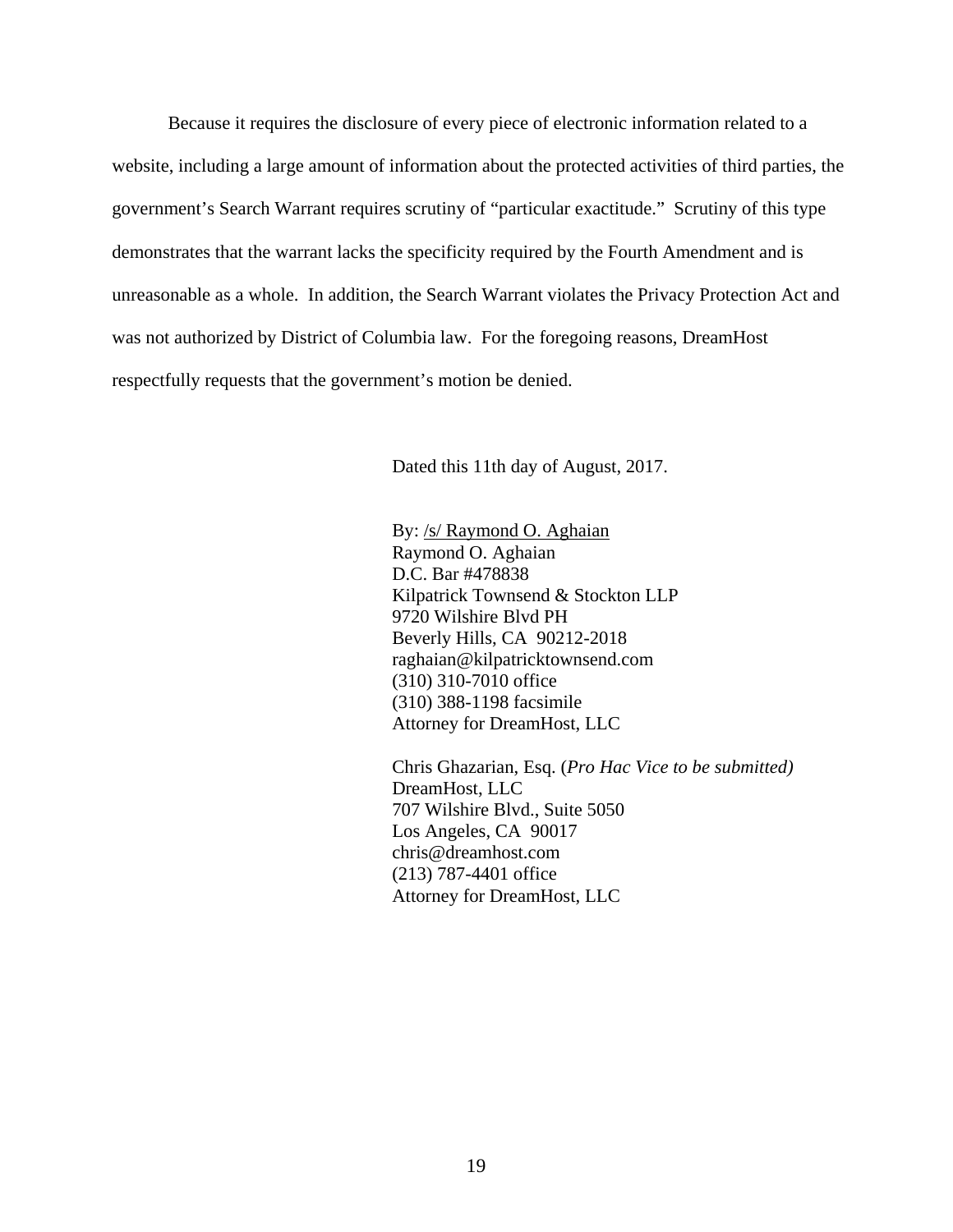## **CERTIFICATE OF SERVICE**

A true and correct copy of the foregoing was sent via e-mail and CaseFileXpress this 11th day of

August, 2017, to:

 AUSA John W. Borchert U.S. Attorney's Office 555 Fourth Street, N.W. Washington, D.C. 20530 john.borchert@usdoj.gov

> /s/ Raymond O. Aghaian Raymond O. Aghaian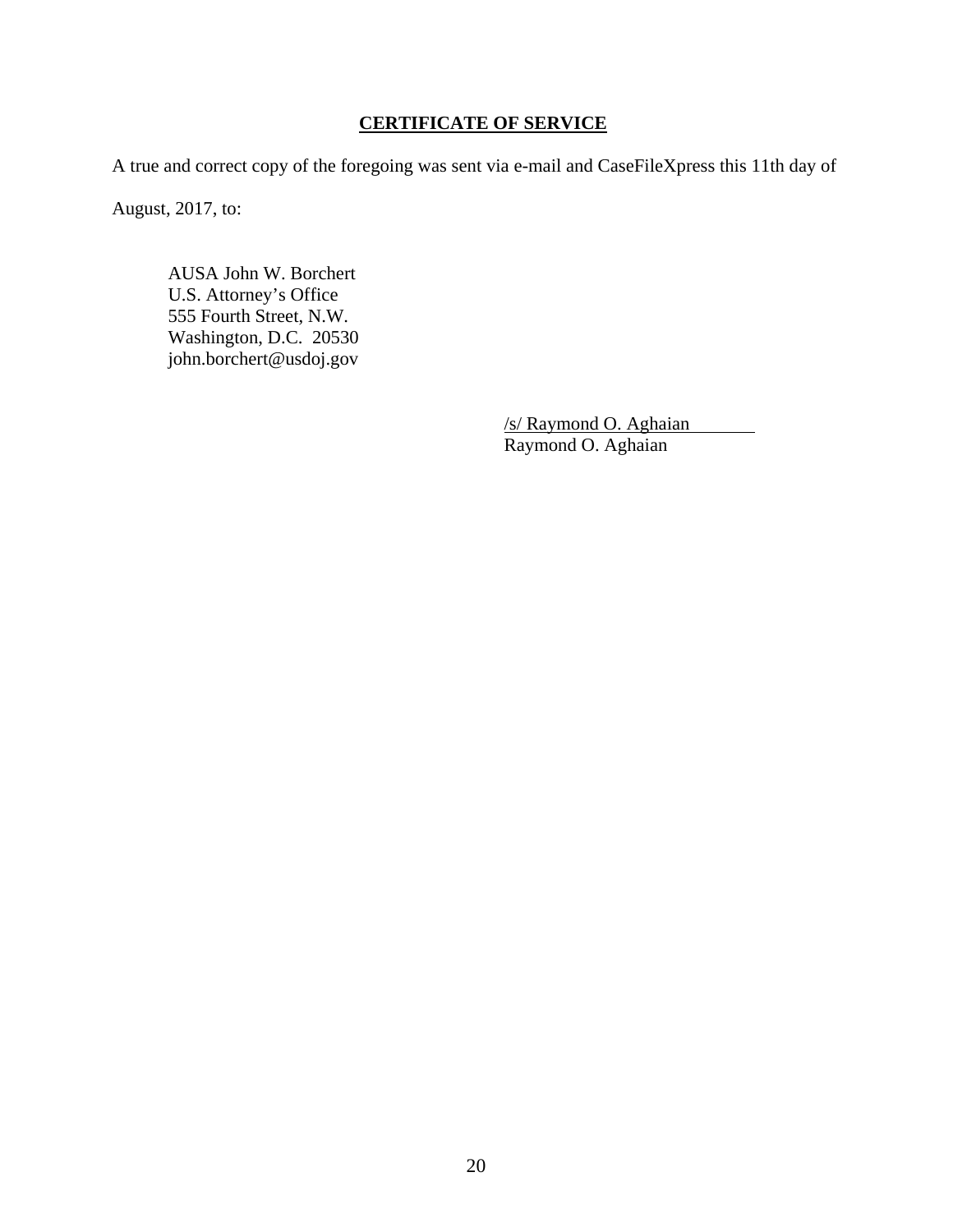#### **SUPERIOR COURT OF THE DISTRICT OF COLUMBIA**

## **CRIMINAL DIVISION – FELONY BRANCH**

 **) In the Matter of the Search of ) Special Proceeding No. 17 CSW 3438 www.disruptj20.org that Is Stored at ) Premises Owned, Maintained, Controlled, or ) Judge Leibovitz Operated by DreamHost ) Hearing: 9:30 a.m. Friday, Aug. 18, 2017 )** 

 **/** 

## **DECLARATION OF RAYMOND O. AGHAIAN IN SUPPORT OF DREAMHOST'S RESPONSE IN OPPOSITION TO UNITED STATES' MOTION TO SHOW CAUSE**

I, RAYMOND O. AGHAIAN, declare, under penalty of perjury as follows:

1. I am a partner with the law firm Kilpatrick Townsend & Stockton LLP, counsel to DreamHost, LLC ("DreamHost").

2. Attached as Exhibit A is a true and correct copy of e-mails exchanged between the

government and DreamHost and its counsel during the time period of July 14, 2017 through July

27, 2017.

3. On Thursday, July 20, 2017, I received a voicemail from Assistant United States

Attorney John W. Borchert. In the voicemail, AUSA Borchert stated that he would like to discuss the search warrant that had been issued to DreamHost the following morning, Friday, July 21,

2017.

4. On Friday, July 21, 2017, at 10:01 a.m. PDT, I received a second voicemail from AUSA Borchert. In the voicemail, AUSA Borchert informed me that DreamHost could submit to the government a list of any concerns regarding the search warrant.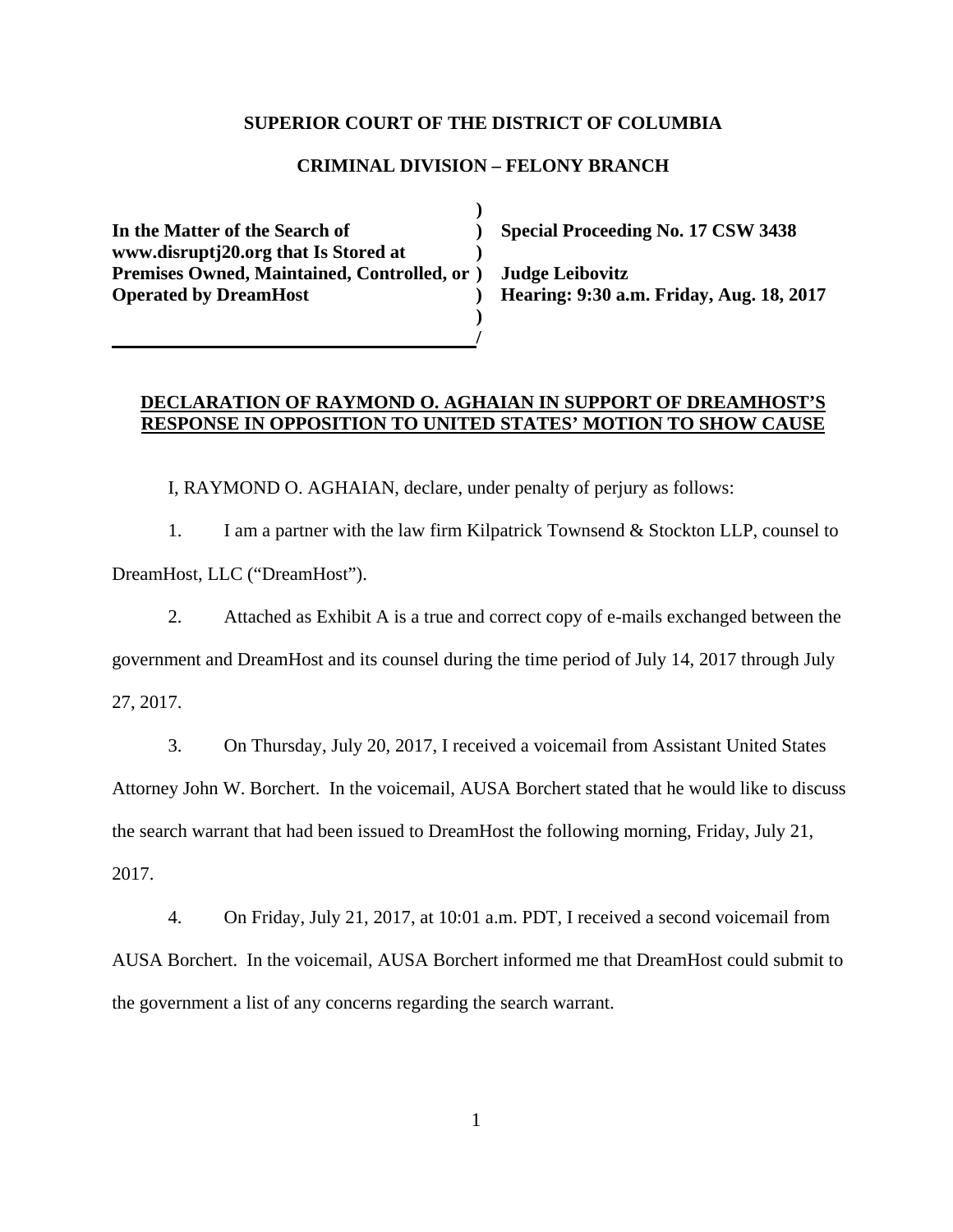5. AUSA Borchert did not respond to the e-mail I sent him on July 21, 2017, which listed concerns with the search warrant. Nor did AUSA Borchert respond to the follow-up e-mail I sent him on July 27, 2017.

6. Attached as Exhibit B is a true and correct copy of the July 14, 2017 Order in In the Matter of the Search of Information Associated with Fifteen Email Addresses Stored at Premises Owned, Maintained, Controlled or Operated by 1 & 1 Media, Inc., Google, Inc., Microsoft Corp., and Yahoo! Inc., Case No. 2:17-cm-03152-WKW-WC (N.D. Ala.).

I declare under penalty of perjury under the laws of the State of California that the foregoing is true and correct, and that this Declaration is executed on August 11, 2017 in Beverly Hills, California

> /s/Raymond O. Aghaian Raymond O. Aghaian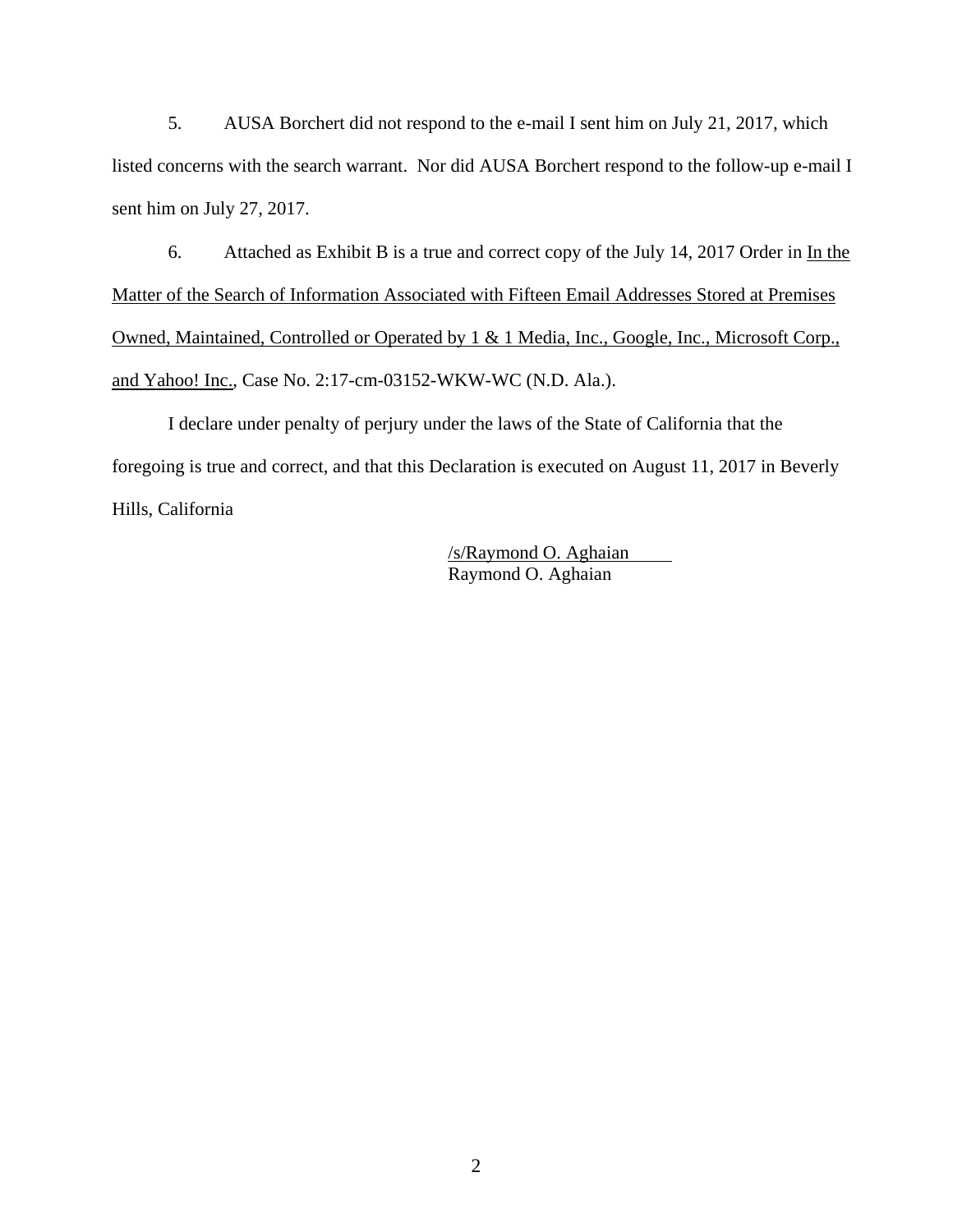## **CERTIFICATE OF SERVICE**

A true and correct copy of the foregoing was sent via e-mail and CaseFileXpress this 11th

day of August, 2017, to:

 AUSA John W. Borchert U.S. Attorney's Office 555 Fourth Street, N.W. Washington, D.C. 20530 john.borchert@usdoj.gov

> /s/ Raymond O. Aghaian Raymond O. Aghaian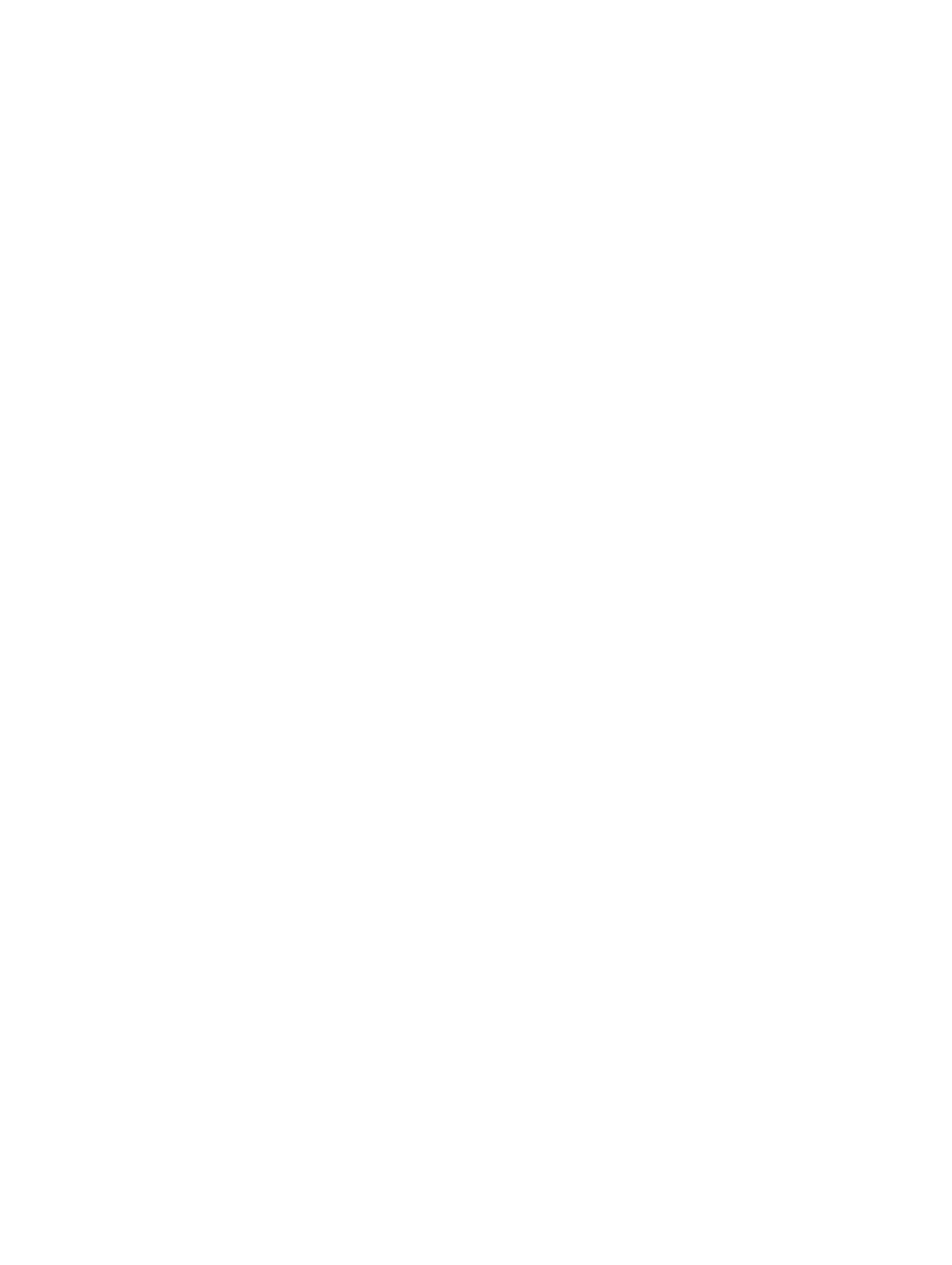From: Sent: To: Cc: Subject: Aghaian, Raymond Thursday, July 27, 2017 1:15 PM Borchert, John (USADC) Kerkhoff, Jennifer (USADC) RE: Search Warrant and Preservation (LGL-74338)

Hi John,

Just following up on the below to see how you would like to proceed on the search warrant. Thanks.

Ray

Raymond O. Aghaian Kilpatrick Townsend & Stockton LLP 9720 Wilshire Blvd PH | Beverly Hills, CA 90212-2018 office 310 310 7010 | fax 310 388 1198 raghaian@kilpatricktownsend.com | www.kilpatricktownsend.com

-----Original Message-----From: Aghaian, Raymond Sent: Friday, July 21, 2017 10:43 AM To: 'Borchert, John (USADC)' Cc: Kerkhoff, Jennifer (USADC) Subject: RE: Search Warrant and Preservation (LGL-74338)

John,

Sorry I missed your call this morning, busy morning. There are a few concerns and we would like to resolve as expeditiously as possible to get you the production. My concerns consist of the following:

1. There is some uncertainty as to the language in Section II, paragraph 2, that we would like to clarify and get a inform the subscriber about the better understanding of what exactly is requested. Moreover, we need to be able to warrant, but it is difficult to do so without knowing specifically which accounts or domains are at issue.

2. The DC Code is very specific about the Superior Court's jurisdictional limit in issuance of search warrants within DC. Since the servers containing the records at issue here are located in Portland, Oregon, instead of DC, we would like to ask that you seek the warrants from the appropriate court.

3. Some of the requested information likely falls under the protected category of information under the Privacy Protection Act and is not subject to search and seizure pursuant to a search warrant;

4. Some of the information requested appears overbroad, requesting what amounts to all data without any limitations or a specified timeframe, likely constituting an overseizure. For instance, in one of the requests, the warrant seeks the IP addresses of over 1,000,000 visitors to the website.

My suggestion would be to resolve concerns 1 and 2 first and then allow DreamHost to begin expeditiously making the rolling production to either the Court or a special master for the records at issue so we can resolve the concerns before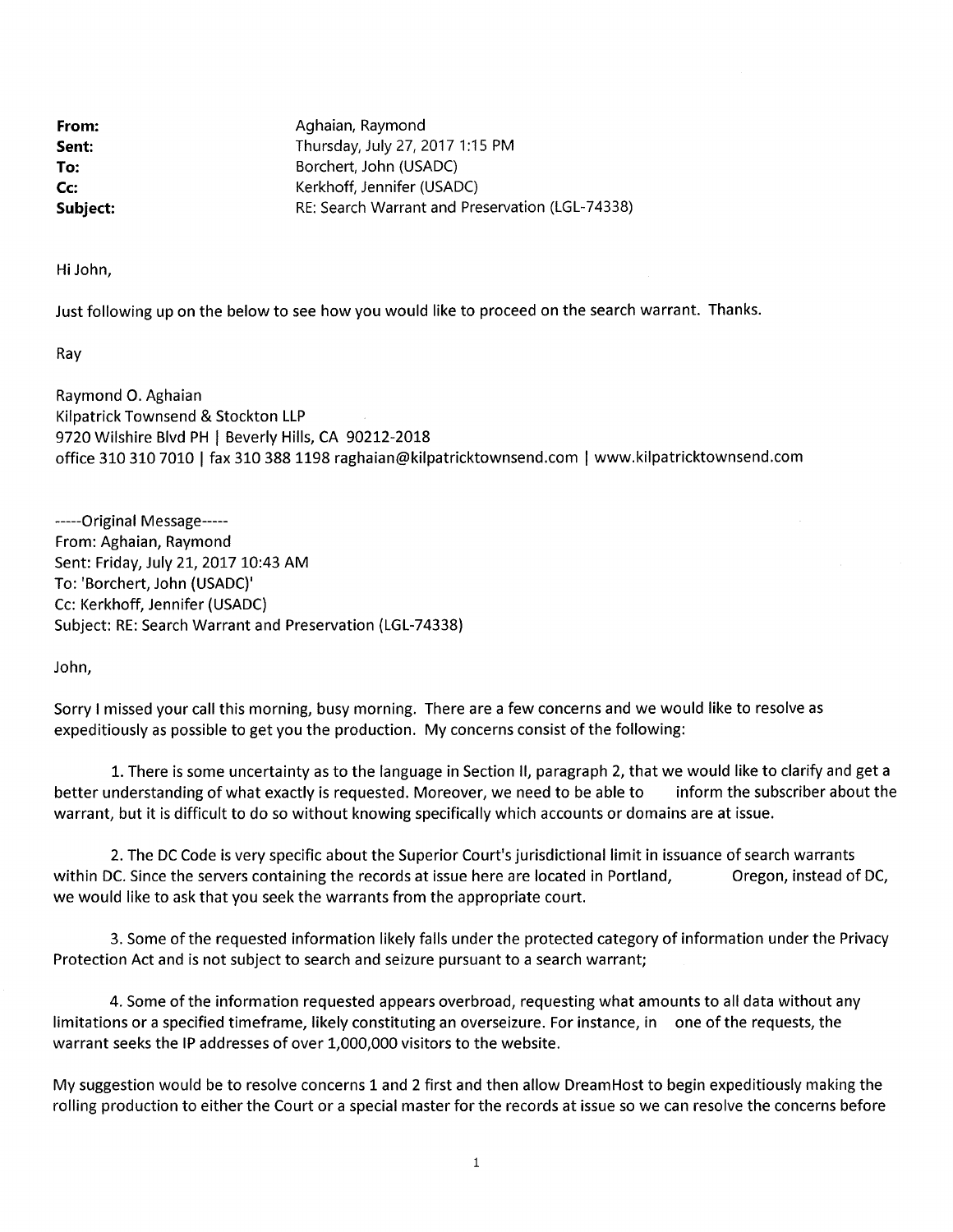making the production to the government. Please let me know your thoughts and we can proceed accordingly. Thank you.

Ray

Raymond O. Aghaian Kilpatrick Townsend & Stockton LLP 9720 Wilshire Blvd PH | Beverly Hills, CA 90212-2018 office 310 310 7010 | fax 310 388 1198 raghaian@kilpatricktownsend.com | www.kilpatricktownsend.com

-----Original Message-----From: Borchert, John (USADC) [mailto:John.Borchert@usdoj.gov] Sent: Friday, July 21, 2017 10:04 AM To: Aghaian, Raymond Cc: Kerkhoff, Jennifer (USADC) Subject: RE: Search Warrant and Preservation (LGL-74338)

Hello, Ray - I just tried again to reach you on the phone and left another message. Can a rolling production start today?

Regards,

John

-----Original Message-----From: Borchert, John (USADC) Sent: Friday, July 21, 2017 6:59 AM To: Aghaian, Raymond <RAghaian@kilpatricktownsend.com> Cc: Kerkhoff, Jennifer (USADC) <JKerkhoff@usa.doj.gov> Subject: Re: Search Warrant and Preservation (LGL-74338)

Great. I'm not certain I'll be out of court at that time. What are the concerns? A rolling production of whatever they have ready now is fine.

Sent from my iPhone

> On Jul 21, 2017, at 1:37 AM, Aghaian, Raymond <RAghaian@kilpatricktownsend.com> wrote:

 $\geq$ 

> John - Thanks for the response. They would like to comply and produce, but I have a few concerns I would like discuss. I can call you at 11:30 a.m. PST, if you are available then. Thanks.

 $\geq$ 

 $>$  Ray

 $\geq$ 

- > Raymond O. Aghaian
- > Kilpatrick Townsend & Stockton LLP
- > 9720 Wilshire Blvd PH | Beverly Hills, CA 90212-2018
- > office 310 310 7010 | fax 310 388 1198 raghaian@kilpatricktownsend.com
- > | www.kilpatricktownsend.com
- $\,$
- $\,>$
- $\geq$

 $\overline{2}$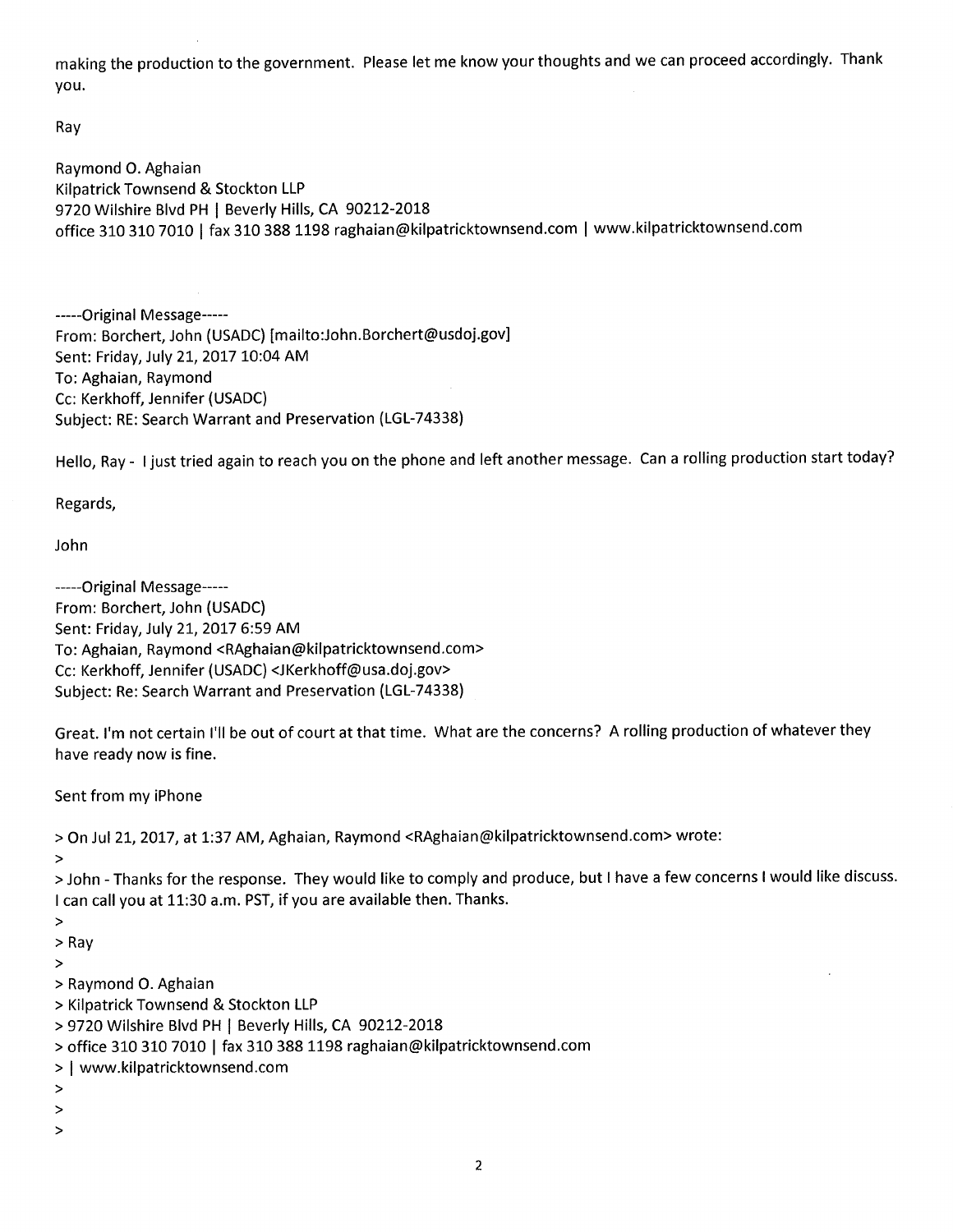> -----Original Message-----> From: Borchert, John (USADC) [mailto:John.Borchert@usdoj.gov] > Sent: Thursday, July 20, 2017 4:57 PM > To: Aghaian, Raymond > Cc: Kerkhoff, Jennifer (USADC) > Subject: Re: Search Warrant and Preservation (LGL-74338)  $\geq$ > Hello, Ray- $\geq$ > I just tried to reach you. Please call me as soon as possible at either of my numbers below. If your client is unwilling to begin an immediate rolling production, I will need to seek relief from the Court.  $\geq$ > Regards,  $\,>$ > John  $\overline{\phantom{1}}$  $\geq$ > Sent from my iPhone  $\geq$ > On Jul 20, 2017, at 6:22 PM, Aghaian, Raymond <RAghaian@kilpatricktownsend.com<mailto:RAghaian@kilpatricktownsend.com>> wrote:  $\, >$ > Hi John,  $\geq$ > I represent DreamHost and I have just been retained in the above referenced matter. I have a number questions regarding the search warrant that I would like to discuss with you. Can you please let me know your availability to discuss for either tomorrow afternoon or sometime on Monday? Thank you.  $\geq$  $>$  Ray  $\geq$ > Raymond O. Aghaian > Kilpatrick Townsend & Stockton LLP > 9720 Wilshire Blvd PH | Beverly Hills, CA 90212-2018 office 310 310 > 7010 | fax 310 388 1198 > raghaian@kilpatricktownsend.com<mailto:raghaian@kilpatricktownsend.com  $>>$  | My > Profile<http://www.kilpatricktownsend.com/en/Who%20We%20Are/Profession > als/A/AghaianRaymondO16681.aspx> | > vCard<http://www.kilpatricktownsend.com/\_assets/vcards/professionals/A > ghaianRaymondO.vcf>  $\geq$  $\geq$ > From: "Borchert, John (USADC)" ><John.Borchert@usdoj.gov<mailto:John.Borchert@usdoj.gov>> > Date: Jul 20, 2017 4:05 AM > Subject: RE: Search Warrant and Preservation (LGL-74338) > To: "Christopher Ghazarian" > <christopher.ghazarian@dreamhost.com<mailto:christopher.ghazarian@drea

- > mhost.com>>
- > Cc: "legal@dreamhost.com<mailto:legal@dreamhost.com>"
- > <legal@dreamhost.com<mailto:legal@dreamhost.com>>, "Kerkhoff, Jennifer
- > (USADC)"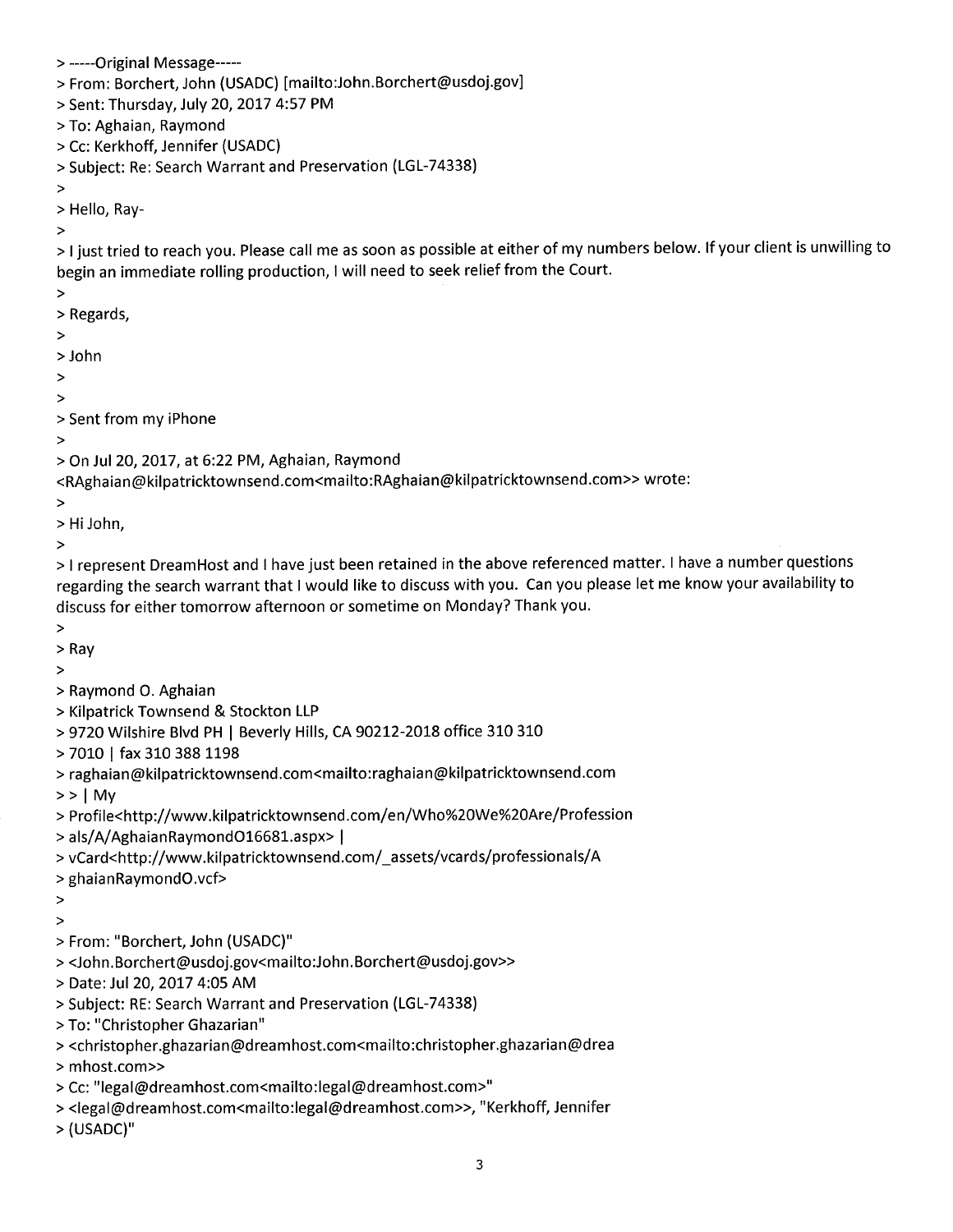><Jennifer.Kerkhoff@usdoj.gov<mailto:Jennifer.Kerkhoff@usdoj.gov>>

> Thanks, Chris. Please go ahead and begin a "rolling" production of what you have ready now. I would expect you have some materials that you could produce today, but let me know if I have that wrong.

 $\geq$ 

 $\geq$ 

- > Regards,
- $\geq$
- $>$  John
- $\geq$
- > From: Christopher Ghazarian
- > [mailto:christopher.ghazarian@dreamhost.com<mailto:christopher.ghazari
- > an@dreamhost.com>]
- > Sent: Wednesday, July 19, 2017 1:57 PM
- > To: Borchert, John (USADC)
- ><JBorchert@usa.doj.gov<mailto:JBorchert@usa.doj.gov>>
- > Cc: legal@dreamhost.com<mailto:legal@dreamhost.com>; Kerkhoff,
- > Jennifer (USADC) <JKerkhoff@usa.doj.gov<mailto:JKerkhoff@usa.doj.gov>>
- > Subject: Re: Search Warrant and Preservation (LGL-74338)
- $\, >$
- > Hi John,
- $\geq$

> DreamHost is having its annual "All Hands" meeting; the entire company gathers offsite for a day-long meeting, and we're all out of the office in order to attend.

 $\geq$ 

> You asked Karl about producing the data immediately since it has been "preserved since January." After reviewing the warrant, it looks like you are requesting additional data that wasn't included in the preservations ("any messages, records, files, logs, or information that have been deleted but are still available to DreamHost...."). Thus, in order for us to comply with your warrant, Karl is pulling all of the new information from our database.

 $\geq$ 

> We kindly request additional time to put together what you're asking for once we're back in the office, and we will have an update for you as soon as possible (likely tomorrow) with production information and instructions.

 $\geq$ 

 $\geq$ 

> Best,

 $\geq$ 

> Chris Ghazarian | General Counsel

> 213.787.4401<tel:(213)%20787-4401> |

> chris@dreamhost.com<mailto:chris@dreamhost.com> |

> chris.law<https://www.linkedin.com/in/christopher-ghazarian-6917a528>

> 707 Wilshire Blvd, Suite 5050, Los Angeles, CA 90017

 $\, >$ 

- $>$  <image001.png $>$
- $\geq$
- $\geq$
- $\,>$
- $\geq$

> On Jul 19, 2017, at 6:04 AM, Borchert, John (USADC) <John.Borchert@usdoj.gov<mailto:John.Borchert@usdoj.gov>> wrote:

 $\geq$ 

- > Hello, Karl -
- $\geq$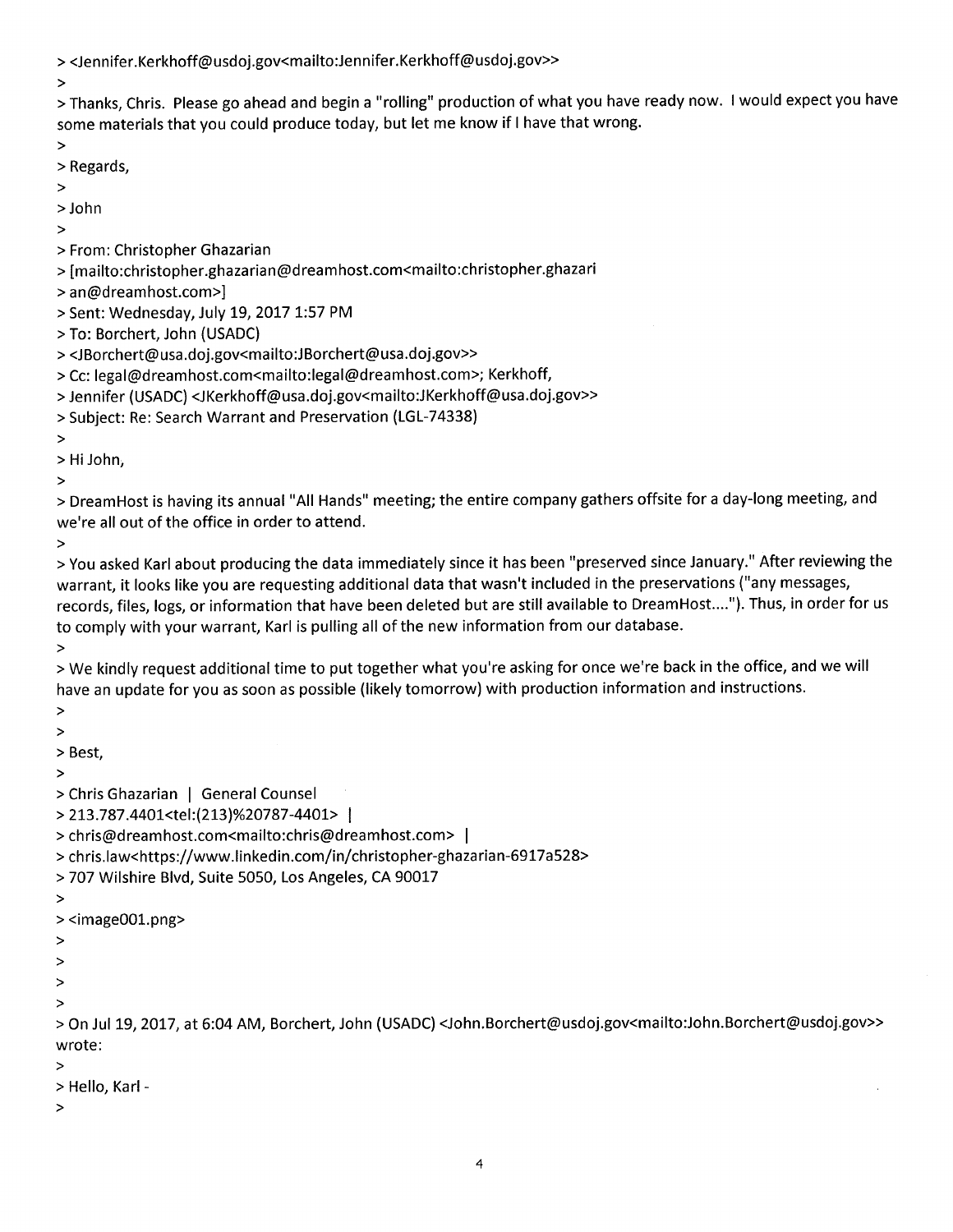> Thanks for your response. I sent a courtesy copy of the warrant to you last week, and you've had the data preserved since January. Can you please provide the materials to us today? If not, we may need to seek relief from the Court.

 $\, >$ 

- > Regards,
- $\, >$
- > John  $\geq$
- > From: Karl Fry [mailto:karl.fry@dreamhost.com]
- > Sent: Tuesday, July 18, 2017 8:31 PM
- > To: Borchert, John (USADC)
- ><JBorchert@usa.doj.gov<mailto:JBorchert@usa.doj.gov>>;
- > legal@dreamhost.com<mailto:legal@dreamhost.com>
- > Cc: Kerkhoff, Jennifer (USADC)
- ><JKerkhoff@usa.doj.gov<mailto:JKerkhoff@usa.doj.gov>>
- > Subject: Re: Search Warrant and Preservation (LGL-74338)
- $\, >$
- > Hi John,
- $\geq$

> We are in receipt of the warrant that was served yesterday; thank you. We have quite a bit going on this week, but I will be in touch as soon as I have more information for you.

- > We do appreciate your patience in the meantime.
- > Sincerely,
- > Karl Fry
- > DreamHost Compliance Team
- > http://www.dreamhost.com<http://www.dreamhost.com/>
- $\geq$
- > On 7/18/17 10:45 AM, Borchert, John (USADC) wrote:
- > Hello, Karl -
- $\, >$

> You were personally served by the FBI yesterday. Can you please make a production to us today?

- $\geq$
- > Regards,
- $\geq$
- > John
- $\geq$
- > John W. Borchert
- > Deputy Chief -- Felony Major Crimes Trial Section Misdemeanor Trial
- > Unit U.S. Attorney's Office for the District of Columbia
- > Desk: 202-252-7679<tel:(202)%20252-7679> Mobile:
- > 202-870-6071<tel:(202)%20870-6071>
- >john.borchert@usdoj.gov<mailto:john.borchert@usdoj.gov>
- $\geq$
- $\geq$
- > From: Karl Fry [mailto:karl.fry@dreamhost.com]
- > Sent: Friday, July 14, 2017 7:56 PM
- > To: Borchert, John (USADC)
- ><JBorchert@usa.doj.gov><mailto:JBorchert@usa.doj.gov>;
- > legal@dreamhost.com<mailto:legal@dreamhost.com>
- > Subject: Re: Search Warrant and Preservation (LGL-74338)
- $\geq$
- > Hi John,
- $\,>$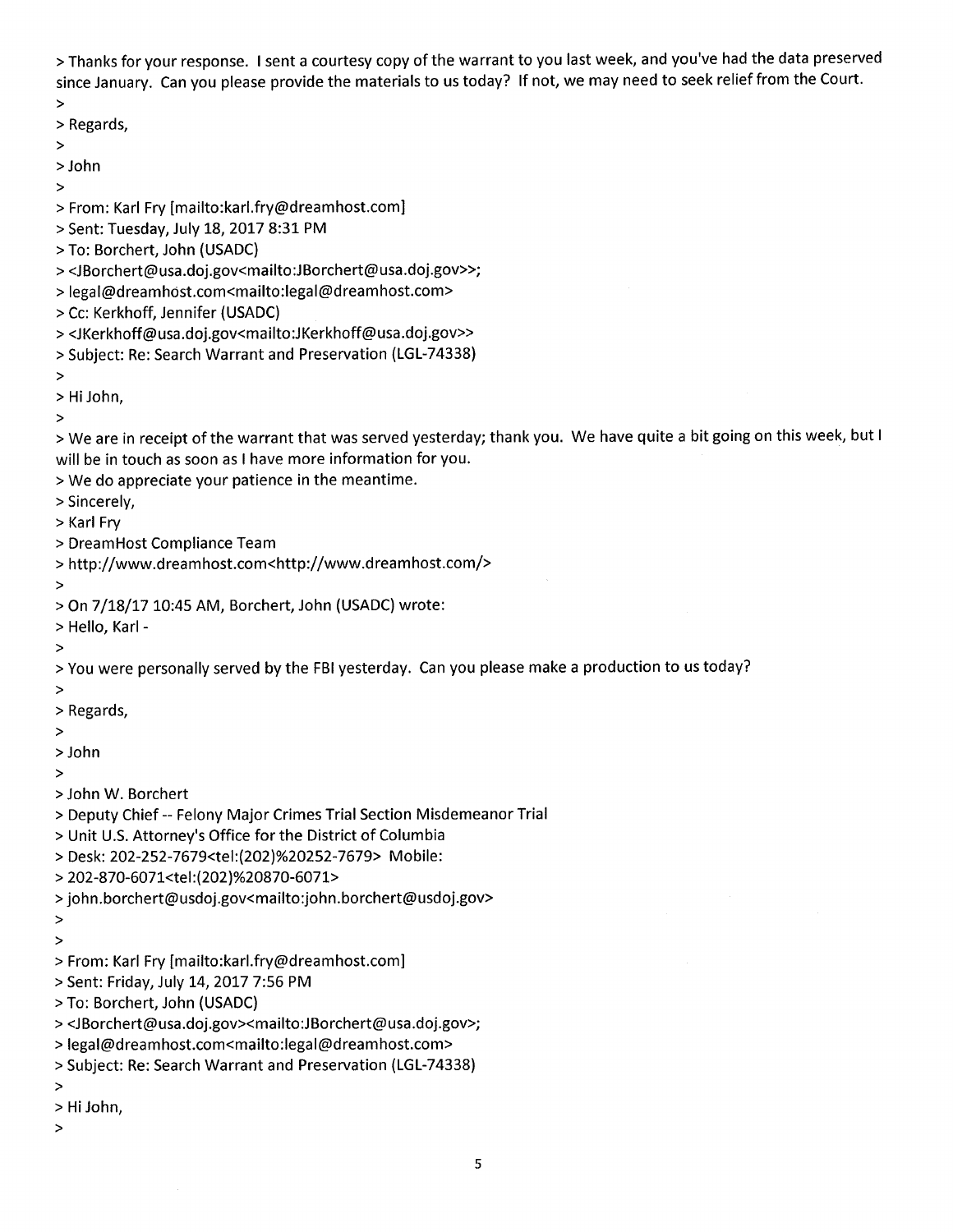> Just as a reminder -- DreamHost does not accept substituted service for production orders. We respectfully request that such orders be served either in person at our downtown Los Angeles location, or with our registered service agent CT Corporation. The addresses for both can be found on our website, here:

 $\geq$ 

> https://www.dreamhost.com/legal/government-requests/

 $\geq$ 

> If you already intend to serve in person as well, please disregard.

- $\geq$
- > Thanks,
- > Karl Fry
- > DreamHost Compliance Team
- > http://www.dreamhost.com<http://www.dreamhost.com/>
- $\geq$  $\, >$

```
> On 7/14/17 1:49 PM, Borchert, John (USADC) wrote:
```
> Hello, Karl -

 $\,>$ 

> I have attached a search warrant that we have obtained for the disruptj20 website. Our preservation for this account dates back to January 17. I am also attaching an additional preservation letter dated today. Please let me know if you have any questions.

 $\, >$ 

- > Regards,
- $\, > \,$
- > John
- $\, >$
- > John W. Borchert
- > Deputy Chief -- Felony Major Crimes Trial Section Misdemeanor Trial
- > Unit U.S. Attorney's Office for the District of Columbia
- > Desk: 202-252-7679<tel:(202)%20252-7679> Mobile:
- > 202-870-6071<tel:(202)%20870-6071>
- >john.borchert@usdoj.gov<mailto:john.borchert@usdoj.gov>
- $\, >$
- 
- $\, >$
- $\geq$
- $\geq$  $\geq$
- >
- 
- > Confidentiality Notice:

> This communication constitutes an electronic communication within the meaning of the Electronic Communications Privacy Act, 18 U.S.C. Section 2510, and its disclosure is strictly limited to the recipient intended by the sender of this message. This transmission, and any attachments, may contain confidential attorney-client privileged information and attorney work product. If you are not the intended recipient, any disclosure, copying, distribution or use of any of the information contained in or attached to this transmission is STRICTLY PROHIBITED. Please contact us immediately by return e-mail or at 404 815 6500, and destroy the original transmission and its attachments without reading or saving in any manner.

- $\geq$
- $>$
- 

<sup>&</sup>gt; \*\*\* DISCLAIMER\*\*\* Per Treasury Department Circular 230: Any U.S. federal tax advice contained in this communication (including any attachments) is not intended or written to be used, and cannot be used, for the purpose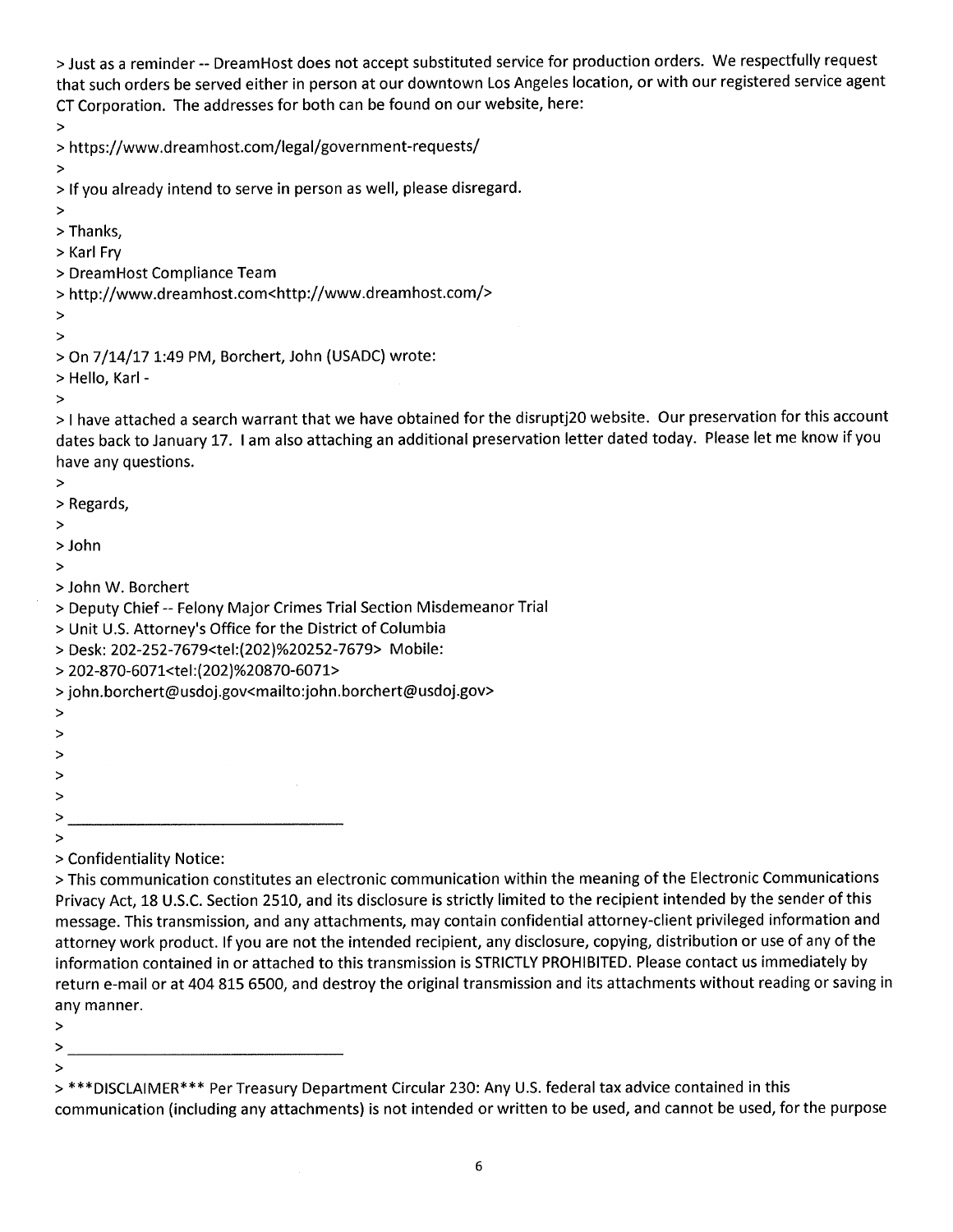of (i) avoiding penalties under the Internal Revenue Code or (ii) promoting, marketing or recommending to another party any transaction or matter addressed herein.

 $\sim 10^{-1}$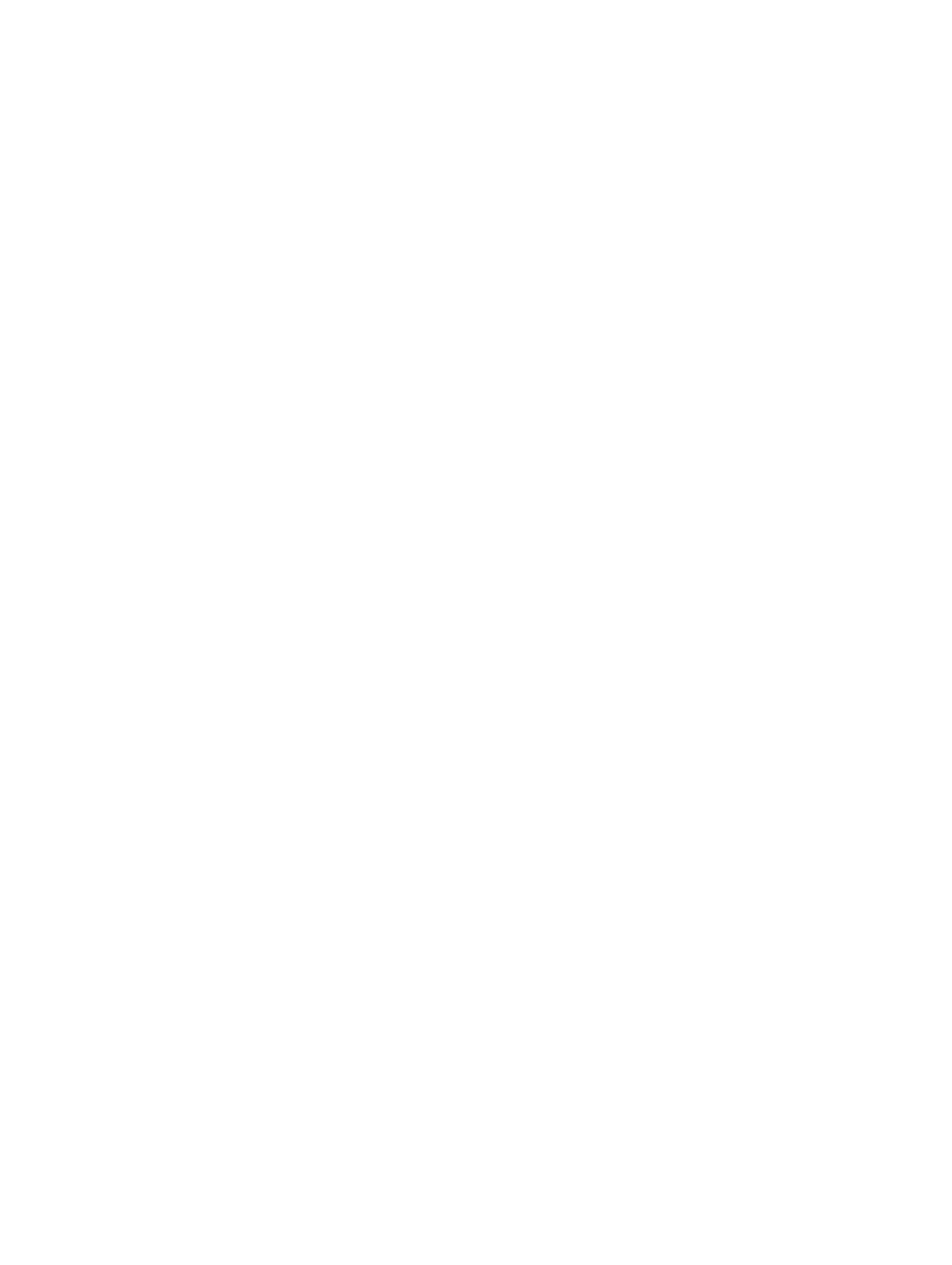## IN THE DISTRICT COURT OF THE UNITED STATES FOR THE MIDDLE DISTRICT OF ALABAMA NORTHERN DIVISION

IN THE MATTER OF THE SEARCH OF INFORMATION ASSOCIATED  $\lambda$ WITH FIFTEEN EMAIL ADDRESSES) STORED AT PREMISES OWNED, MAINTAINED, CONTROLLED OR  $\lambda$ OPERATED BY 1 & 1 MEDIA, INC.,  $\mathcal{E}$ GOOGLE, INC., MICROSOFT CORP., ) and YAHOO! INC.

Case No. 2:17CM3152-WC

## $ORDER$

On June 15, 2017, the United States presented fifteen separate applications for search warrants related to its investigation of alleged identity theft and related fraudulent tax filings.<sup>1</sup> After careful review of the applications, the undersigned Magistrate Judge concludes that, for the reasons given below, the applications are due to be denied.

#### THE APPLICATIONS

In each of the fifteen applications for search warrants, the United States seeks permission to require the above-captioned electronic communications service providers ("ECSP"s) to provide the United States with information associated with a particular email account stored, maintained, controlled, or operated by the provider. The applications are based largely upon the same asserted probable cause, with variations pertaining to specific communications to and from the email account that is the subject of that specific warrant application. As presented to the undersigned, the warrant applications are structured as

Because the Government requested that the warrant applications be filed under seal, they are attached as sealed exhibits to this Order.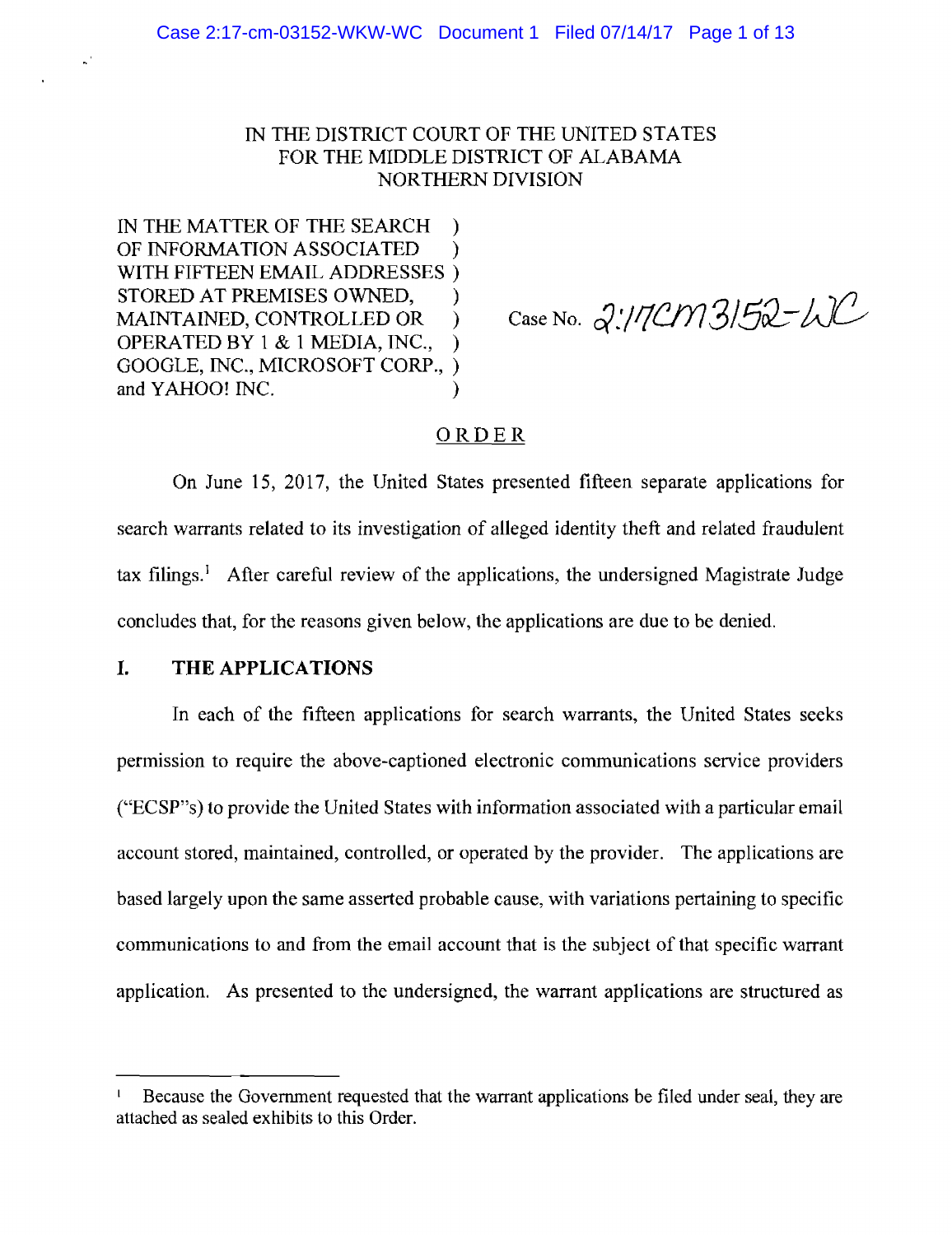follows: Attachment A to the search warrant describes the thing or property to be searched—i.e., the email account and the ECSP that owns, maintains, controls, or operates the email account—and Attachment B defines, in two separate parts, the "Particular Items" to be Seized." Part One of Attachment B describes the information that the warrant requires the ECSP to provide to the Government, including the following:

The contents of all e-mails associated with the account, including a. stored or preserved copies of e-mails sent to and from the account, draft emails, the source and destination addresses associated with each e-mail, the date and time at which each e-mail was sent, and the size and length of each e-mail;

 $b<sub>1</sub>$ All records or other information regarding the identification of the account, to include full name, physical address, telephone numbers and other identifiers, records of session times and durations, the date on which the account was created, the length of service, the IP address used to register the account, log-in IP addresses associated session times and dates, account status, alternative e-mail addresses provided during registration, methods of connecting, log files, and means and source of payment (including any credit or bank account number);

 $\mathbf{c}$ . The types of service utilized;

 $\ddot{\phantom{a}}$ 

All records or other information stored at any time by an individual  $\mathbf{d}$ . using the account, including address books, contact and buddy lists, calendar data, pictures, and files;

e. All records pertaining to communications between [the ECSP] and any person regarding the account, including contacts with support services and records of actions taken.

 $f_{\cdot}$ All location data associated with the account.

All location history associated with the account, whether derived from g. Global **Positioning** System  $(GPS)$ data. cell site/cell tower triangulation/trilateration, and precision measurement information such as timing advance or per call measurement data, and Wi-Fi location. Such data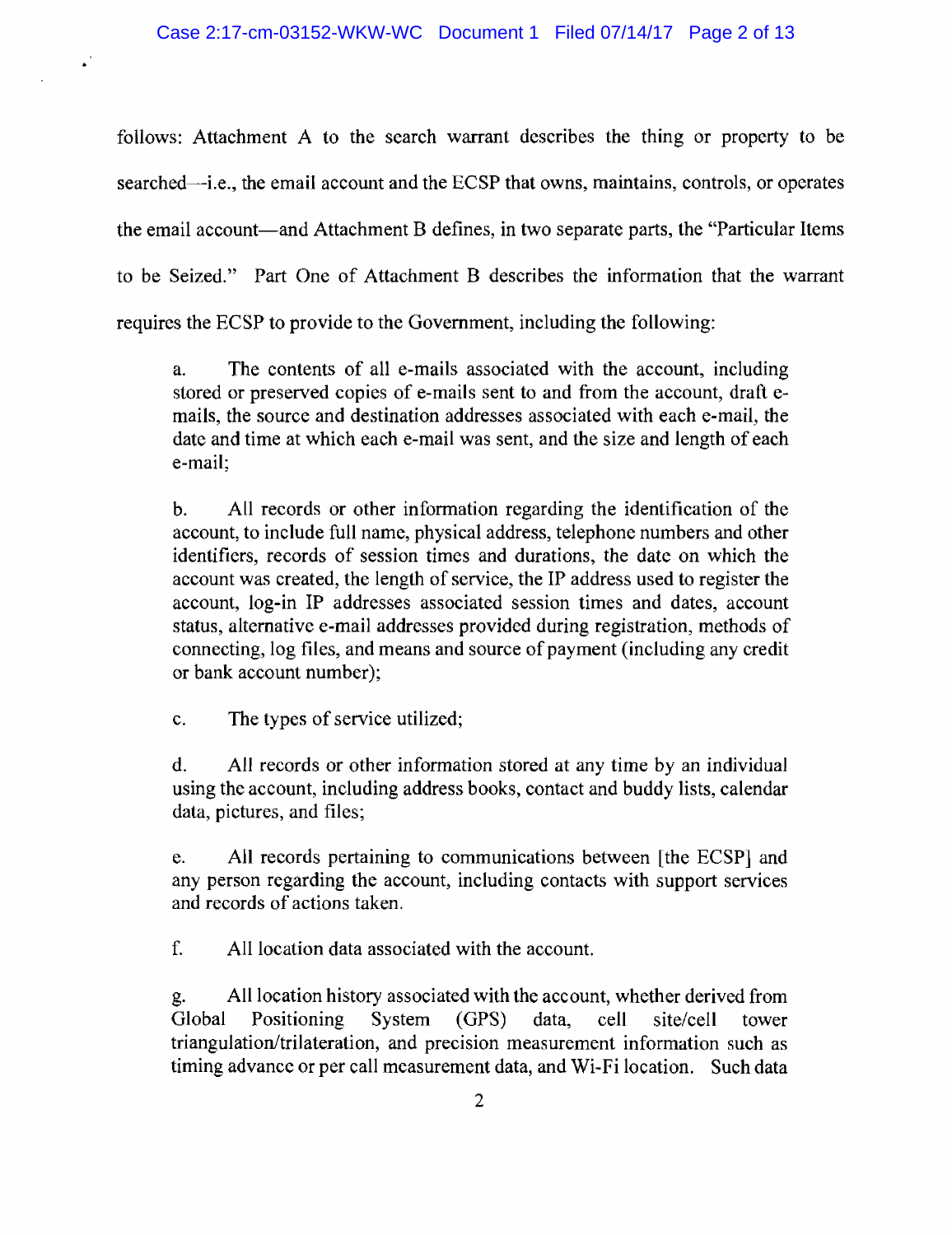shall include the GPS coordinates and the dates and times of all location recordings.

All identity and contact information, including full name, e-mail  $h_{\cdot}$ address, physical address (including city, state, and zip code), date of birth, phone numbers, gender, hometown, occupation, and other personal identifiers.

Part Two of Attachment B describes the "information to be seized by the Government" as

follows:

All information described above in Section 1 that constitutes fruits, evidence and instrumentalities of violations of Title 18, United States Code, Section 1028A; Title 18, United States Code, Section 1030; and title 18, United States Code, Section 1343 since January 1, 2015, including information pertaining to:

Records and communications regarding the transmission of a. personally identifiable information, IRS Forms W-2, tax returns, prepaid debit cards, the proceeds of the transfer or use of personally identifiable information, and a conspiracy to file false tax returns using stolen identities;

 $<sub>b</sub>$ .</sub> Records and communications regarding any property derived from the proceeds of the conspiracy;

 $\mathbf{c}$ . Records relating to who created, used, or communicated with the account or identifier, including records about their identities and whereabouts; and

Records indicating how and when the email account was d. accessed or used, to determine the geographic and chronological context of account access, use, and events relating to the crime under investigation and to the email account owner, including all geolocation information.

Records relating to the identities of the person(s) who e. communicated with the user ID about matters described in paragraph 2.a., including records that help reveal their whereabouts.

In addition to describing the probable cause underlying the Government's requests, the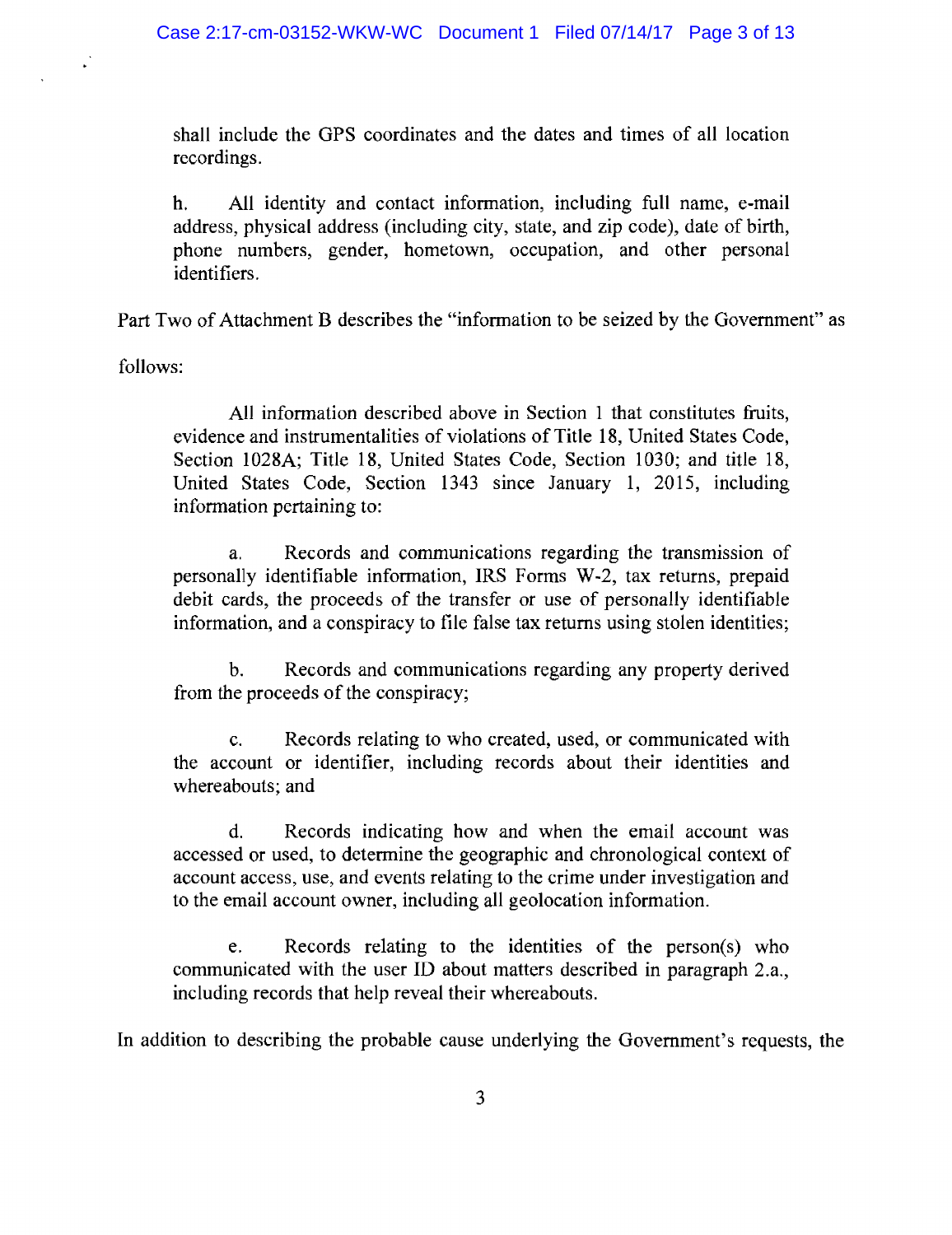affidavits in support of the search warrant provide a cursory description of the Government's planned search methodology. The affiant swears that he will use the warrant to require the ECSP "to disclose to the government copies of the records and other information (including the content of communications) particularly described in Attachment A and Section 1 of Attachment B. Upon receipt of the information described in Section 1 of Attachment B, government-authorized persons will review that information to locate the items described in Section 2 of Attachment B."

#### II. **DISCUSSION**

For the sake of brevity and convenience to the court and the Government, and to facilitate the prompt anticipated appeal of this Order, the undersigned will forego a rigorous discussion of the Fourth Amendment principles undergirding the undersigned's concern with the Government's search warrant requests. It is sufficed for present purposes to note. and the undersigned does not believe that the Government would disagree, "that indiscriminate searches and seizures conducted under the authority of 'general warrants' were the immediate evils that motivated the framing and adoption of the Fourth Amendment<sup>[1]</sup>" *Payton v. New York*, 445 U.S. 573, 583 (1980); that the Fourth Amendment's particularity requirement is the primary means by which the Constitution seeks to guard against such "indiscriminate searches and seizures," Coolidge v. New *Hampshire*, 403 U.S. 443, 467 (1971); that Fourth Amendment protections—including the prohibition on general warrants—extend to the content of electronic communications like emails, see, e.g., *Vista Marketing, LLC v. Burkett*, 812 F.3d 954, 969 (11th Cir. 2016)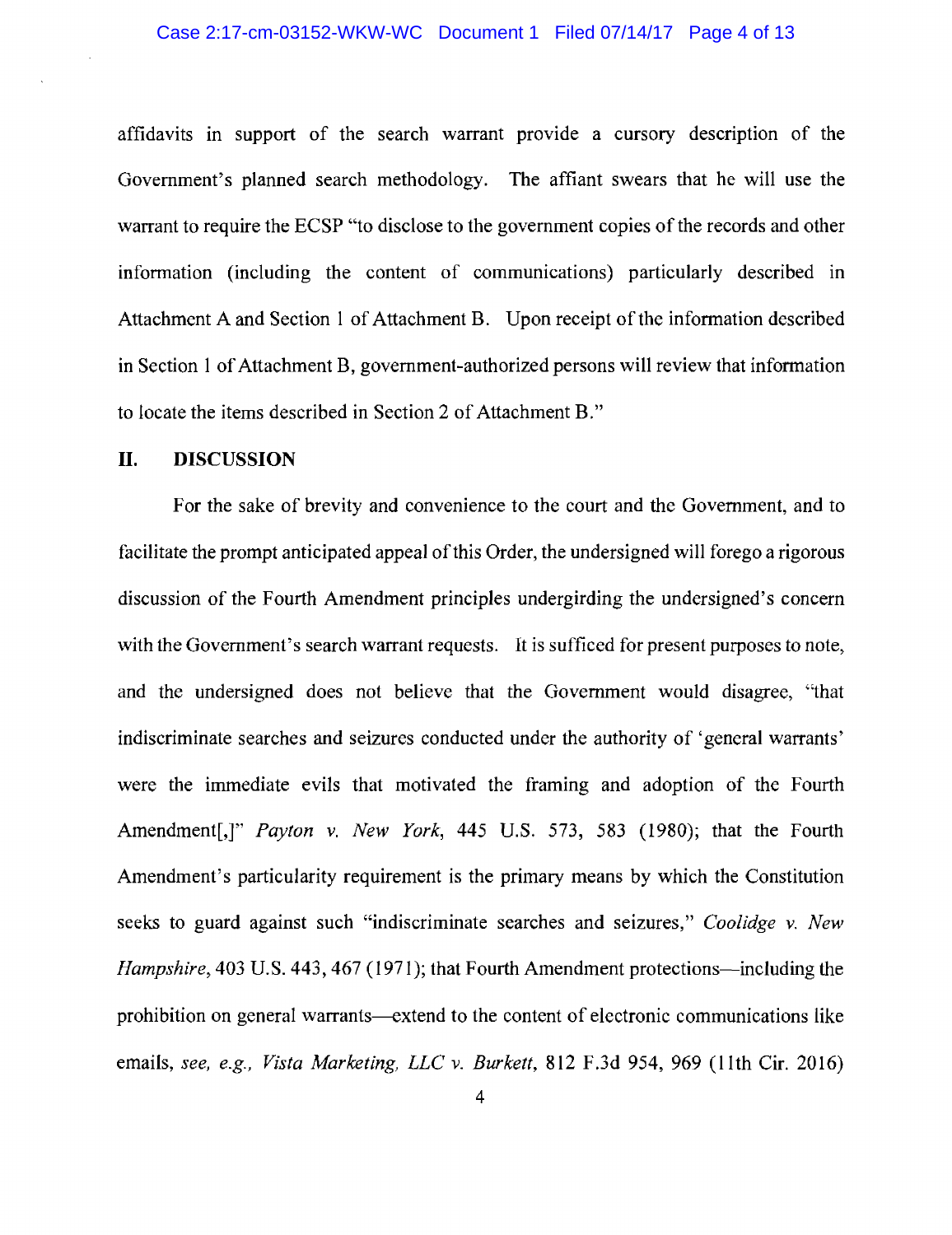$(citing United States v. Warshak, 631 F.3d 266, 268 (6th Cir. 2010))$  ("the Fourth" Amendment demands that the government demonstrate probable cause . . . to review the content of stored electronic communications"); and that, in this digital age, electronic communications like emails may be used for sharing and storing highly personal and sensitive information relating to the account holder and those with whom he or she communicates electronically.

In recent years, courts have begun grappling with how to balance the Government's legitimate interest in searching for evidence of alleged crimes that might be found in electronic communications like emails with the privacy rights of the email account user and those with whom the user has communicated. The practical realities of how potentially vast amounts of data may be collected, stored, transferred, and reviewed have made this balancing a difficult task. The Government's warrant applications in this case are not unique; they appear to track the Department of Justice's format for search warrant applications that has been reviewed in numerous published district court opinions in recent years. Of course, while some of these decisions have rejected applications like those presented here, one may safely presume that substantially more courts have approved of these applications, and issued search warrants, than have denied them. Nevertheless, for the reasons that follow, in this instance, the undersigned finds the applications before the court sufficiently problematic to join those courts that have rejected similar applications.<sup>2</sup>

In particular, the court has found the reasoning and analysis set out in the following opinions rejecting similar search warrant applications to be particularly persuasive in analyzing the instant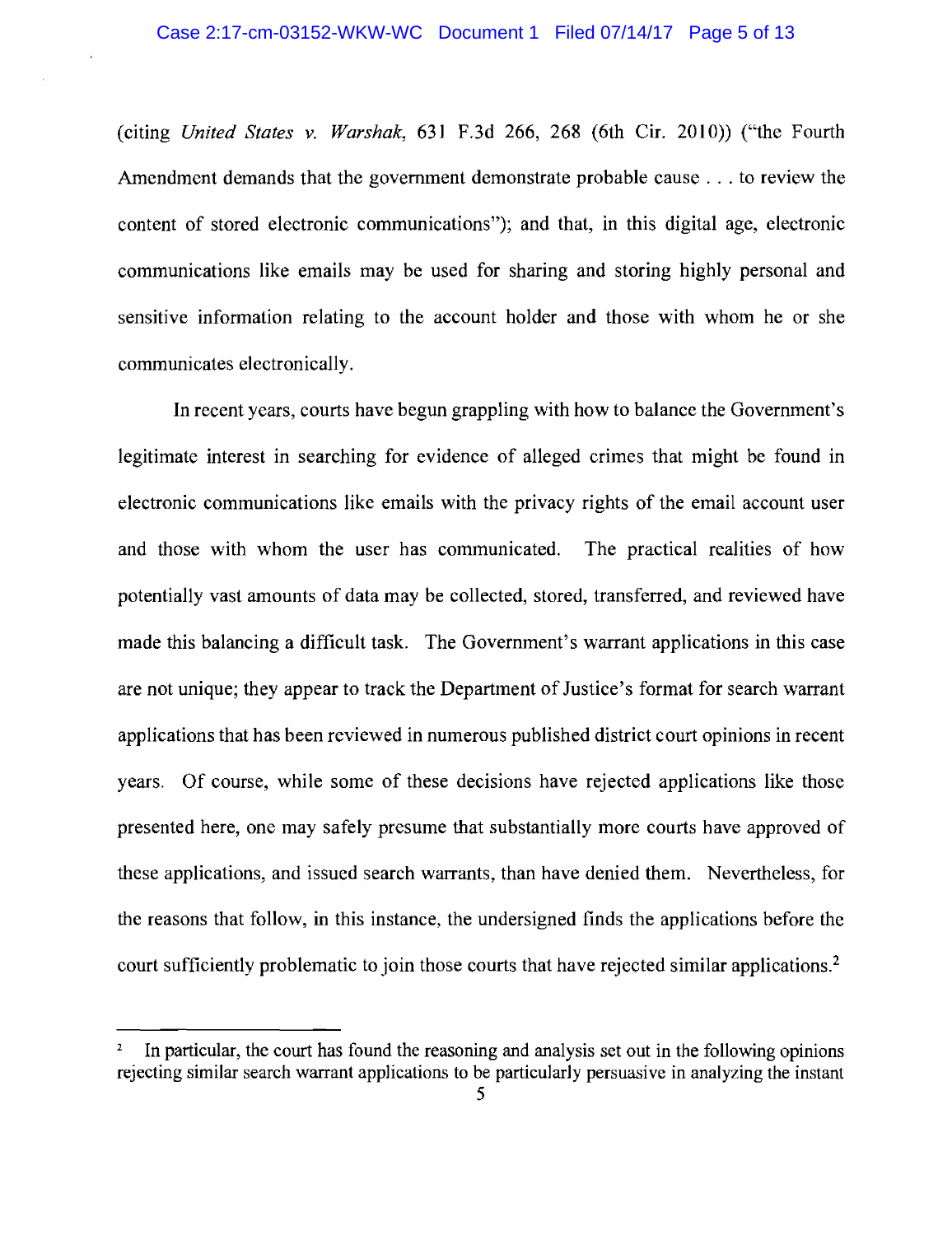As set forth in the above excerpt from the Government's applications, the Government's search warrants would require the disclosure to the Government of essentially all data, including the contents of communications, relating to the subject email accounts, without limitation as to time. After some method of review that the Government does not describe in any appreciable form, from this universe of data the Government will "seize" only what it considers "fruits, evidence, and instrumentalities" of the crimes that it is investigating "since January 1, 2015." There is no protocol requiring the destruction, discarding, return, or quarantining of data that the Government does not "seize." In the undersigned's view, these aspects of the Government's applications—that the Government's collection of data is not temporally limited despite its temporally-limited showing of probable cause (and its manifest intent to only seize evidence of specific crimes "since January 1, 2015"), and that the Government will keep and retain access indefinitely to all nonpertinent data it receives—render the Government's applications requests for unconstitutionally overbroad, general warrants.

As a preliminary matter, the undersigned notes that, irrespective of the concern articulated above, the validity of the Government's applications rests on the artifice that there is a distinction between what is disclosed to, and apparently kept by, the Government,

warrant applications: In the Matter of the Search of premises known as: Three Hotmail Email accounts:  $[reduced]$ @hotmail.com, [redacted]@hotmail.com,  $[reduced]$ @hotmail.com Belonging to and Seized from [redacted], 2016 WL 1239916 (D. Kan. Mar. 28, 2016), reversed in-part, 212 F. Supp. 3d 1023 (D. Kan. 2016); *In re: [REDACTED]@gmail.com*, 25 F. Supp. 3d 1100 (N.D. Cal. 2014); and In the Matter of the Search of Info. Associated with *[redacted]*(@mac.com that is Stored at Premises Controlled by Apple, Inc., 25 F. Supp. 3d 1 (D. D.C. 2014).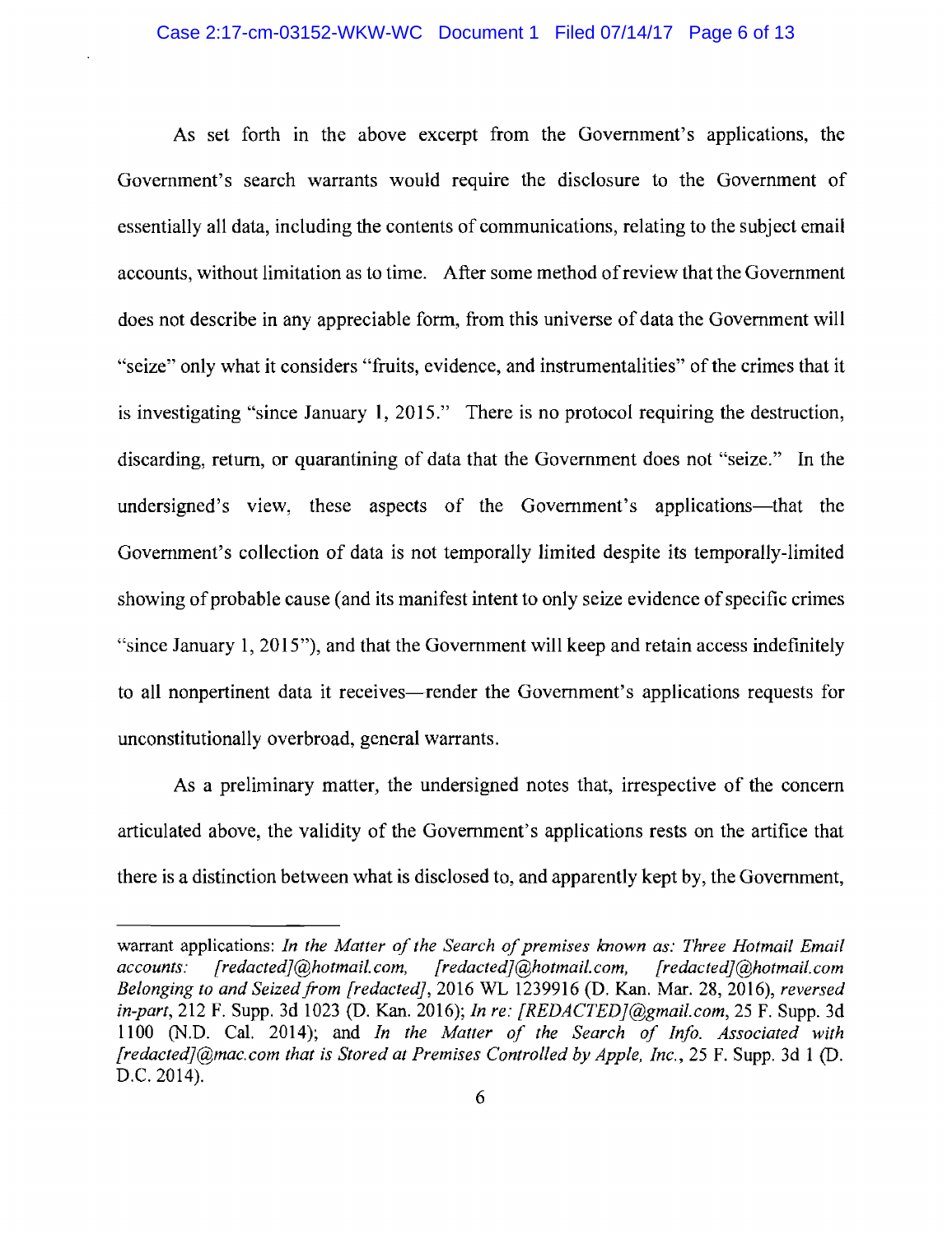and what the Government actually "seizes." In the undersigned's view, where an ECSP is compelled to "disclose" data, and where the Government intends to search through and keep all such disclosed data regardless of relevance, there can be no doubt that all data encompassed by the warrant is effectively seized. See, e.g., In the Matter of the Search of Info., 25 F. Supp. 3d at 6-7; In the Matter of the Search of Premises, 2016 WL 1239916, at \*12. This is so regardless of the fact that the Government purports to "seize" only a more narrowly defined subset of the data disclosed to it.

The undersigned recognizes those court opinions indulging the Government in this fiction and concluding that this "seize then search" methodology is permitted under Rule 41 of the Federal Rules of Criminal Procedure and the Stored Communications Act. See, e.g., In the Matter of Search of Info. Associated with Email Addresses Stored at Premises Controlled by the Microsoft Corporation, 212 F. Supp. 1023, 1034-37 (D. Kan. 2016) (reversing in-part the Magistrate Judge's opinion denying warrant applications); In the Matter of a Warrant for All Content and Other Info. Associated with the Email Account *xxxxxx(a)gmail.com Maintained at Premises Controlled by Google, Inc., 33 F. Supp. 3d* 386, 390-94 (S.D. N.Y. 2014) (granting search warrant). Although generally uncomfortable with that conclusion as a matter of law, the undersigned does not rest this Order on a rejection of that legal premise. Rather, the undersigned only discusses the legal fiction central to the Government's requests in order to lend context to the discussion of Fourth Amendment reasonableness to follow. That is, where the legality of the Government's conduct already depends upon an attenuated construction of what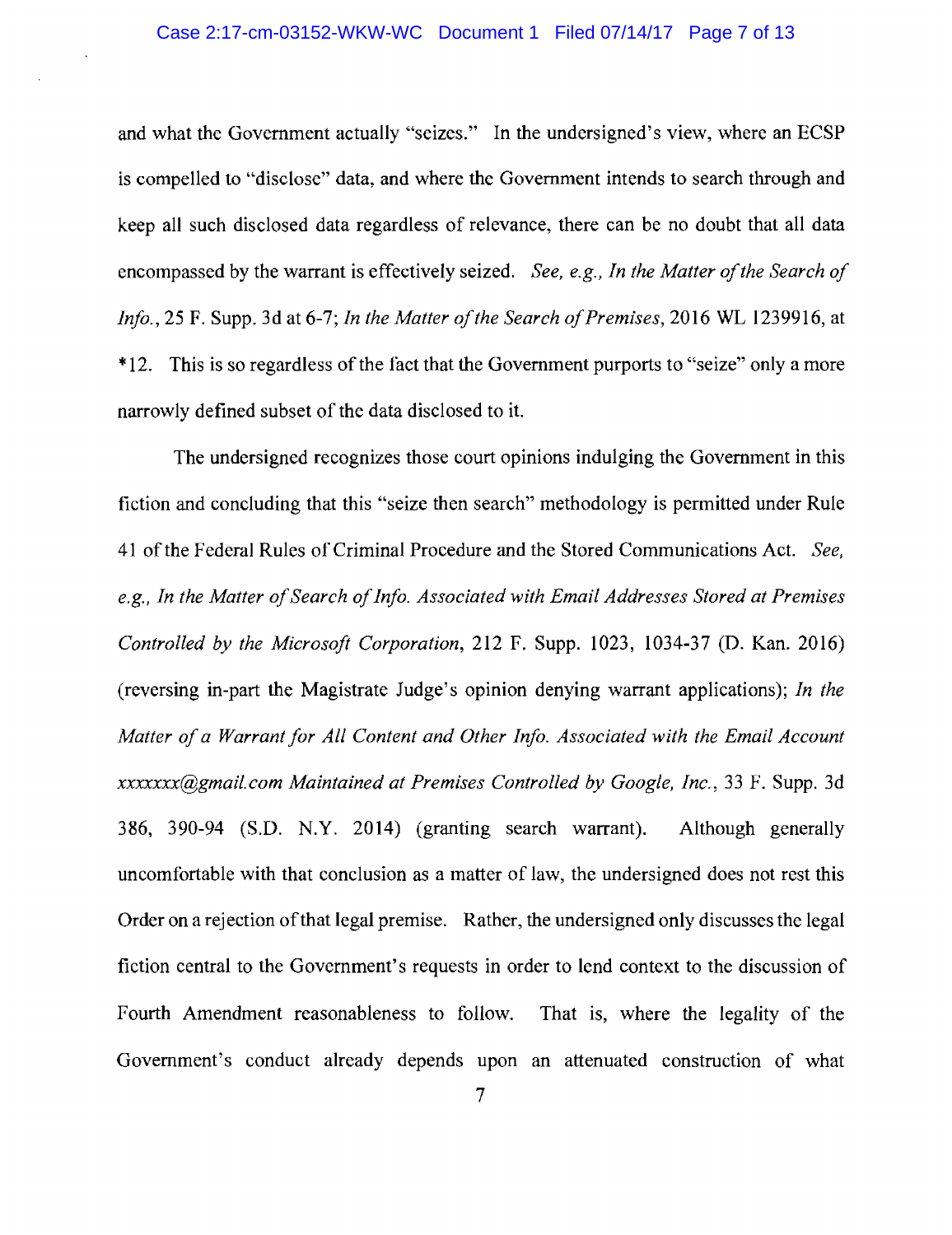constitutes a seizure, the court should be particularly scrupulous in holding the Government to its burden to show that its conduct is reasonable.

"[R] easonableness is always the touchstone of Fourth Amendment analysis.]" Birchfield v. North Dakota, 136 S.Ct. 2160, 2186 (2016). In the search and seizure context, reasonableness is measured "by assessing, on the one hand, the degree to which it intrudes upon an individual's privacy and, on the other, the degree to which it is needed for the promotion of legitimate government interests." Wyoming v. Houghton, 526 U.S. 295, 300 (1999). Here, the intrusion on the email users' privacy is substantial: every significant detail relating to the email account, including the content of every communication ever sent or received, is to be provided to the Government for inspection on terms and conditions known only to the Government, and to be retained by the Government indefinitely with no manifest restriction on the Government's ability to repeatedly review the contents of all email communications. Despite the Government's assurance that it will only "seize"meaning, apparently, segregate from other seized data for the purposes of "use" in the investigation—evidence related to the crimes it is investigating "since January 1, 2015," there is no restriction on the Government's ability to take "plain view" of material that is not pertinent to its current investigation but that might be relevant to some other criminal investigation for which the Government has not presented probable cause to search for evidence.

So, then, one side of the required reasonableness balancing is substantially weighted. However, the undersigned must weigh against the Government's intrusion the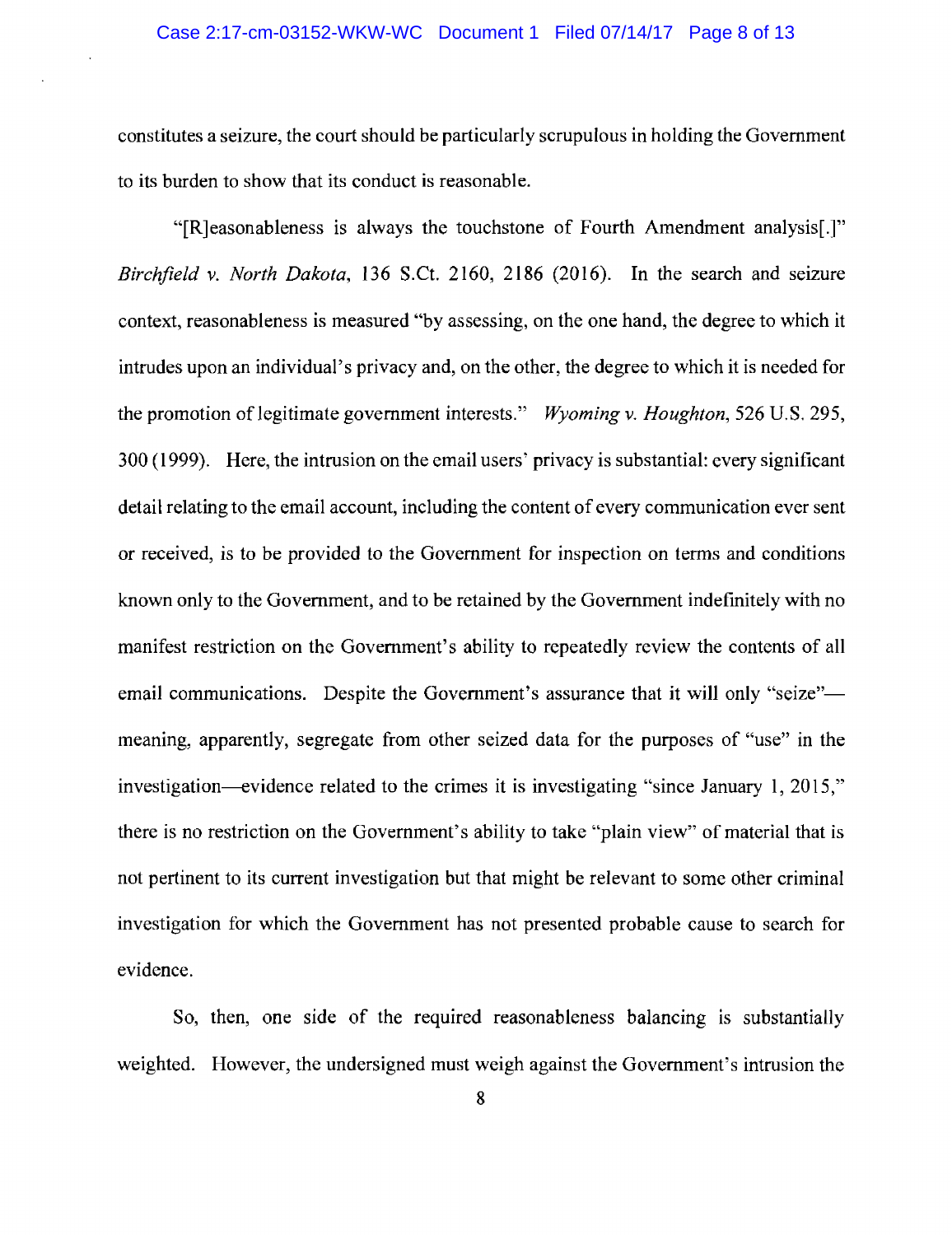#### Case 2:17-cm-03152-WKW-WC Document 1 Filed 07/14/17 Page 9 of 13

degree to which such intrusion is "needed for the promotion of legitimate government interests." *Houghton*, 526 U.S. at 300. Although the undersigned concedes that the Government has presented probable cause to believe that persons using the subject email accounts have participated to some degree in an identity theft scheme, and therefore some intrusion is warranted, the warrant applications do not explain, and the undersigned cannot fathom, why the absolute intrusion the Government seeks is needed. As noted previously, despite that it seeks disclosure of the contents of all communications to or from each subject email account, by its own terms, the Government seeks to "seize" only information constituting "fruits, evidence and instrumentalities" of certain crimes "since January 1, 2015. The view of this definitive temporal limitation on what the Government ostensibly wants, the warrant applications fail to provide a sufficient justification for the overseizure<sup>3</sup> sought by the Government and described in this Order.

Furthermore, apart from the Government's own temporal limitation, the actual probable cause articulated with respect to each subject email address does not support the comprehensive disclosure sought by the Government. It is important to note at this juncture that, with fifteen different email accounts at issue, the Government's showing of probable cause naturally falls along a continuum of strength depending upon the extent of the involvement of each account. Each warrant application broadly describes the identity

For clarity, the undersigned again emphasizes that, in this context, "seizure" refers to what the Government intends to collect and retain in its possession, not simply what the warrant itself describes as a seizure.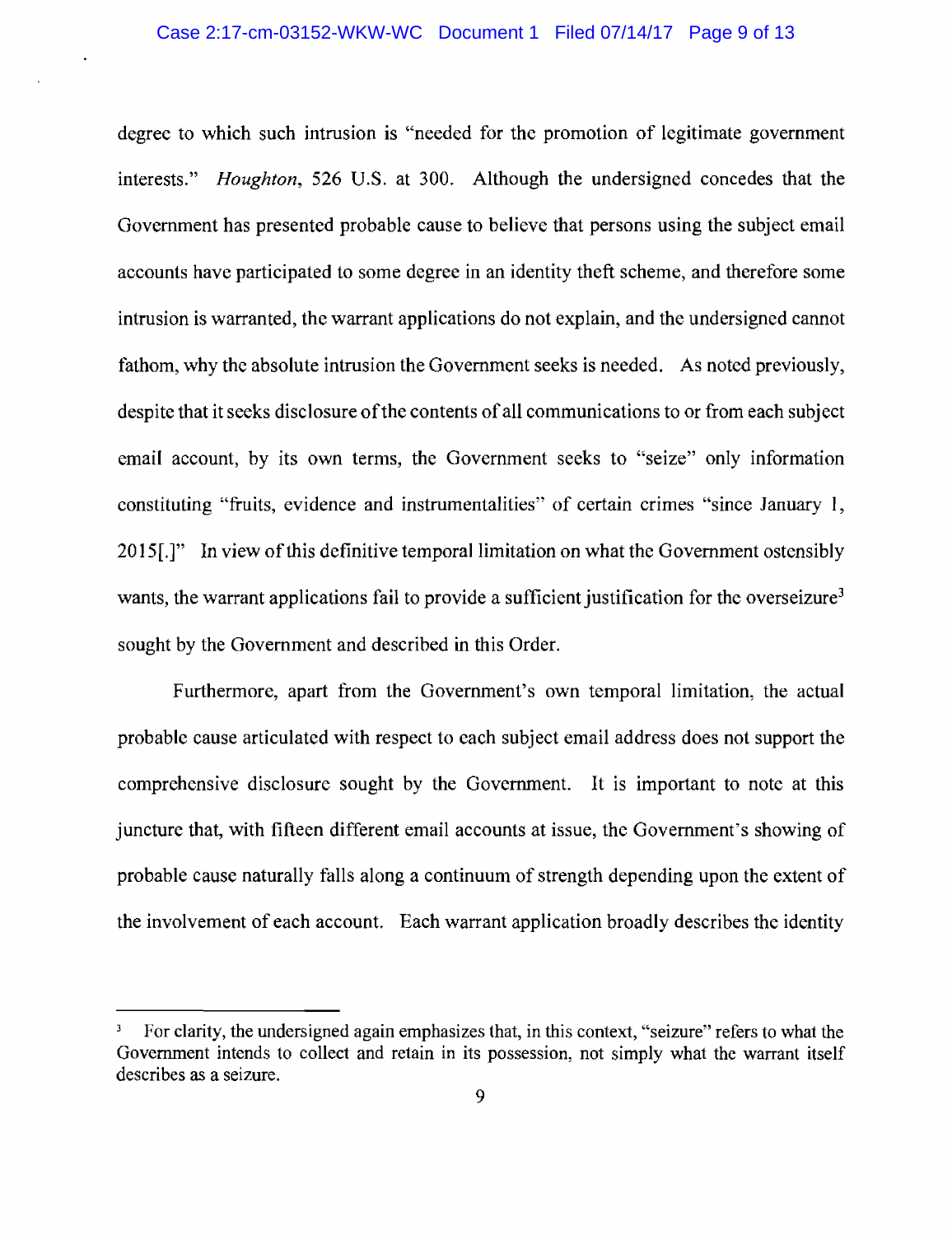theft scheme and then describes some communications to or from the subject email account indicating that the email account was used to further the scheme. Some email accounts appear extensively involved.<sup>4</sup> Others appear much less involved. Indeed, one email account is described only as having received two emails and sent one email within a fiveminute span one morning in February of 2017. See Ex. 7. Do three possibly incriminating emails spaced over five minutes one morning in 2017, supposedly in furtherance of an identity theft scheme beginning in 2015, justify the wholesale disclosure and unfettered inspection and retention of every email ever sent or received by that email account, no matter how many years prior to 2017 or 2015 such emails might have originated? If the Government can make the case that such overseizure is needed—not just desired, but *needed*—for the promotion of its interest in investigating a criminal scheme beginning in 2015, then the application before the court does not make it. Thus, it seems to the undersigned that, at this time, a reasonable balancing of the competing interests involved would permit the Government to search email content in closer temporal proximity to both the alleged criminal activity and, in particular, the email transmissions that the Government relies upon as establishing probable cause.<sup>5</sup>

For example, a few email accounts are described as having exchanged dozens of emails over more than a year containing information in furtherance of the identify theft scheme.

 $\mathcal{S}$ Judge Waxse's analogy is apt:

The Court remains concerned that each of the target email accounts may—and likely do—contain large numbers of emails and files unrelated to the alleged crimes being investigated and/or for which the government has no probable cause to search or seize.... [T] hese warrants are akin to a warrant asking the post office to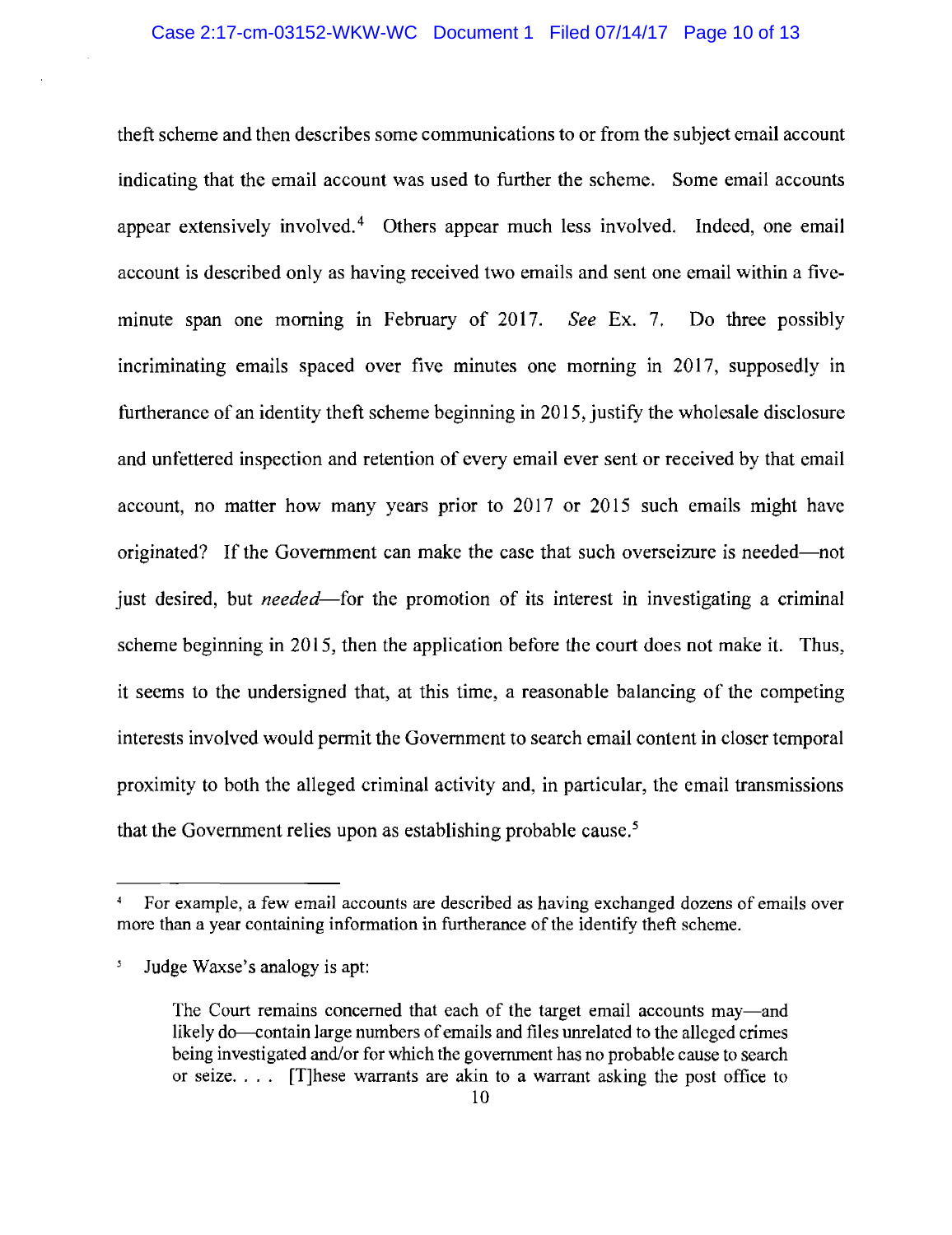The Government could easily strike a reasonable balance by, for example, limiting the "Information to be disclosed" in part 1.a of Attachment B of each of the proposed search warrants to "[t] he contents of all emails associated with the account *occurring after December 31, 2014.*" By doing so, the Government would vindicate its interest in discerning the extent of the account user's involvement in the criminal activity under investigation without significantly prejudicing its stated objective to "seize" the "fruits" evidence and instrumentalities" of certain crimes "since January 1, 2015." Perhaps a review of the content of emails occurring after 2014 would even uncover probable cause to justify a search into earlier emails, and would therefore warrant returning to the court to seek a second, broader search warrant. But there is no doubt that such a restriction would, as much as is reasonably practicable at this time, limit the Government's intrusion on the account user's expectation of privacy in their email communications. Thus, because the Government seeks at the outset to access and search potentially so much more than its specific showing of probable cause would support, the undersigned is left with the abiding conviction that what the Government actually seeks is "a general, exploratory rummaging,"

provide copies of all mail ever sent by or delivered to a certain address so that the government can open and read all the mail to find out whether it constitutes fruits. evidence or instrumentality of a crime. The Fourth Amendment would not allow such a warrant and should therefore not permit a similarly overly broad warrant just because the information sought is in electronic form rather than on paper.

In the Matter of the Search of Premises Known as: Three Hotmail Accounts, 2016 WL 1239916, at \*13 (quotation omitted). In other words, the mere fact that technological innovation has made such a seizure possible (or convenient) does not mean that the Fourth Amendment should now be enfeebled to accommodate it.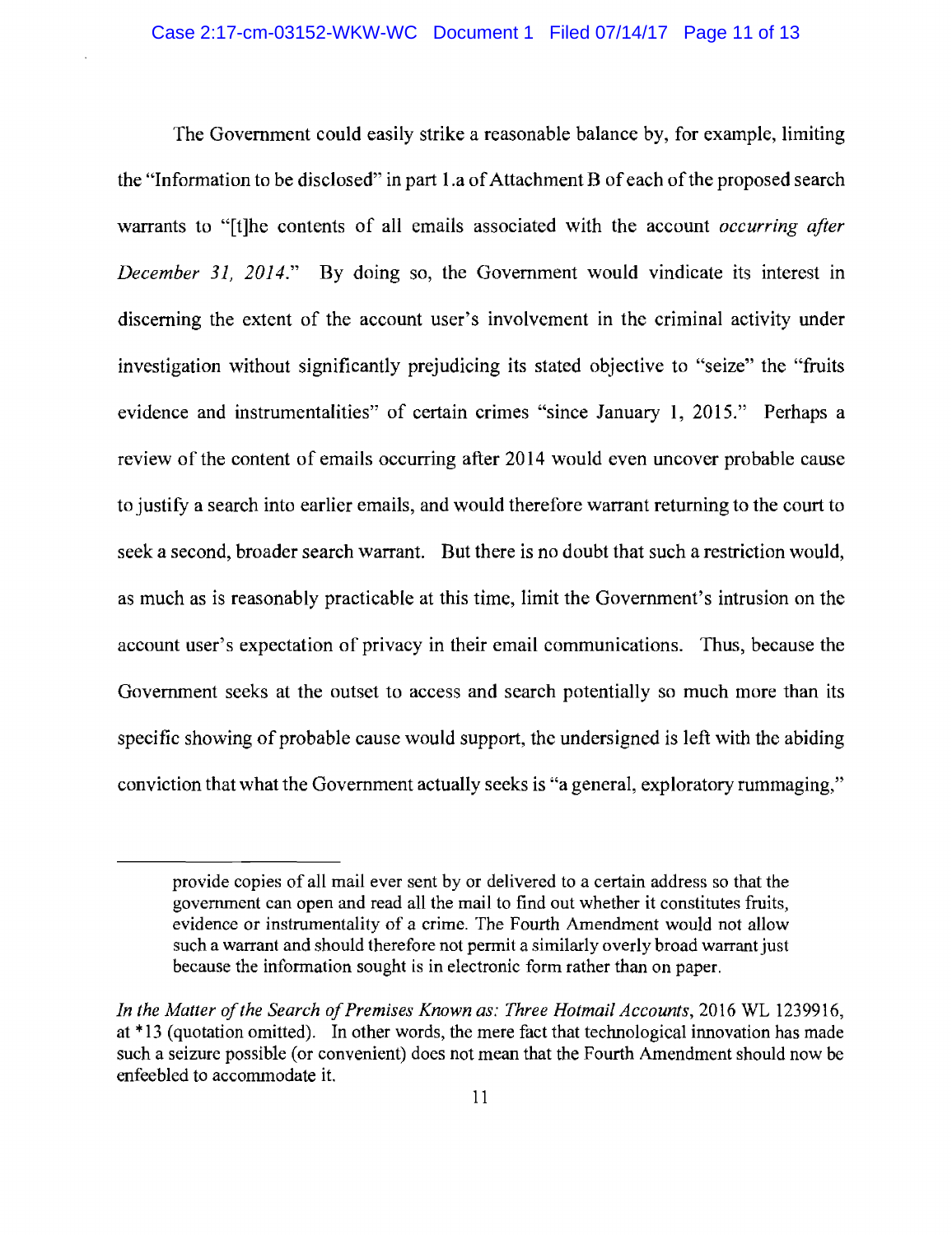*Coolidge*, 403 U.S. at 467, through the content of all of the account users' email. The Fourth Amendment must require a stronger showing by the Government to permit intrusion of that magnitude.

In addition to concern about the overbreadth of the requested search warrants, the undersigned is concerned about the lack of any protocol for the Government's handling of non-pertinent information that the Government would compel the ECSP to disclose but that it ostensibly does not "seize." The warrant applications do not indicate that such information will be returned to the ECSP, destroyed, segregated, or quarantined from Government investigators. potentially troves of highly personal—but ultimately irrelevant—information about the account users effects a continued violation of the account users' expectations of privacy for which no reasonable justification can be found in the application. This flaw is especially problematic considering that, as discussed previously, the Government seeks to compel the ECSPs to provide essentially every bit of data pertaining to the subject email accounts, without any limitation as to time or pertinence to its investigation.

The defects described in this Order present substantial jeopardy to the Fourth Amendment rights of the users of the email accounts targeted by the Government. The warrant applications fail to provide a sufficient basis for finding the defects reasonably necessary to promote the Government's interests in conducting its investigation. Moreover, it appears to the undersigned that the defects are either easily avoided or remediated. As such, the undersigned is compelled to find that these defects are fatal to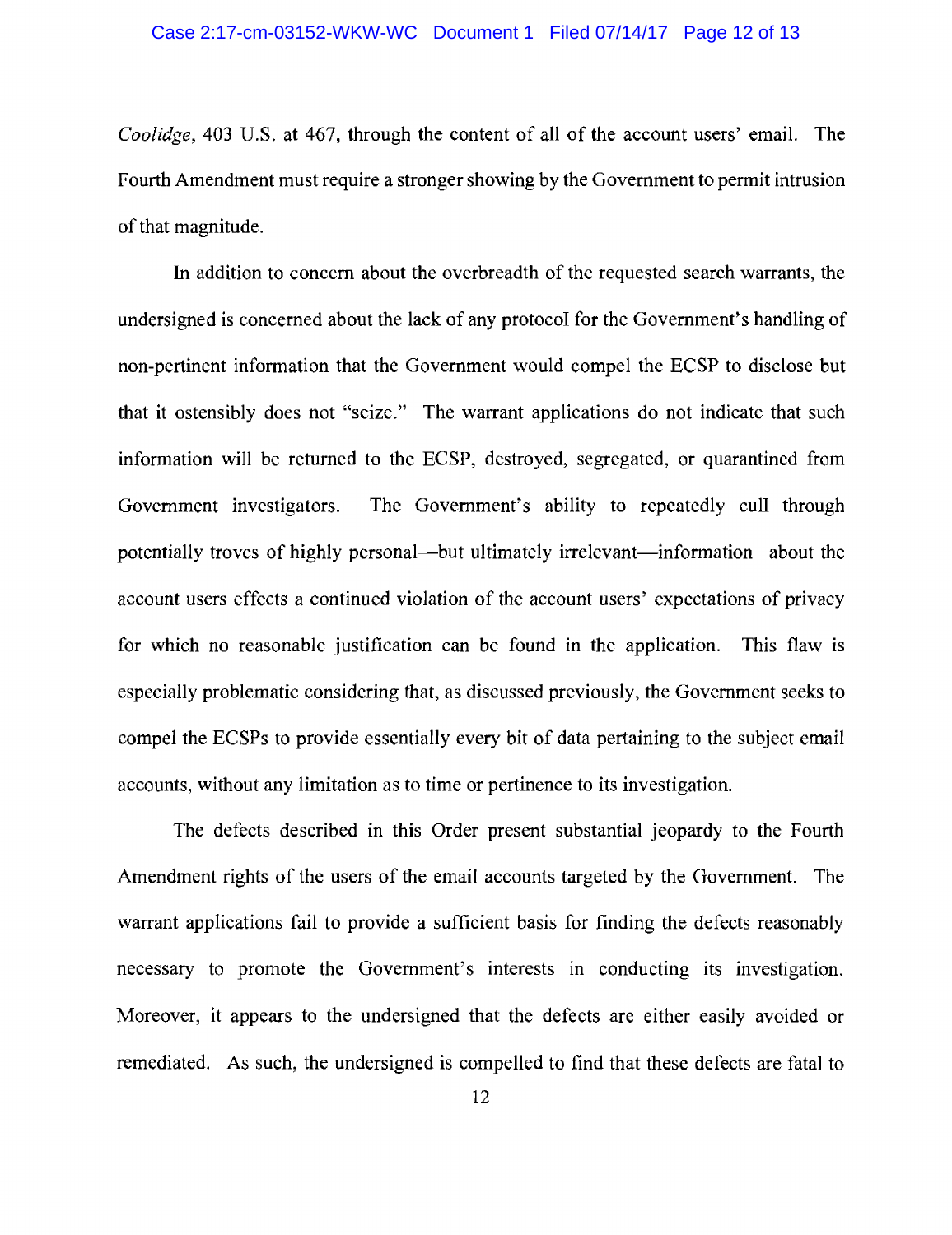the Government's applications, and that such applications must therefore be denied at this time.

#### Ш. **CONCLUSION**

For all of the foregoing reasons, the undersigned DENIES the fifteen applications for search warrants related to the email accounts described in the applications presented to the undersigned on June 15, 2017.

DONE this 14th day of July, 2017.

/s/ Wallace Capel, Jr. CHIEF UNITED STATES MAGISTRATE JUDGE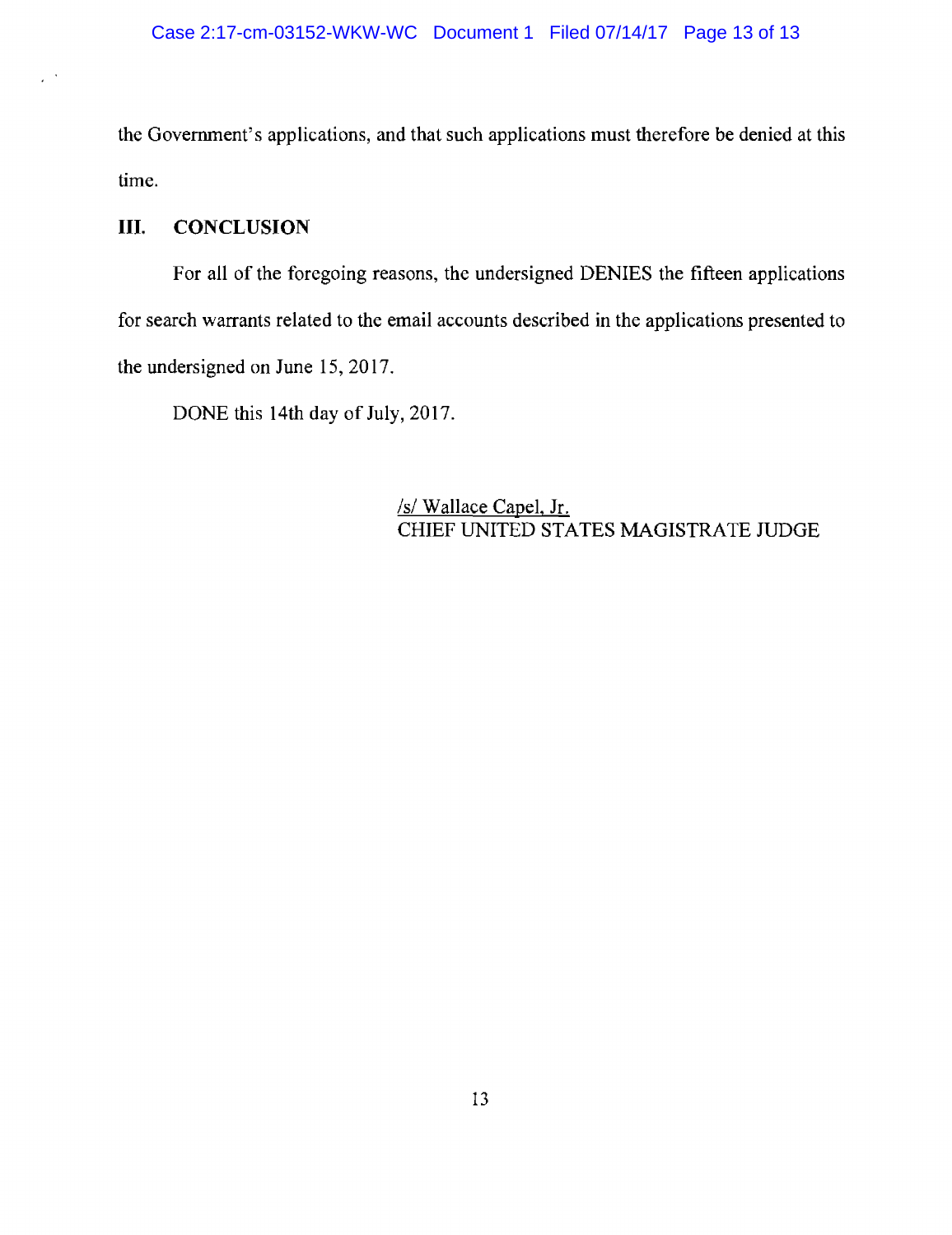## **SUPERIOR COURT OF THE DISTRICT OF COLUMBIA**

## **CRIMINAL DIVISION – FELONY BRANCH**

 **) In the Matter of the Search of ) Special Proceeding No. 17 CSW 3438 www.disruptj20.org that Is Stored at ) Premises Owned, Maintained, Controlled, or ) Judge Leibovitz Operated by DreamHost ) Hearing: 9:30 a.m. Friday, Aug. 18, 2017 )** 

 **/** 

## **DECLARATION OF KARL FRY IN SUPPORT OF DREAMHOST'S RESPONSE IN OPPOSITION TO UNITED STATES' MOTION TO SHOW CAUSE**

I, KARL FRY, declare, under penalty of perjury as follows:

1. I am employed as a Compliance Analyst by DreamHost, LLC ("DreamHost"). In connection with my employment, I am familiar with the website www.disruptj20.org ("Website") and the data possessed by DreamHost in connection with DreamHost's hosting of the Website.

2. The information currently possessed by DreamHost pertaining to the Website is maintained in Oregon.

3. The Website promotes several e-mail addresses using the disruptj20.org domain name and invites correspondence. Each of the accounts for the email addresses are assigned to a different user and each account contains a separate login password.

4. HTTP logs contain extensive information about visitors to the website, including the time and date of the visit, the IP address for the visitor, the website pages viewed by the visitor (through their IP address), and even a detailed description of the software running in the visitor's computer. This information, together with information from the internet service provider for the IP address, would allow the government to identify the visitor to the website and the specific computers used to visit the website.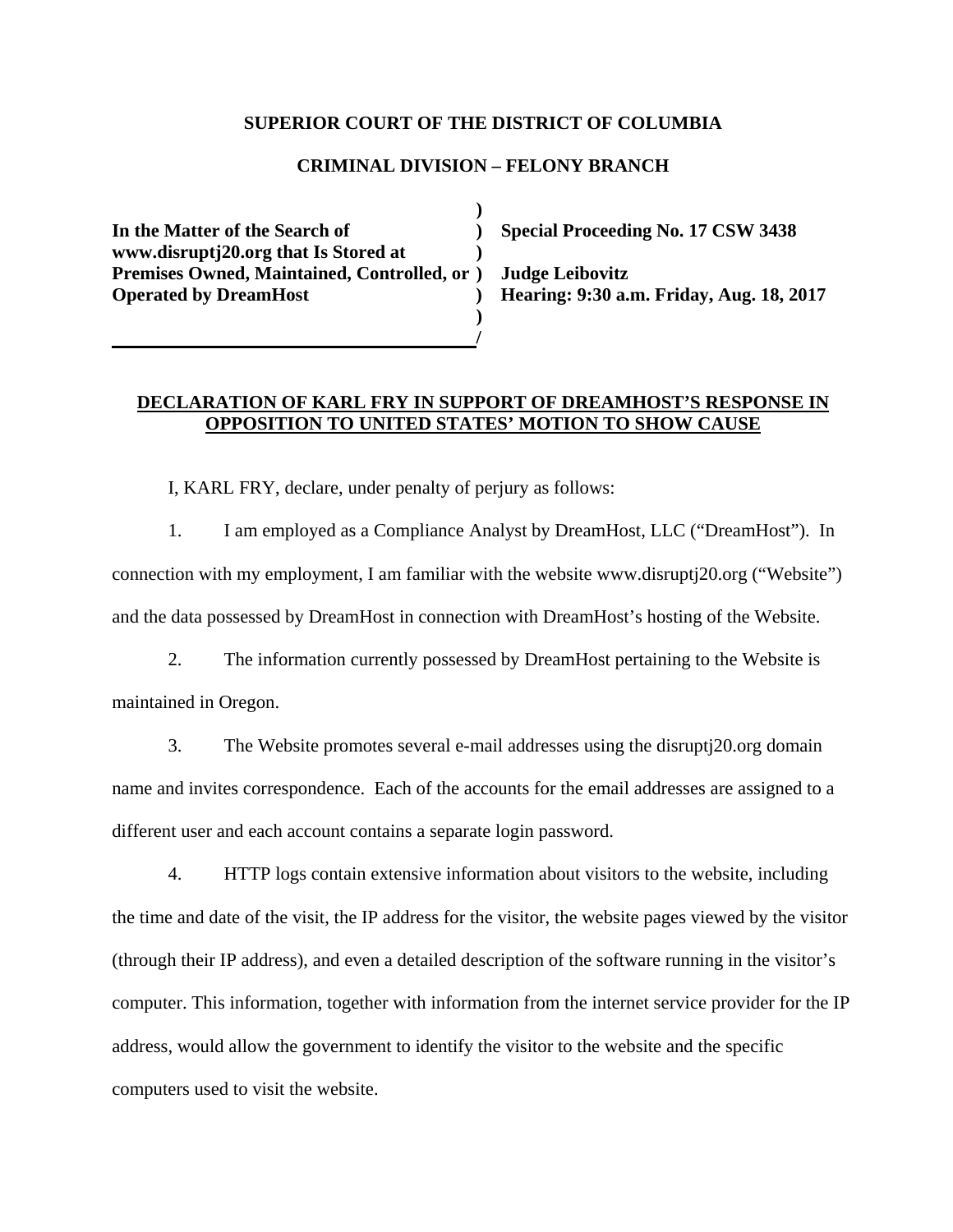5. During the time period January 23, 2017 to January 28, 2017, DreamHost has maintained HTTP logs for over 1,300,000 IP addresses of visitors to the website.

6. DreamHost maintains e-mails associated with the Website, including emails of third parties, which are requested by Search Warrant.

7. DreamHost maintains membership lists for several e-mail discussion lists, from a number of different email accounts sponsored by the website. These discussion lists consist of groups of individual e-mail addresses.

8. DreamHost maintains over 2,000 images related to the Website.

9. The Website disseminates the data it publishes through DreamHost, to include press releases, messages, photographs, and other images, to the public.

10. Much of the information in possession of DreamHost was published to the public through the Website. Yet, other material, to include numerous draft blog posts, hundreds of images, including metadata for the images via detailed "datafields" that include titles and explanations for the images, do not appear to have been previously published.

11. The unpublished material appear to be similar to the material that were previously published. It is difficult to determine if the apparent unpublished material are preserved for a future publication date, or if the creator of the material previously excluded such material from publication. Some of the apparent unpublished material referenced above appears to be created after the day of the rioting incident.

12. The search warrant refers to, among other things, electronic "files, databases, and database records" to be seized. As I understand these terms, they cover every piece of electronic information possessed by DreamHost related to the Website.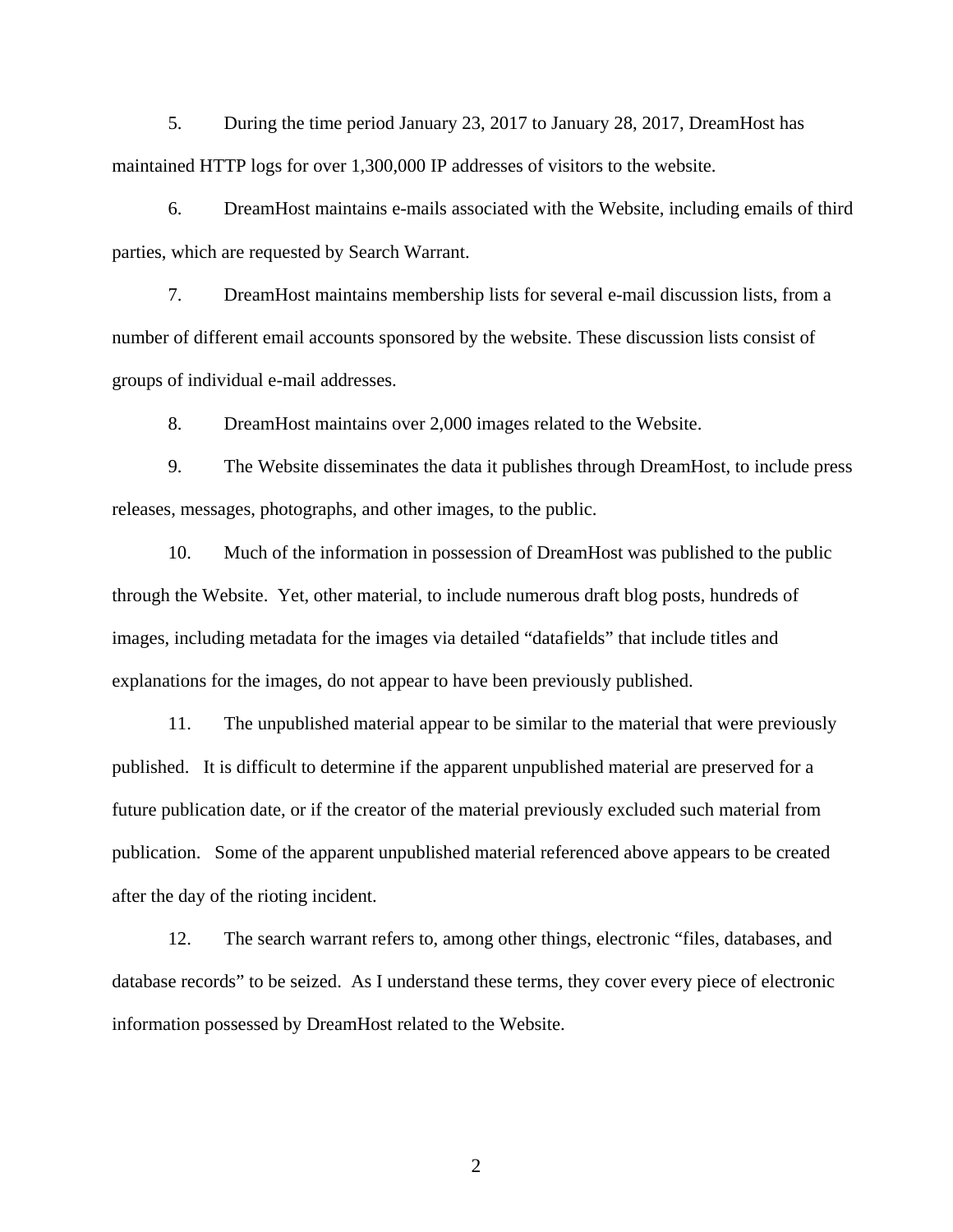13. Attached as Exhibit A is a true and correct copy of e-mails exchanged between the government and DreamHost and its counsel during the time period of July 14, 2017 through July 19, 2017.

 I declare under penalty of perjury under the laws of the State of California that the foregoing is true and correct, and that this Declaration is executed on August 11, 2017 in Los Angeles, California.

> /s/Karl Fry Karl Fry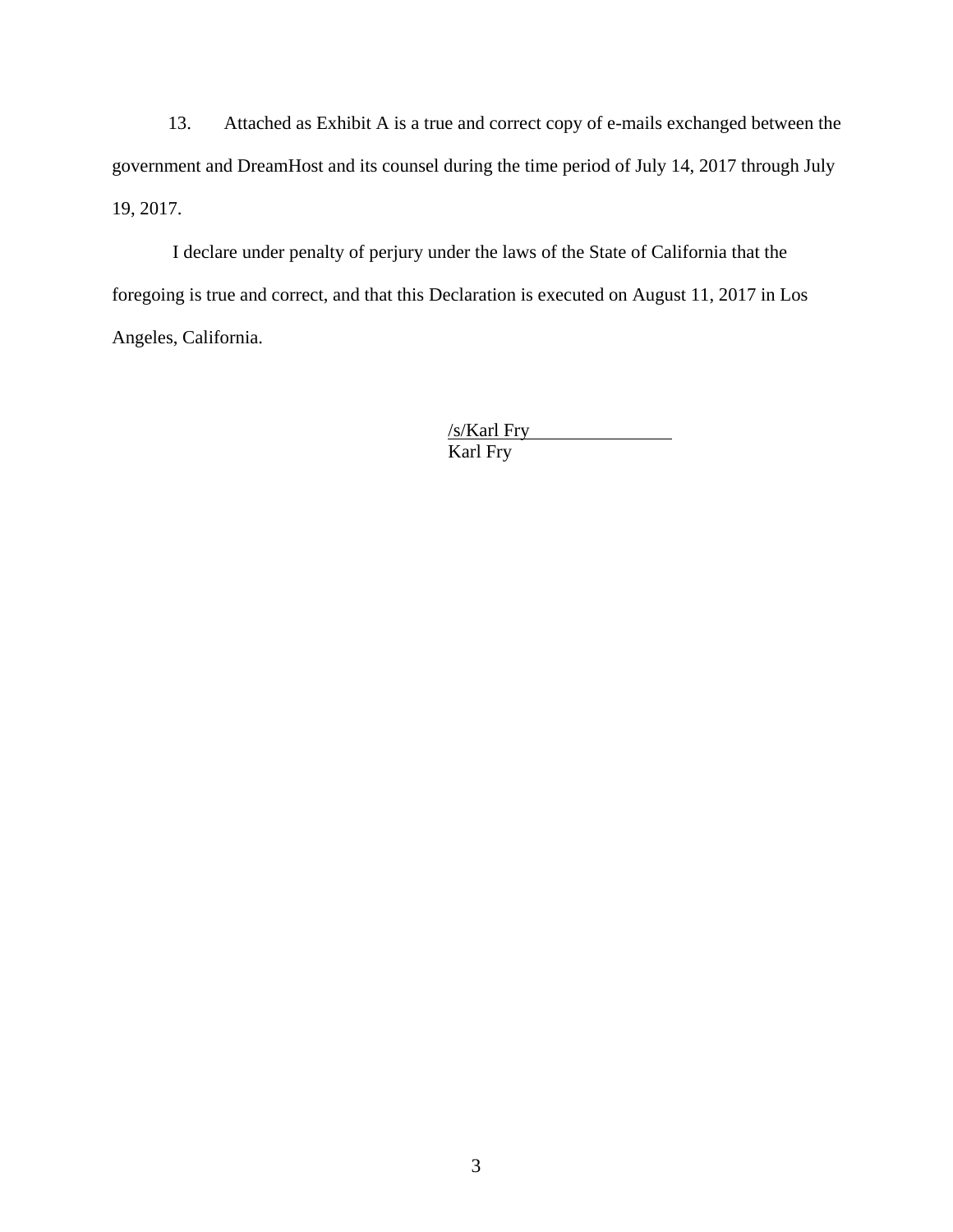# **CERTIFICATE OF SERVICE**

A true and correct copy of the foregoing was sent via e-mail and CaseFileXpress this 11th day of

August, 2017, to:

 AUSA John W. Borchert U.S. Attorney's Office 555 Fourth Street, N.W. Washington, D.C. 20530 john.borchert@usdoj.gov

> /s/ Raymond O. Aghaian Raymond O. Aghaian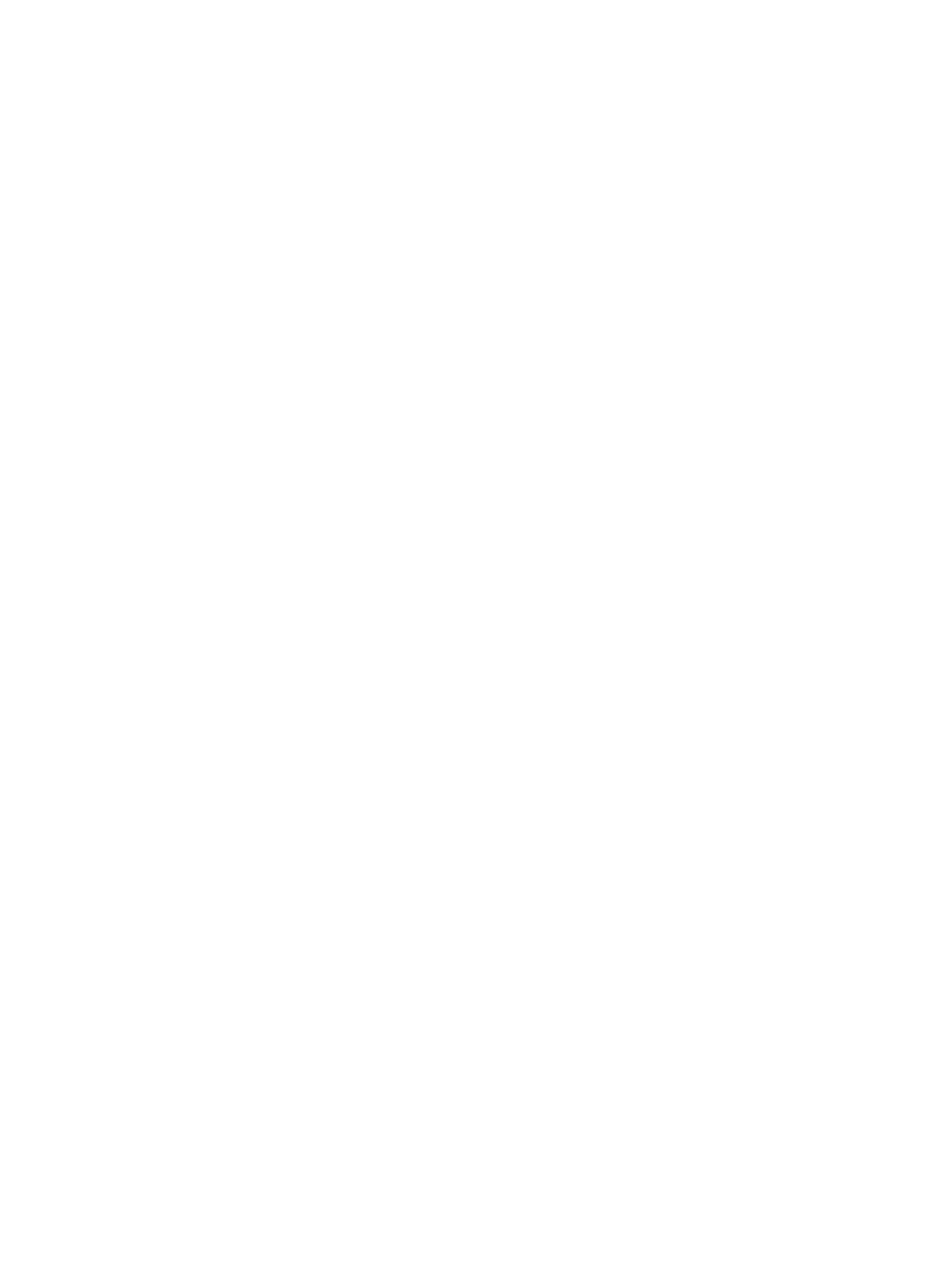From: "Christopher Ghazarian" <christopher.ghazarian@dreamhost.com> Date: Jul 19, 2017 10:57 AM Subject: Re: Search Warrant and Preservation (LGL-74338) To: "Borchert, John (USADC)" < John.Borchert@usdoj.gov> Cc: "legal@dreamhost.com" <legal@dreamhost.com>, "Kerkhoff, Jennifer (USADC)" <Jennifer.Kerkhoff@usdoj.gov>

Hi John,

DreamHost is having its annual "All Hands" meeting; the entire company gathers offsite for a day-long meeting, and we're all out of the office in order to attend.

You asked Karl about producing the data immediately since it has been "preserved since January." After reviewing the warrant, it looks like you are requesting *additional* data that wasn't included in the preservations ("any messages, records, files, logs, or information that have been deleted but are still available to DreamHost...."). Thus, in order for us to comply with your warrant, Karl is pulling all of the new information from our database.

We kindly request additional time to put together what you're asking for once we're back in the office, and we will have an update for you as soon as possible (likely tomorrow) with production information and instructions.

Best,

**Chris Ghazarian** | **General Counsel** 213.787.4401 | chris@dreamhost.com | chris.law 707 Wilshire Blvd, Suite 5050, Los Angeles, CA 90017



On Jul 19, 2017, at 6:04 AM, Borchert, John (USADC) <John.Borchert@usdoj.gov> wrote:

Hello, Karl -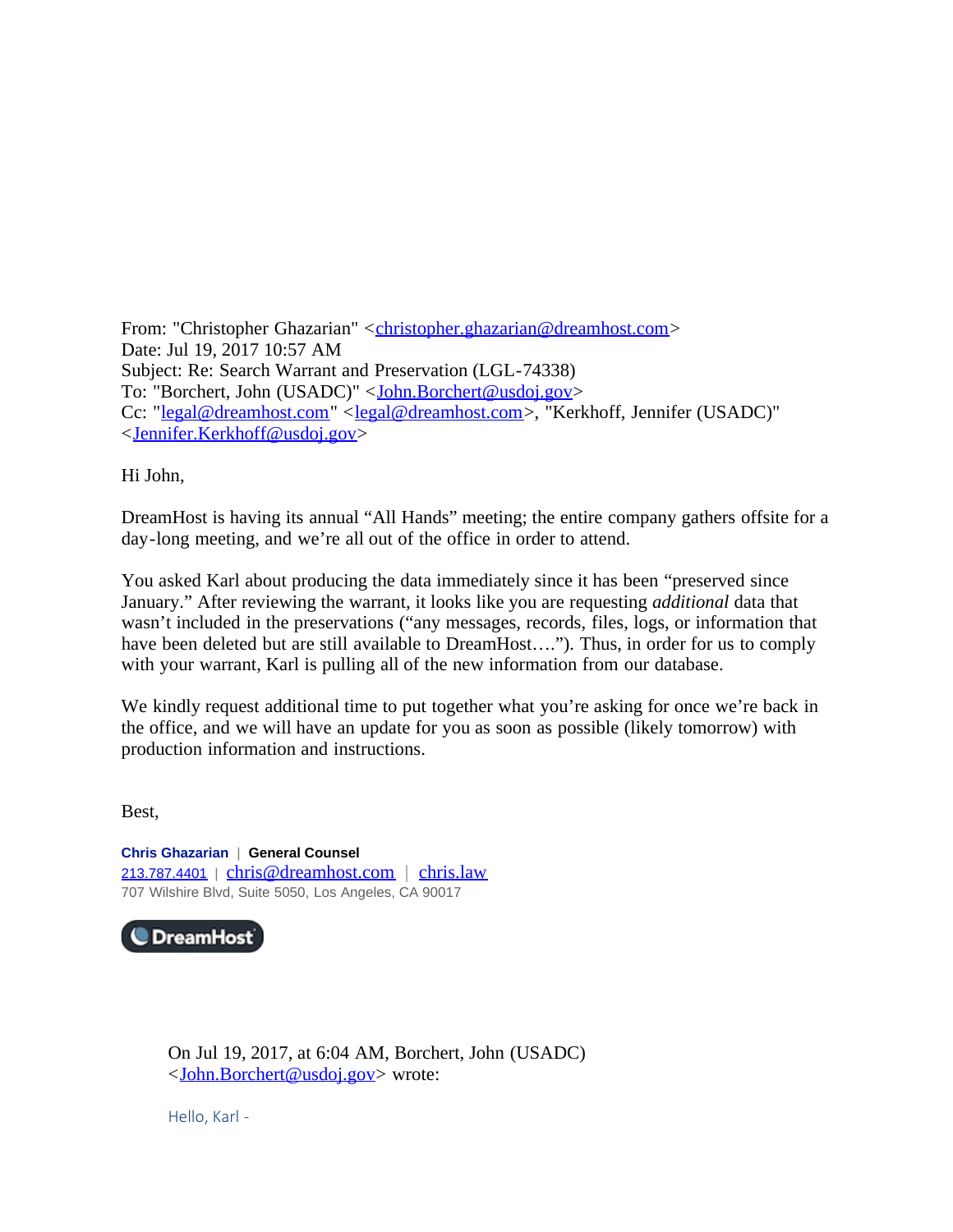Thanks for your response. I sent a courtesy copy of the warrant to you last week, and you've had the data preserved since January. Can you please provide the materials to us today? If not, we may need to seek relief from the Court.

Regards,

John

**From:** Karl Fry [mailto:karl.fry@dreamhost.com] **Sent:** Tuesday, July 18, 2017 8:31 PM **To:** Borchert, John (USADC) <JBorchert@usa.doj.gov>; legal@dreamhost.com **Cc:** Kerkhoff, Jennifer (USADC) <JKerkhoff@usa.doj.gov> **Subject:** Re: Search Warrant and Preservation (LGL-74338)

Hi John,

We are in receipt of the warrant that was served yesterday; thank you. We have quite a bit going on this week, but I will be in touch as soon as I have more information for you.

We do appreciate your patience in the meantime.

Sincerely, Karl Fry DreamHost Compliance Team http://www.dreamhost.com

On 7/18/17 10:45 AM, Borchert, John (USADC) wrote:

Hello, Karl –

You were personally served by the FBI yesterday. Can you please make a production to us today?

Regards,

John

John W. Borchert Deputy Chief -- Felony Major Crimes Trial Section Misdemeanor Trial Unit U.S. Attorney's Office for the District of Columbia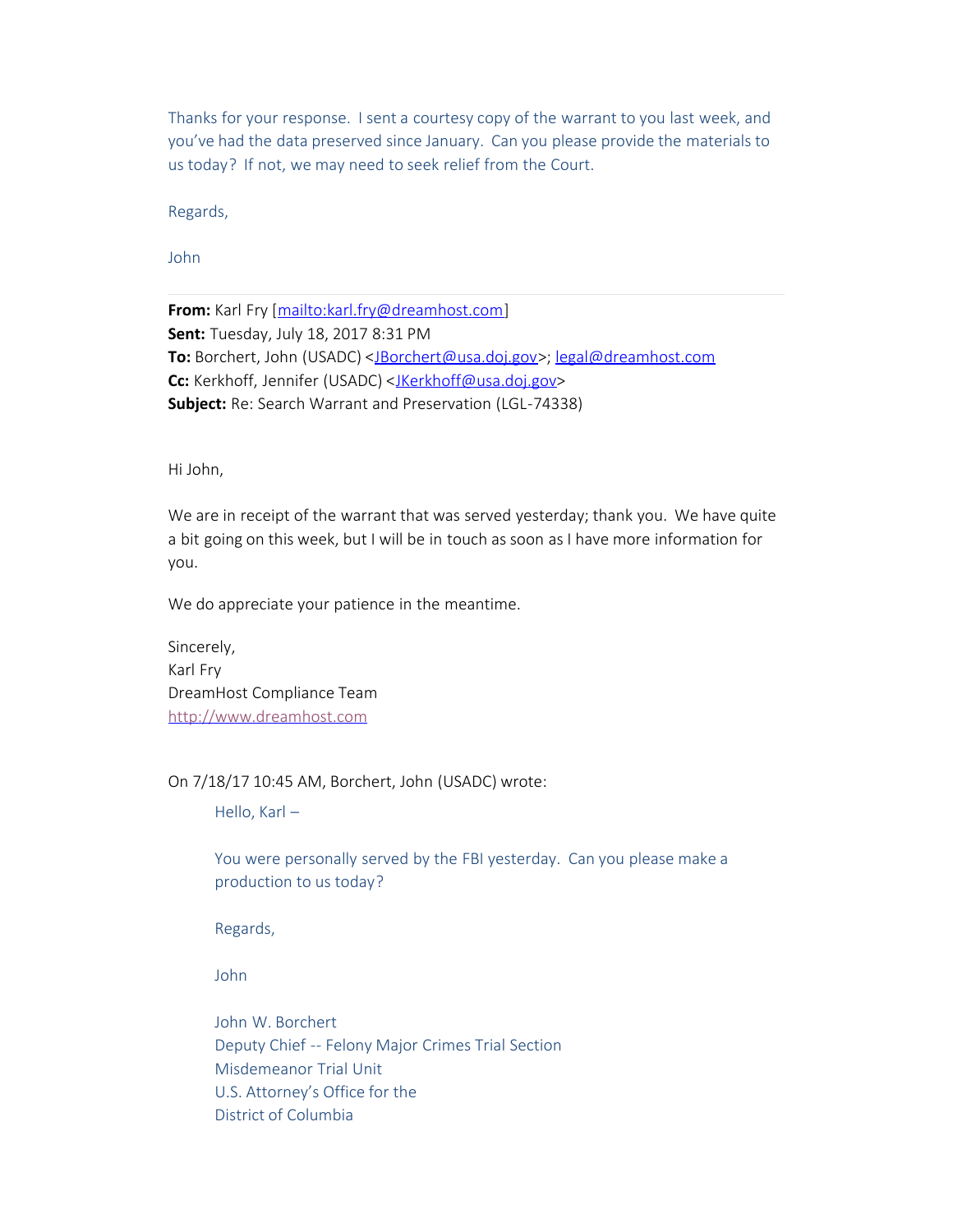Desk: 202-252-7679 Mobile: 202-870-6071 john.borchert@usdoj.gov

**From:** Karl Fry [mailto:karl.fry@dreamhost.com] **Sent:** Friday, July 14, 2017 7:56 PM **To:** Borchert, John (USADC) <JBorchert@usa.doj.gov>; legal@dreamhost.com **Subject:** Re: Search Warrant and Preservation (LGL-74338)

Hi John,

Just as a reminder -- DreamHost does not accept substituted service for production orders. We respectfully request that such orders be served either in person at our downtown Los Angeles location, or with our registered service agent CT Corporation. The addresses for both can be found on our website, here:

https://www.dreamhost.com/legal/government-requests/

If you already intend to serve in person as well, please disregard.

Thanks, Karl Fry DreamHost Compliance Team http://www.dreamhost.com

On 7/14/17 1:49 PM, Borchert, John (USADC) wrote:

Hello, Karl –

I have attached a search warrant that we have obtained for the disruptj20 website. Our preservation for this account dates back to January 17. I am also attaching an additional preservation letter dated today. Please let me know if you have any questions.

Regards,

John

John W. Borchert Deputy Chief -- Felony Major Crimes Trial Section Misdemeanor Trial Unit U.S. Attorney's Office for the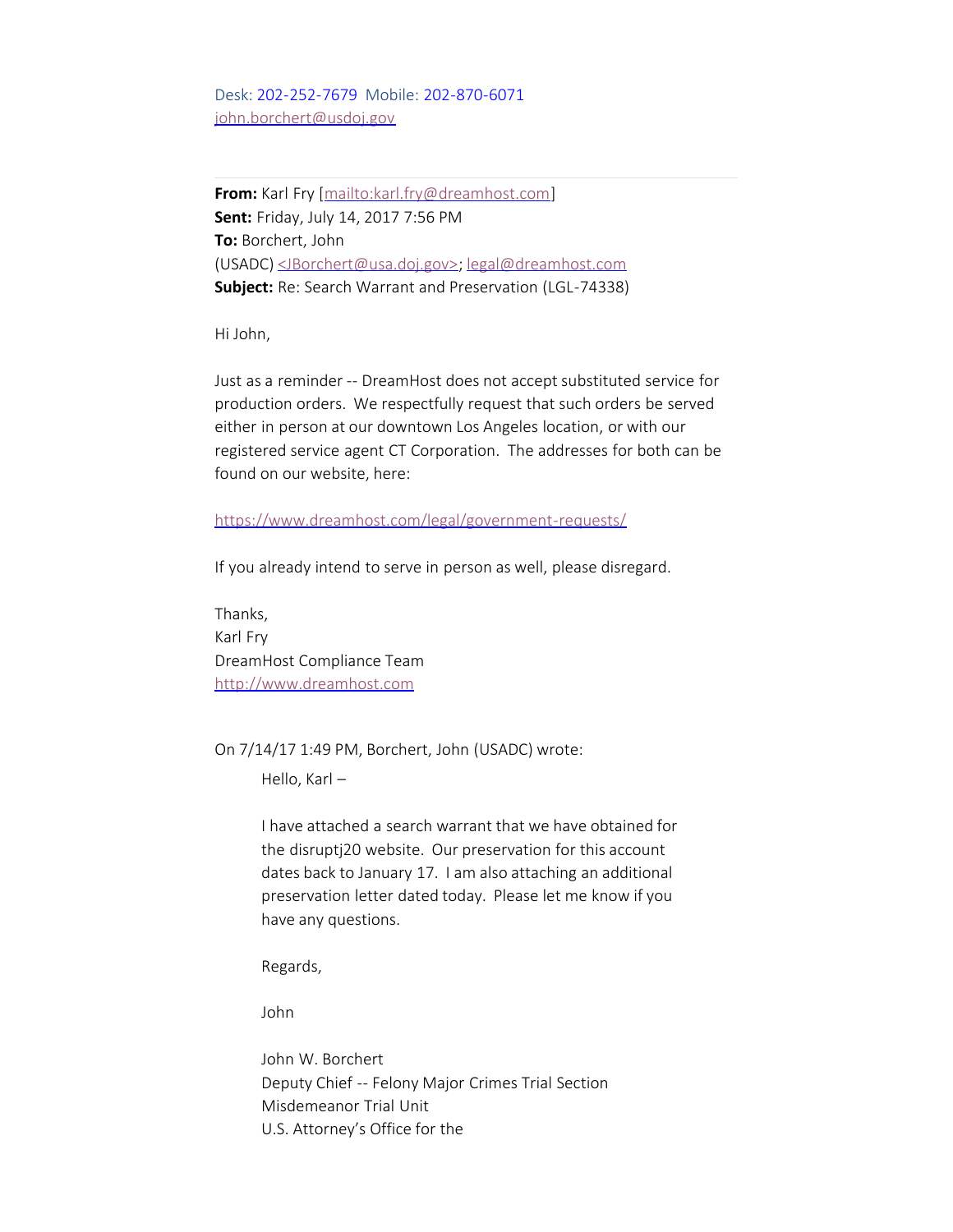District of Columbia Desk: 202-252-7679 Mobile: 202-870-6071 john.borchert@usdoj.gov